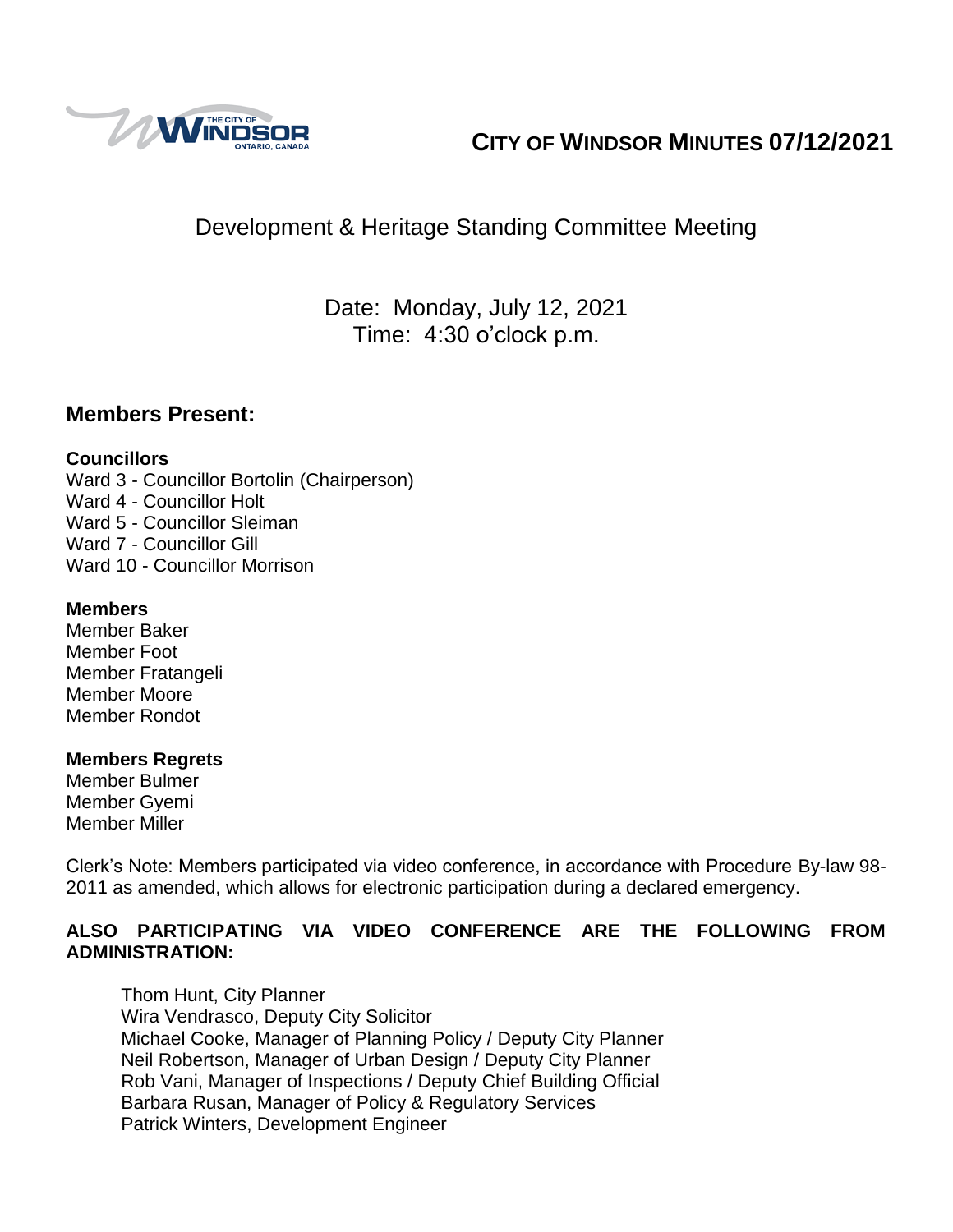# **Minutes Development & Heritage Standing Committee Monday, July 12, 2021 Page 2** of 23

Laura Strahl, Executive Initiatives Coordinator (A) Rania Toufeili, Transportation Planner I Melissa Gasic, Planner II – Development Review Simona Simion, Planner II – Research & Policy Support Tracy Tang, Planner II – Revitalization & Policy Initiatives Greg Atkinson, Planner III – Economic Development Justina Nwaesei, Planner III – Subdivisions Adam Szymczak, Planner III – Zoning Marianne Sladic, Clerk Steno Senior Sandra Gebauer, Council Assistant Anna Ciacelli, Supervisor of Council Services

### **Delegations—participating via video conference**

| Item $7.1$<br>Item 7.2 & 7.9 | Paul Bezaire, Bezaire Partners<br>Jackie Lassaline, Planning Consultant, representing Owner                                                                             |
|------------------------------|-------------------------------------------------------------------------------------------------------------------------------------------------------------------------|
| Item 7.2                     | Atiq Nakrawala, Treasurer, Windsor Islamic Association Foundation,<br>representing applicant                                                                            |
| Item $7.2$                   | <b>Catherine Stewart, Area Resident</b>                                                                                                                                 |
| Item 7.6 & 7.7               | Tracey Pillon-Abbs, Principal Planner, representing Applicant                                                                                                           |
| Item 7.6                     | Mark Swierszcz, Applicant                                                                                                                                               |
| Item 7.8                     | Jeffrey W. Nanson, Mousseau DeLuca McPherson Prince LLP, representing<br>Applicant                                                                                      |
| Item 7.8                     | Vito Maggio, Applicant                                                                                                                                                  |
| Item 7.8                     | Lynn Pearlman, Area Resident                                                                                                                                            |
| Item 7.9                     | Hitesh Jhaveri, Owner, Bay 20 Inc.                                                                                                                                      |
| Item 7.9                     | Hensey (Ahmed Khan), Owner, Bay 20 Inc.                                                                                                                                 |
| Item $10.3$                  | Anthony Gyemi, Archon Architect Incorporated, representing Kevin Flood &<br>Anne-Marie Laniak                                                                           |
| Item $10.3$                  | Kevin Flood, Co-Property Owner                                                                                                                                          |
| Item $11.1$                  | Chintan Virani, Chintan Virani Architect Inc.; Art Ussoletti, President, TCI Titan<br>Contracting Inc.; and Alain Khoury, Managing Director, GreenCo Nature's<br>Choice |

## **1. CALL TO ORDER**

The Chairperson calls the meeting of the Development & Heritage Standing Committee to order at 4:32 o'clock p.m.

## **2. DISCLOSURES OF PECUNIARY INTEREST AND THE GENERAL NATURE THEREOF**

None disclosed.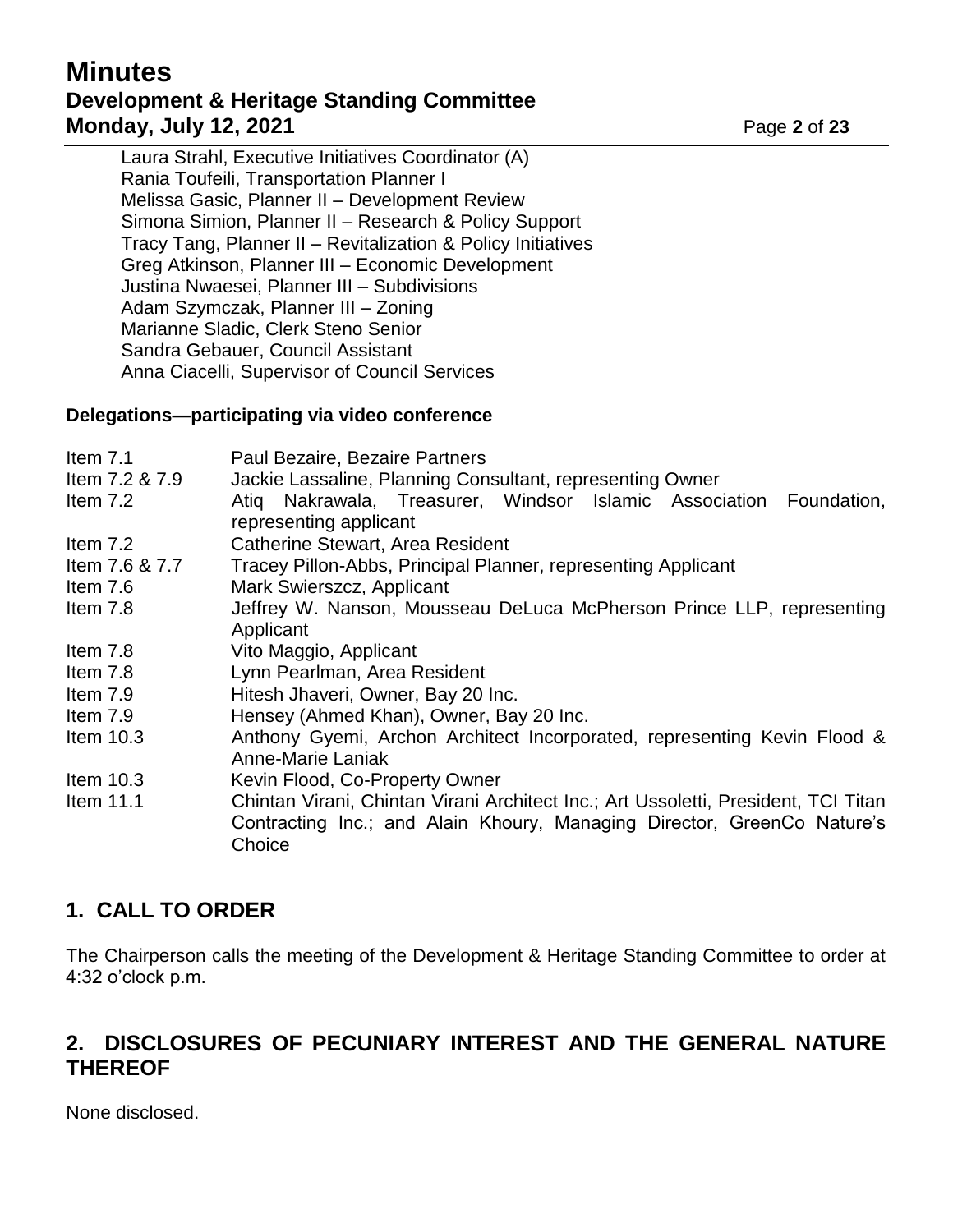## **3. REQUEST FOR DEFERRALS, REFERRALS OR WITHDRAWALS**

None requested.

## **4. COMMUNICATIONS**

None presented.

## **5. ADOPTION OF THE** *PLANNING ACT* **MINUTES**

## **5.1. Minutes of the Development and Heritage Standing Committee Meeting held June 14, 2021 (***Planning Act* **Minutes)**

Moved by: Member Rondot Seconded by: Councillor Sleiman

THAT the *Planning Act* minutes of the Development & Heritage Standing Committee meeting held June 14, 2021 **BE ADOPTED** as presented. Carried.

> Report Number: SCM 213/2021 Clerk's File: MB2021

## **7.** *PLANNING ACT* **MATTERS**

## **7.1. Rezoning - Duo Fratres Inc. - 1370 Argyle Road - Z-017/21 [ZNG/6435] - Ward 4**

Moved by: Councillor Holt Seconded by: Councillor Sleiman

#### Decision Number: **DHSC 300**

I. THAT Zoning By-law 8600 **BE AMENDED** by changing the zoning of land described as Concession 1, Part Lots 95 and 95 (known municipally as 1370 Argyle Road; Roll No. 020- 230-04200-0000; designated as Parts 1 and 2 on 12R-28456) situated on the east side of Argyle Road between Iroquois Street and Argyle Court by changing the district from Manufacturing District 1.1 (MD 1.1) to Commercial District 2.2 (CD 2.2) and adding the following site specific provision to Section 20(1):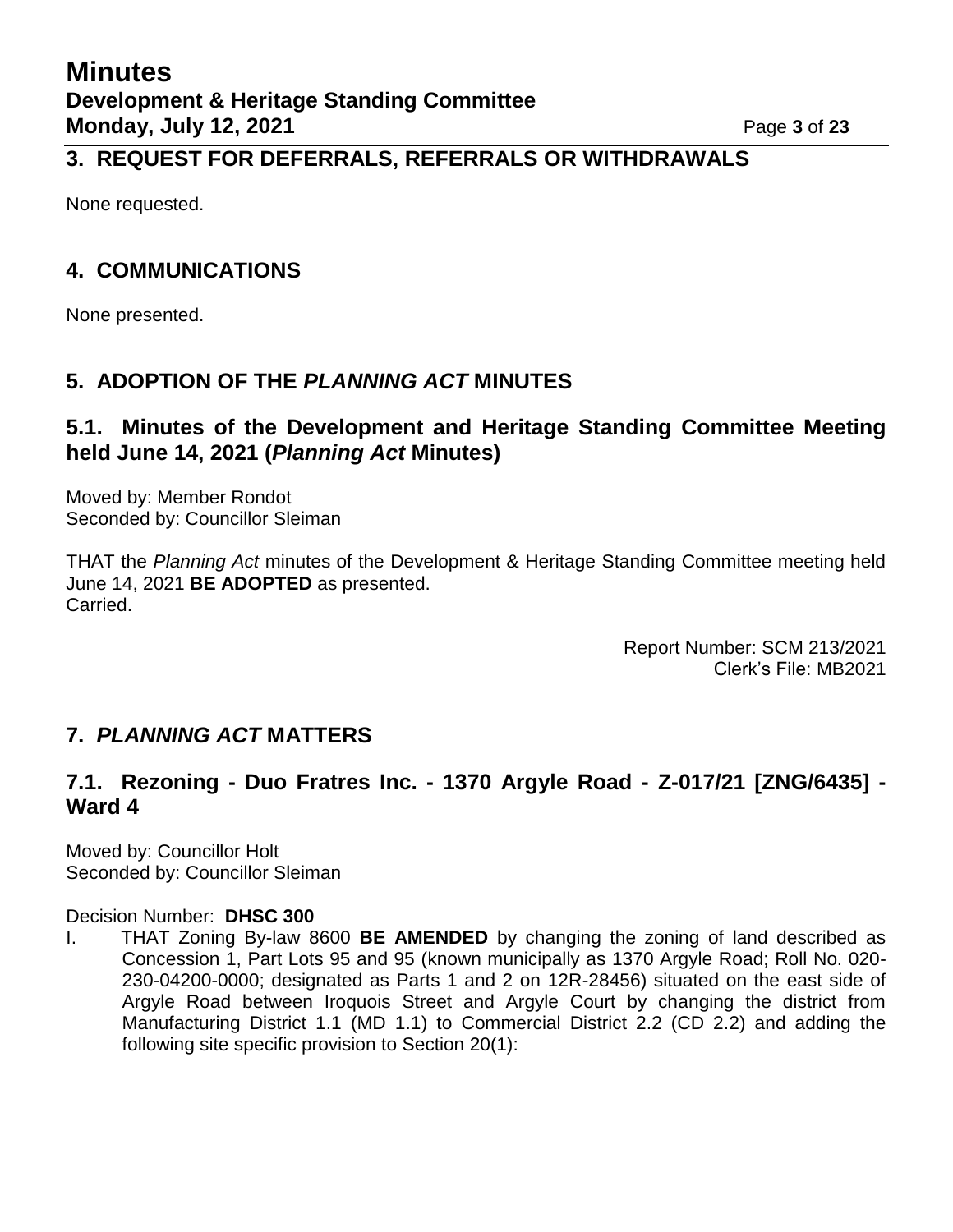# **Minutes Development & Heritage Standing Committee Monday, July 12, 2021 Page 4 of 23**

### "**406 EAST SIDE OF ARGYLE ROAD, BETWEEN IROQUOIS STREET AND ARGYLE COURT**

- 1. For lands comprising Part Lots 95 and 96, Concession 1 (Roll No. 020-230-04200, designated as Parts 1 and 2 on 12R-28456) a *multiple dwelling* shall be an additional permitted use and the following additional provision shall apply:
	- a) Notwithstanding Section 24.26.1 required parking spaces, visitor parking spaces, and accessible parking spaces may be located on a lot that abuts the multiple dwelling they are intended to serve.

[ZDM 7; ZNG/6435]"

- II. THAT the following matters **BE ADDRESSED** though Site Plan Control:
	- a. The Site Plan Control agreement shall provide for access and use of the parking area to be located on the abutting property at 2109 Ottawa Street;
	- b. The multiple dwelling shall be designed with central air conditioning in each dwelling unit or with a provision for the installation of central air conditioning in each dwelling unit in the future, at the occupant's discretion; and
	- c. That the following clauses be implemented in all development agreements, offers to purchase, and agreements of purchase and sale or lease of each dwelling unit:
		- i. "This dwelling unit has been designed with the provision for adding central air conditioning at the occupant's discretion. Installation of central air conditioning by the occupant in low and medium density developments will allow windows and exterior doors to remain closed, thereby ensuring that the indoor sound levels are within the sound level limits of the Municipality and the Ministry of the Environment, Conservation and Parks."
		- ii. "Essex Terminal Railway (ETR) or its assigns or successors in interest has or have a rights-of-way within 300 meters from the land the subject hereof. There may be alterations to or expansions of the railway facilities on such rights-ofway in the future including the possibility that the railway or its assigns or successors as aforesaid may expand its operations, which expansion may affect the living environment of the residents in the vicinity, notwithstanding the inclusion of any noise and vibration attenuating measures in the design of the development and individual dwelling(s). ETR will not be responsible for any complaints or claims arising from use of such facilities and/or operations on, over or under the aforesaid rights-of-way."

Carried.

Report Number: S 68/2021 Clerk's File: ZB/14119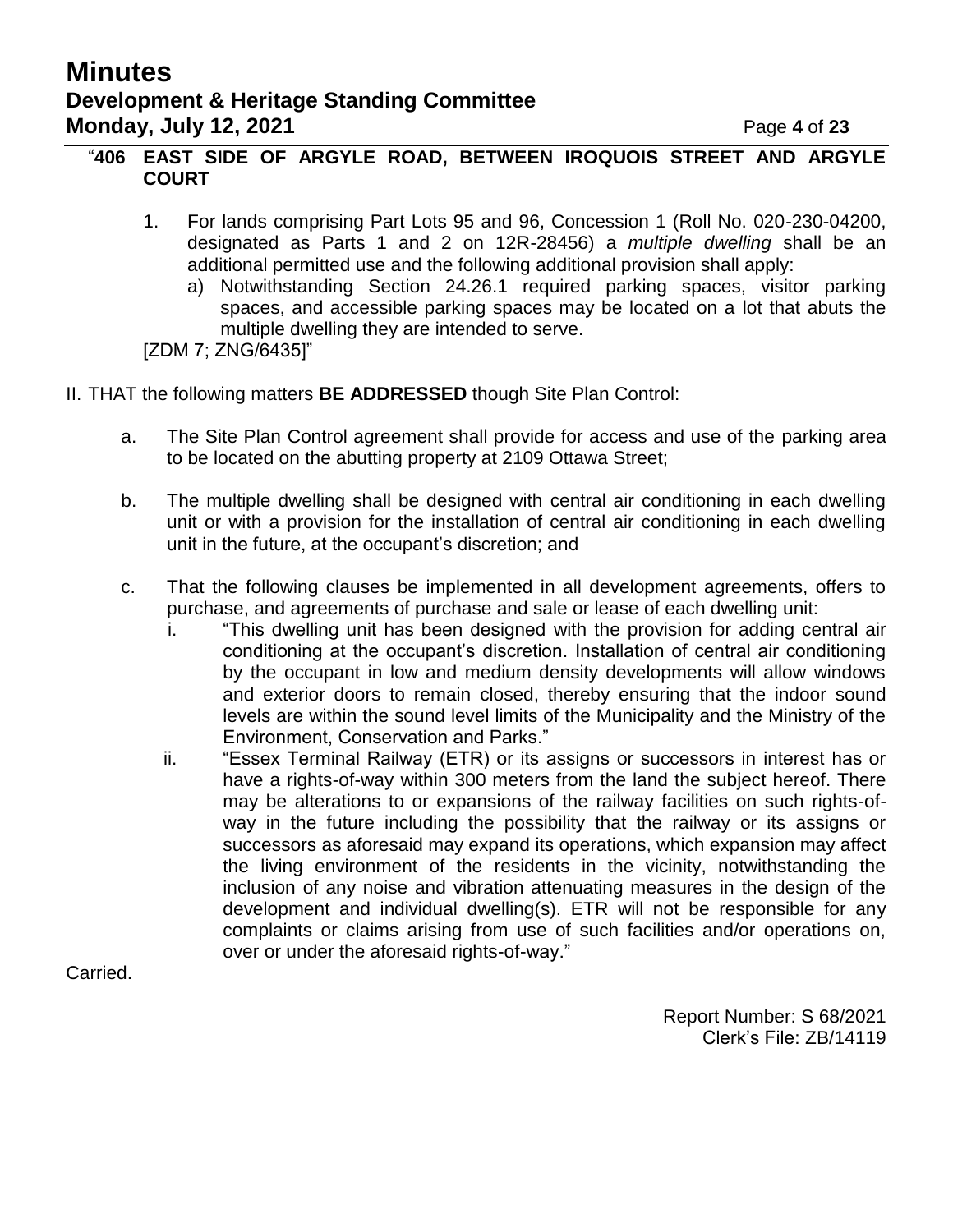## **Minutes Development & Heritage Standing Committee Monday, July 12, 2021 Page 5** of 23

**7.2. OFFICIAL PLAN AND ZONING BY-LAW AMENDMENTS for the lands located at the northeast corner of Dominion Blvd and Northwood Street; Applicant: Windsor Islamic Association Foundation; File Nos. OPA147 (OPA/6392) and Z-020/20 [ZNG/6164]; Ward 10.**

Moved by: Councillor Morrison Seconded by: Councillor Holt

### Decision Number: **DHSC 301**

- I. THAT the City of Windsor Official Plan, Volume II, Schedule SC-1: Development Concept Plan, South Cameron Planning Area **BE AMENDED** by changing the land use designation of the lands located at the northeast corner of Dominion Blvd and Northwood Street, described as Lots 271 to 284 (incl.), Part of Block 'B', Plan 558, Lots 85 to 88 (incl.), Part of closed Alley, Plan 1286, except Part 1 on Plan 12R-27749, from 'Low Profile Residential' to 'Medium/High Profile Residential';
- II. THAT an amendment to the Zoning By-law 8600 **BE APPROVED,** to change the zoning of the lands located at the northeast corner of Dominion Blvd and Northwood Street, described as Lots 271 to 284 (incl.), Part of Block 'B', Plan 558, Lots 85 to 88 (incl.), Part of closed Alley, Plan 1286, except Part 1 on Plan 12R-27749, from Residential District 1.1 (RD1.1) to Residential District 3.1 (RD3.1) with the following additional site specific regulation(s):

## **"418. Northeast Corner of Dominion and Northwood**

For the lands comprising Lots 271 to 284 (incl.), Part of Block 'B', Plan 558, Lots 85 to 88 (incl.), Part of closed Alley, Plan 1286, except Part 1 on Plan 12R-27749, the following additional regulations shall apply to a multiple dwelling:

- i. Lot Area minimum  $5,300 \text{ m}^2$
- ii. Main Building Height maximum 10 m
- iii. Dwelling Units maximum 30
- iv. Side Yard Width minimum 5.5m, where a habitable room window of any dwelling unit faces Dominion Blvd. [ZDM 8; ZNG-6164]"
- III. THAT the following requirements noted in this report **BE INCLUDED** in the Site Plan Agreement for the proposed development on the subject land:
	- (i) Parkland Dedication;
	- (ii) Alley Acquisition;
	- (iii) 6.1m Corner Cut-off at Dominion & Northwood intersection;
	- (iv) Quality and Quantity of run-off in the downstream watercourse; and
	- (v) South Cameron Planning Area Noise Abatement *Noise Control Area "E"* [4.7.1.9 (d)]
- IV. THAT the parcel described as Lots 271 to 284 (incl.), Part of Block 'B', Plan 558, Lots 85 to 88 (incl.), Part of closed Alley, Plan 1286, except Part 1 on Plan 12R-27749, located at the northeast corner of Dominion Blvd and Northwood Street, **BE EXEMPT** from the provisions of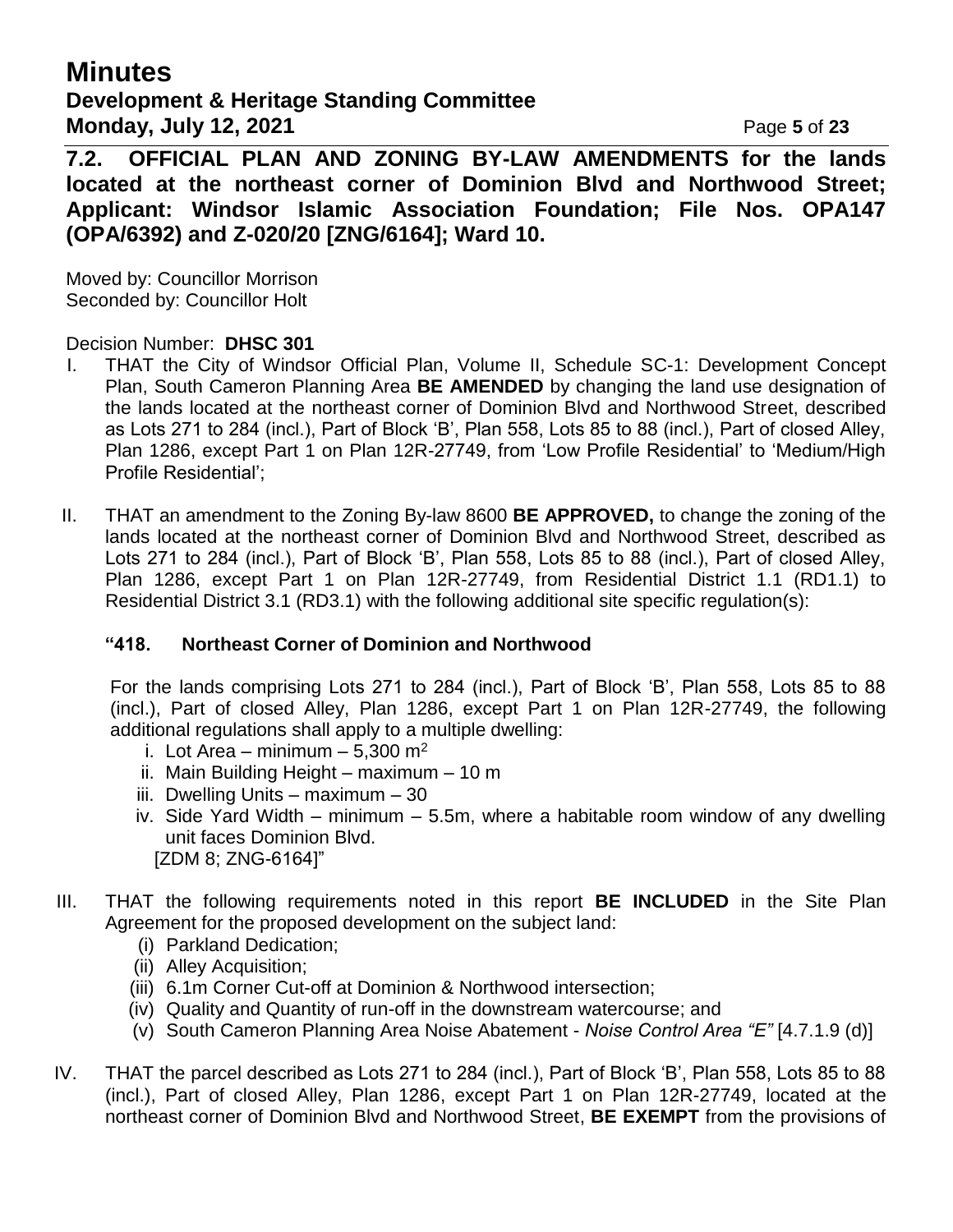# **Minutes Development & Heritage Standing Committee Monday, July 12, 2021 Page 6** of 23

section 45(1.3) of the *Planning Act*, provided the subject exemption excludes minor variance application(s) that have the effect of

- Reducing the minimum Lot Area of  $5300m^2$ ;
- Increasing the maximum main building height of 10m; and/or
- Increasing the maximum number of dwelling units on the overall site.

Carried.

Report Number: S 78/2021 Clerk's File: ZO/14146

## **7.3. Zoning By-Law Amendment - 391 BRUCE AVE Z 015-21 [ZNG-6408], Ward 3**

Moved by: Councillor Sleiman Seconded by: Member Moore

### Decision Number: **DHSC 302**

I. THAT Zoning By-law 8600 **BE AMENDED** by adding a site-specific exception to Section 20(1) for the property legally described as Lot 20, on Plan 77, Corner, municipally known as 391 Bruce Ave, as follows:

### **412. NORTHWEST CORNER OF PARK STREET WEST AND BRUCE AVENUE**

For the lands comprising Lot 20, Plan 77, Corner, for a *multiple dwelling* with a maximum of three *dwelling units*, the following additional provisions shall apply (with as existing provisions being the date of this report, June 3, 2021):

- a) Lot Width minimum as existing
- b) Lot Area minimum as existing
- c) Lot Coverage maximum as existing
- d) Front Yard Depth minimum as existing
- e) Rear Yard Depth minimum 7.50 m
- f) Side Yard Width minimum as existing
- [ZDM3; ZNG/6408]
- II. THAT the lands affected **BE SUBJECT** to an H symbol and that the H symbol be removed when the following conditions have been satisfied:

## **1. Holding Symbol Removal Application/Fee**

The owner/agent submits an application and fee (\$1,536.00 – 2021 rate) to remove the H symbol. The submission to include proof that the conditions are completed to the satisfaction of the City Engineer.

### **2. Storm Detention**

Prior to the issuance of a construction permit, the owner/agent shall agree to retain a Consulting Engineer for the design and preparation of drawings, satisfactory to the City Engineer and Chief Building Official, for an internal stormwater detention scheme to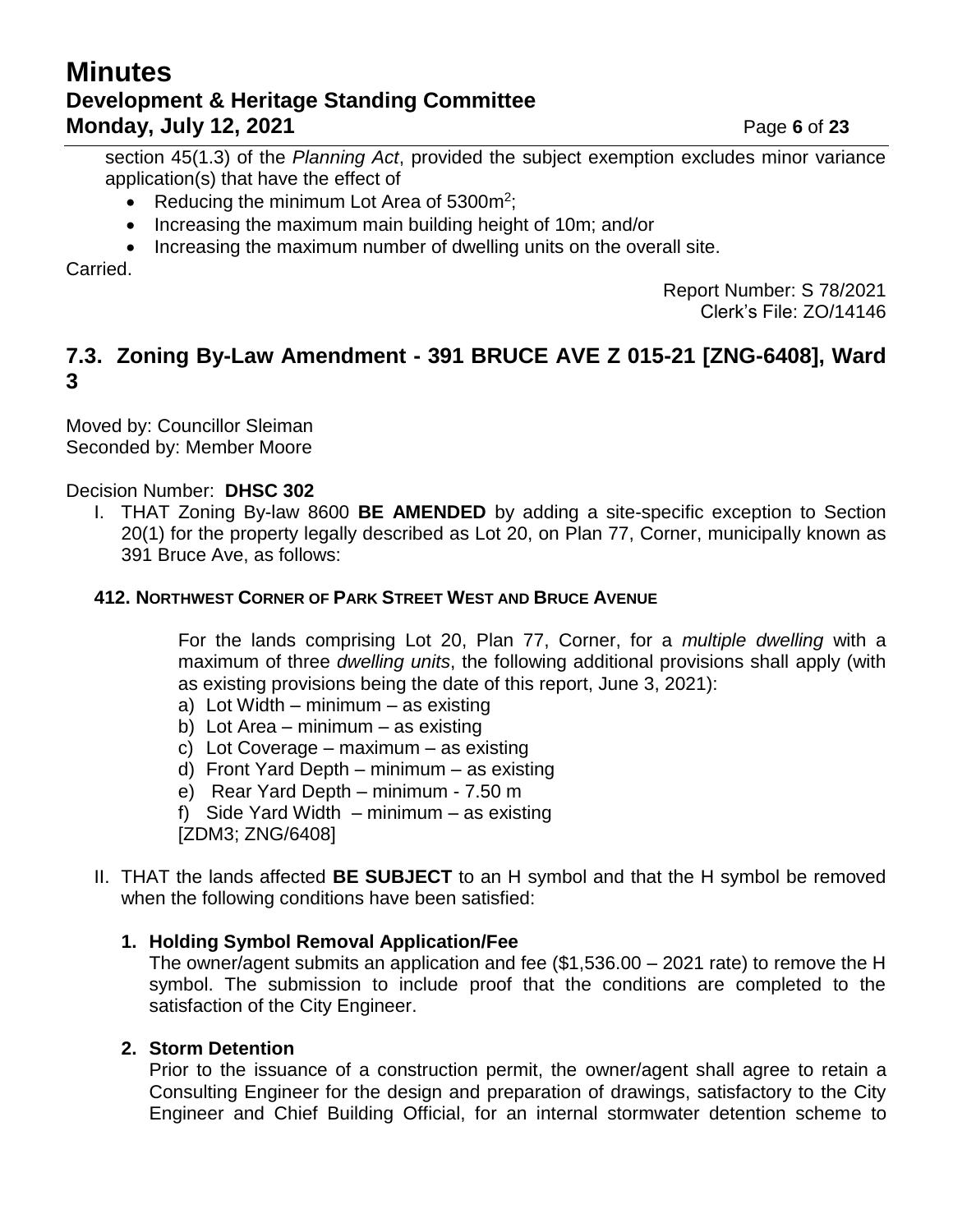## **Minutes Development & Heritage Standing Committee Monday, July 12, 2021 Page 7** of 23

service the subject lands. The purposes of the said scheme will be to ensure that storm drainage being directed to the Corporation's storm, combined sewer or ditch as the case may be, from the subject lands in their improved state, be restricted to no greater than the present flow from the subject lands.

Upon approval of the drawings by the City Engineer and the Chief Building Official, the owner further agrees to construct at its entire expense the said storm detention scheme, in accordance with the approved drawings and to the satisfaction of the Chief Building Official.

## **3. Parking**

Construct two paved parking spaces on site as per Zoning Bylaw 8600 provisions to the satisfaction of the City Planner.

Carried.

Report Number: S 84/2021 Clerk's File: ZB/14115

## **7.4. Zoning By-Law Amendment - 717 St Antoine St Z 018-21 [ZNG-6442], Ward 2**

Moved by: Councillor Gill Seconded by: Member Rondot

Decision Number: **DHSC 303**

I. THAT Zoning By-law 8600 **BE AMENDED** by adding a site-specific exception to Section 20(1) for Lots 2 to 4, Plan 1316, municipally known as 717 St Antoine St, as follows:

## **405. SOUTH SIDE OF ST ANTOINE STREET, EAST OF BLOOMFIELD ROAD**

For the lands comprising Lots 2 to 4, Plan 1316, a Multiple Dwelling with a maximum of six dwelling units shall be an additional permitted use and shall comply with the provisions of Section 11.2.5.4 with the exception of:

a) Front Yard Depth – minimum – as existing on June 3, 2021 [ZDM 4; ZNG/6442]

II. THAT for the subject lands, Section 2(1) in Interim Control By-law 103-2020 **SHALL APPLY** when the amending by-law to Zoning By-law 8600 comes into force.

Carried.

Report Number: S 83/2021 Clerk's File: ZB/14137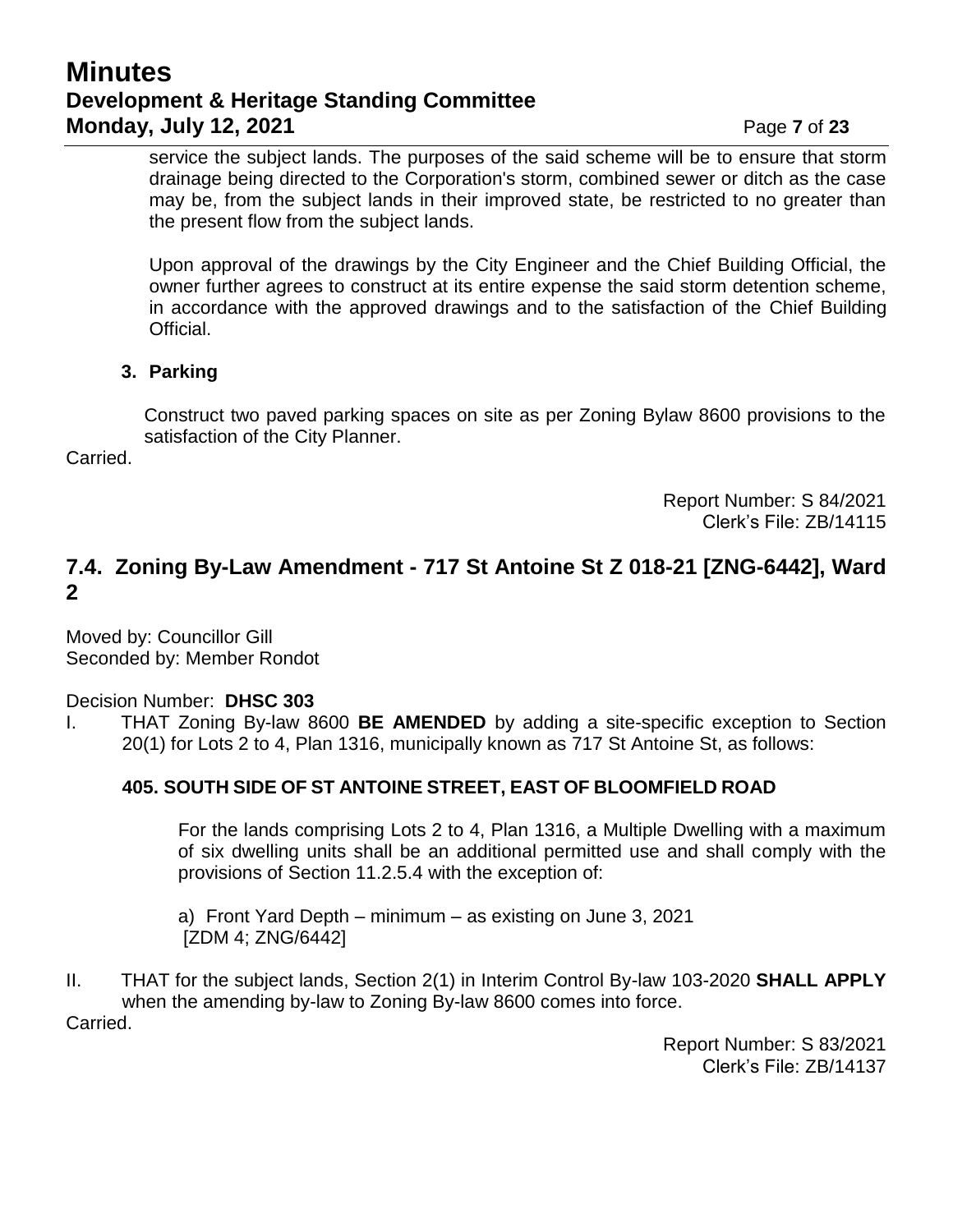## **Minutes Development & Heritage Standing Committee Monday, July 12, 2021 Page 8** of 23

## **7.5. Rezoning - City of Windsor - Housekeeping Amendment 2021-1 - Z-001/21 ZNG/6276 - City Wide**

Moved by: Councillor Holt Seconded by: Councillor Sleiman

### Decision Number: **DHSC 304**

THAT Zoning By-law 8600 **BE AMENDED** as follows:

- **1.** That Section 3.10 be amended by deleting and substituting the defined term "Self-Storage Facility" with the following:
- **SELF-STORAGE FACILITY** means a *building* divided into individual self-contained storage units, which are available to the public exclusively for the storage of their equipment or goods, and may include in combination with the lease or rental of a motor vehicle or trailer for the purpose of moving equipment or goods, the lease, rental, or sale of accessories, equipment, materials, or supplies for the purpose of packing, moving, storage, or towing, faxing, mailbox, packing, and the provision of mailbox, packing, shipping, or shredding services.

A *transport terminal* or *warehouse* is not a *self-storage facility*.

[ZNG/6276]

- **2A.** That Section 3.10 be amended by deleting and substituting the defined term "Motor Vehicle" with the following:
- **MOTOR VEHICLE** means a vehicle propelled, driven, or pulled by other than muscular power and includes an *automobile*, *commercial motor vehicle*, *recreational vehicle*, *transport trailer*, or *transport truck*. It does not include a power-assisted bicycle as defined in the *Highway Traffic Act, R.S.O. 1990,* c. H.8. or a train.

[ZNG/6276]

- **2B.** That Section 3.10 be amended by adding the following defined term under "Motor Vehicle" between "Automobile" and "Recreational Vehicle":
- **COMMERCIAL MOTOR VEHICLE** means a vehicle defined as a commercial motor vehicle in the *Highway Traffic Act, R.S.O. 1990,* c. H.8.

[ZNG/6276]

- **2C.** That Section 5.2.30.20 be deleted and substituted with the following:
	- .20 The parking of a *commercial motor vehicle* or a *motor vehicle* used for a commercial purpose on a *lot* for a period longer than is necessary for the loading or unloading of said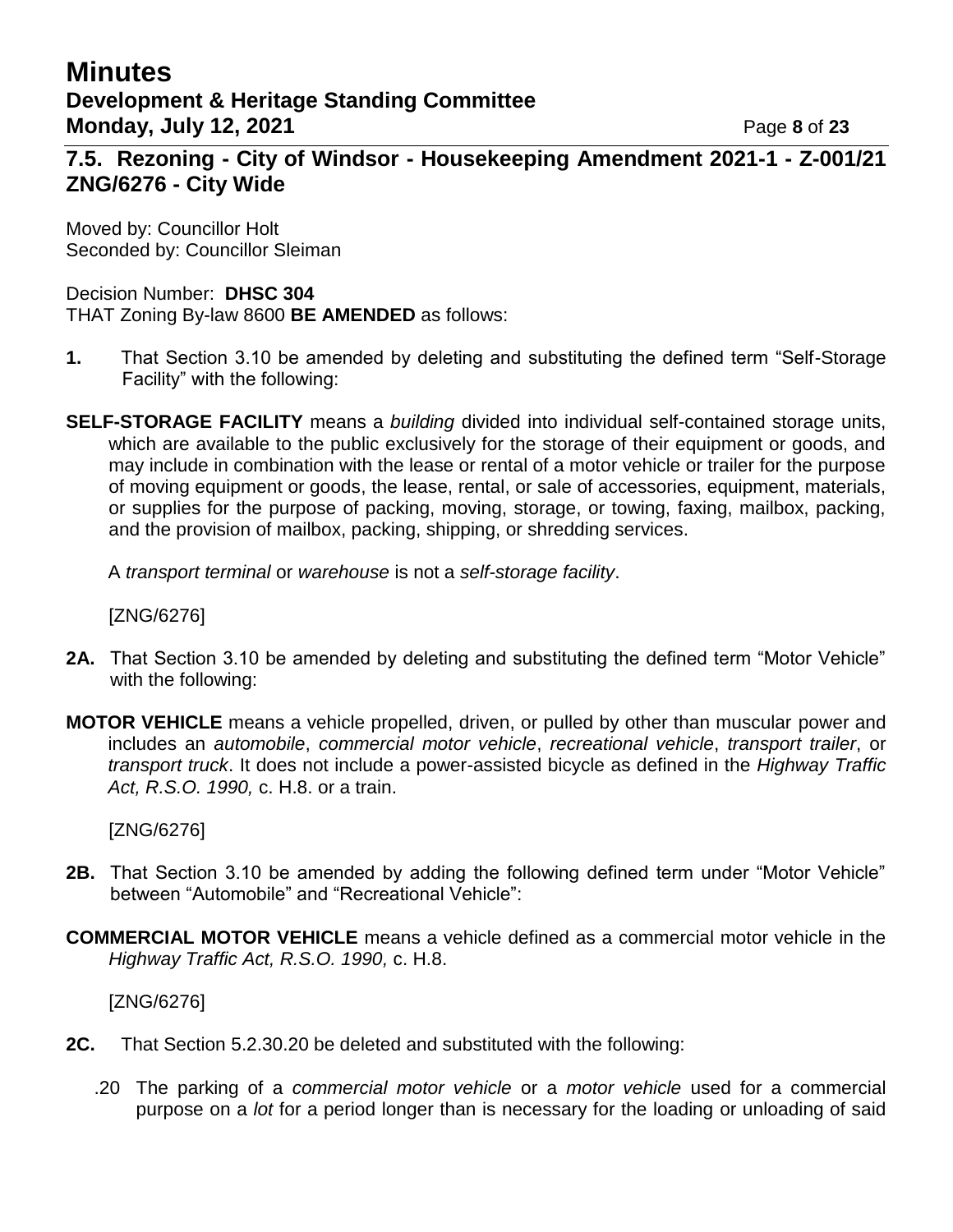# **Minutes Development & Heritage Standing Committee Monday, July 12, 2021 Page 9** of 23

vehicle or for a period longer than said vehicle is required in connection with the performance of a service on the same *lot*.

[ZNG/6276]

- **3A.** That Section 5.10.3 be deleted and substituted with the following:
- 5.10.3 For any *dwelling*:
	- .1 For one *accessory building* having a *gross floor area* of equal to or less than 10.0 m<sup>2</sup> , no minimum separation between the closest wall of that one *accessory building* and the closest wall of the *dwelling* located on the same *lot* is required.

More than one *accessory building* having a minimum separation of less than 1.20 m from the closest wall of the *dwelling* located on the same *lot* is prohibited.

Attaching the *accessory building* to the *dwelling* is prohibited.

- .3 For any other *accessory building*, the minimum separation between the closest wall of that *accessory building* and the closest wall of a *dwelling* located on the same *lot* shall be 1.20 m. Where the closest wall of an *accessory building* is less than 1.20 m from a *dwelling* located on the same *lot*, the minimum separation between the closest wall of that *accessory building* and the closest wall of any other *accessory building* located on the same *lot* shall be 1.20 m.
- .5 Any encroachment into a *yard* permitted by Section 5.30 shall be excluded when calculating the minimum separation.

[ZNG/6276]

- **3B.** That Section 10.5.5.50 be deleted.
- **4A.** That Section 3.10 be amended by deleting and substituting the defined term "Home Occupation" as follows:
- **HOME OCCUPATION** means an occupation for profit or gain conducted entirely within an *accessory building*, *dwelling unit*, or *garage* which occupation is incidental and secondary to the *use* of the *dwelling unit* for residential purposes and does not change the character thereof.

[ZNG/6276]

**4B.** That Section 5.99.40 be deleted and substituted as follows:

5.99.40 **HOME OCCUPATION**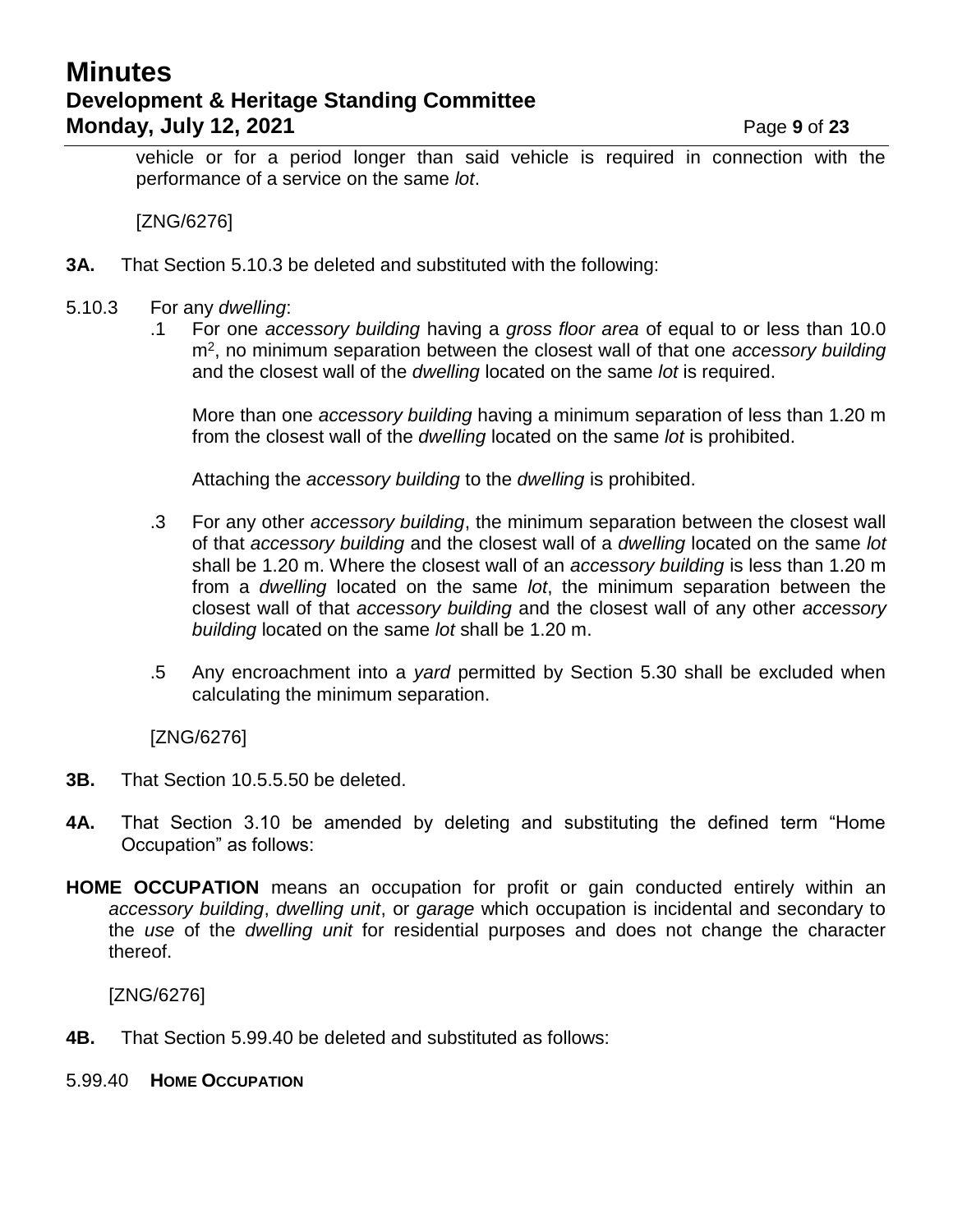# **Minutes Development & Heritage Standing Committee Monday, July 12, 2021 Page 10** of 23

[ZNG/6276]

- .1 One *home occupation* within an *accessory building*, *dwelling unit*, or *garage* located on the same *lot* as the *dwelling unit* is an additional permitted use.
- .3 The *home occupation* shall be carried out by a resident of the *dwelling unit*.
- .5 The maximum *gross floor area* of the *home occupation* shall be 25% of the *dwelling unit*.
- .90 A *home occupation* within a *carport*, or a *home occupation* that generates dust, fumes, noise, odour, or vibration that is evident outside the *accessory building*, *dwelling unit*, or *garage* is prohibited.
- .92 Except for those goods produced by the *home occupation*, the direct sale of goods is prohibited.
- .93 Except for a sign permitted by the Windsor Sign By-law, any visible indication from the exterior of the *accessory building*, *dwelling*, *dwelling unit*, or *garage* that a *home occupation* is being carried on is prohibited.
- .95 Except those items customarily used for housekeeping or personal recreational purposes, the external or outdoor storage of materials, goods, or equipment related to, or used by, the home occupation is prohibited.
- **5A.** That Appendix C attached to Report S 60/2021 be added to By-law 8600 as Schedule 'C' Central Business District, and that Section 1.20.3 be deleted and substituted with the following:

### 1.20.3 **SCHEDULES**

#### [ZNG/6276]

The following schedules form part of this by-law: Schedule 'A' – Zoning District Maps Schedule 'C' – Central Business District Schedule 'P' – Off-Street Parking Overlay

- **5B.** That Section 3.10 be amended by deleting and substituting the defined term "Central Business District" with the following:
- **CENTRAL BUSINESS DISTRICT** means the area delineated on Schedule 'C'.

[ZNG/6276]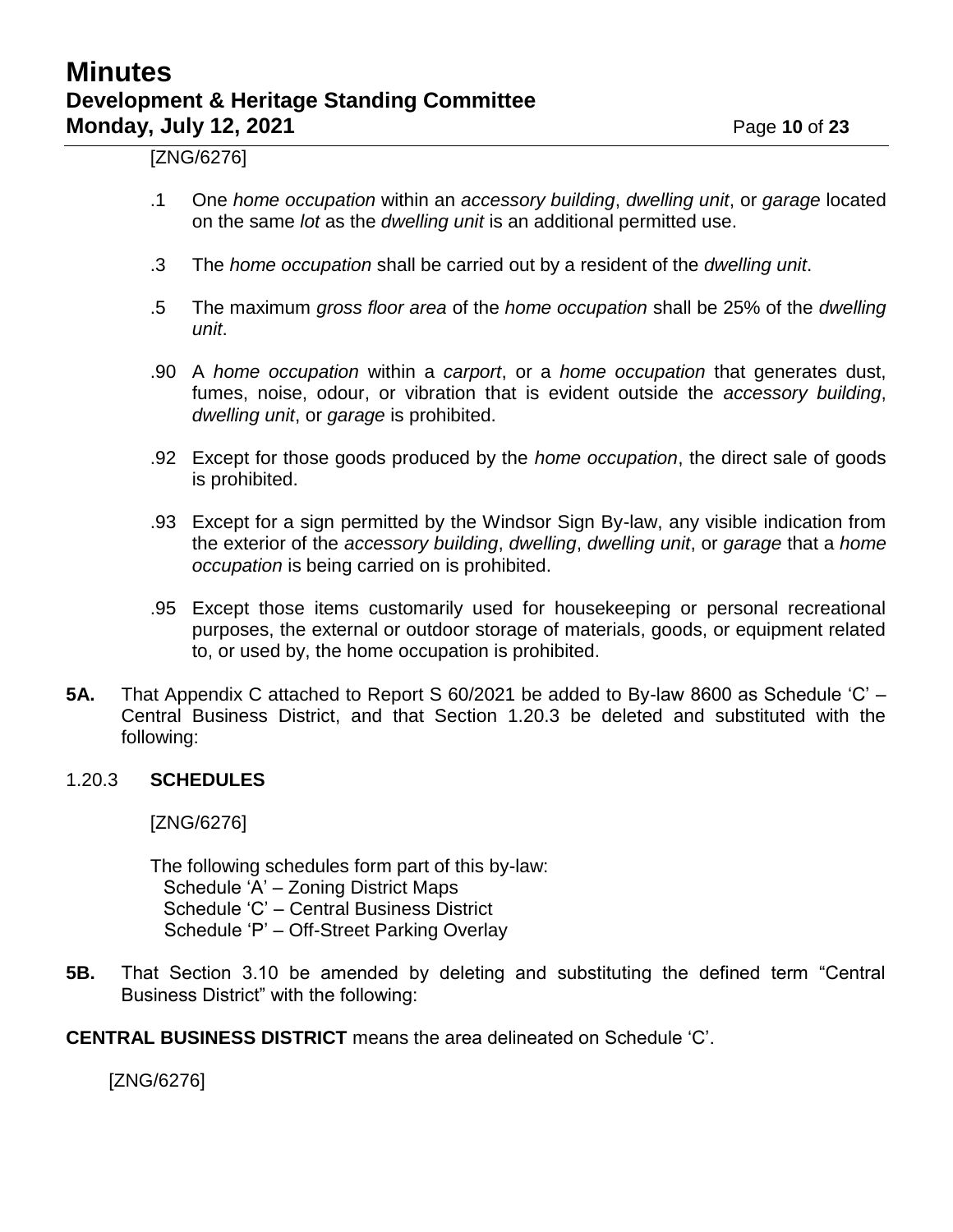# **Minutes Development & Heritage Standing Committee Monday, July 12, 2021 Page 11 of 23**

- **5C.** That Section 24.5 be deleted.
- **5D.** That Section 24.10.15.5 be deleted and substituted with the following:
	- .5 Despite Section 24.10.15.1, for an existing *building* located on a lot within the *Central Business District*, *Business Improvement Area*, or any area listed in Section 24.20.3.1, a change of use from the existing use to any use listed under Section 24.20.1 or Section 24.20.3, whichever is applicable, except for "All other uses not listed above", no additional *parking spaces*, visitor parking spaces, accessible parking spaces, bicycle parking spaces, or *loading spaces* are required.
- **5E.** That Section 24.20.1 be deleted and substituted with the following:

### **24.20.1 REQUIRED PARKING SPACES – CENTRAL BUSINESS DISTRICT**

### [ZNG/6276]

.1 In the *Central Business District*, the required minimum number of parking spaces shall be as shown opposite the respective use in Table 24.20.1.1:

| <b>TABLE 24.20.1.1 - REQUIRED PARKING SPACES</b><br><b>CENTRAL BUSINESS DISTRICT</b> |                                                                                             |  |
|--------------------------------------------------------------------------------------|---------------------------------------------------------------------------------------------|--|
| <b>USE</b>                                                                           | <b>PARKING RATE - MINIMUM</b>                                                               |  |
| <b>Bake Shop</b>                                                                     | 0                                                                                           |  |
| <b>Business Office</b>                                                               | 0                                                                                           |  |
| <b>Commercial School</b>                                                             | 0                                                                                           |  |
| <b>Convenience Store</b>                                                             | 0                                                                                           |  |
| Dwelling Unit (in any type of<br>dwelling or a combined use<br>building)             | None for the first six dwelling units AND<br>1 for each additional dwelling unit            |  |
| <b>Entertainment Lounge</b>                                                          | None for the first 90 m <sup>2</sup> GFA AND 1 for<br>each additional 15 m <sup>2</sup> GFA |  |
| <b>Farmers' Market</b>                                                               | O                                                                                           |  |
| <b>Food Convenience Store</b>                                                        | 0                                                                                           |  |
| Food Outlet - Take-out                                                               | 0                                                                                           |  |
| <b>Games Arcade</b>                                                                  | 0                                                                                           |  |
| <b>Health Studio</b>                                                                 | 0                                                                                           |  |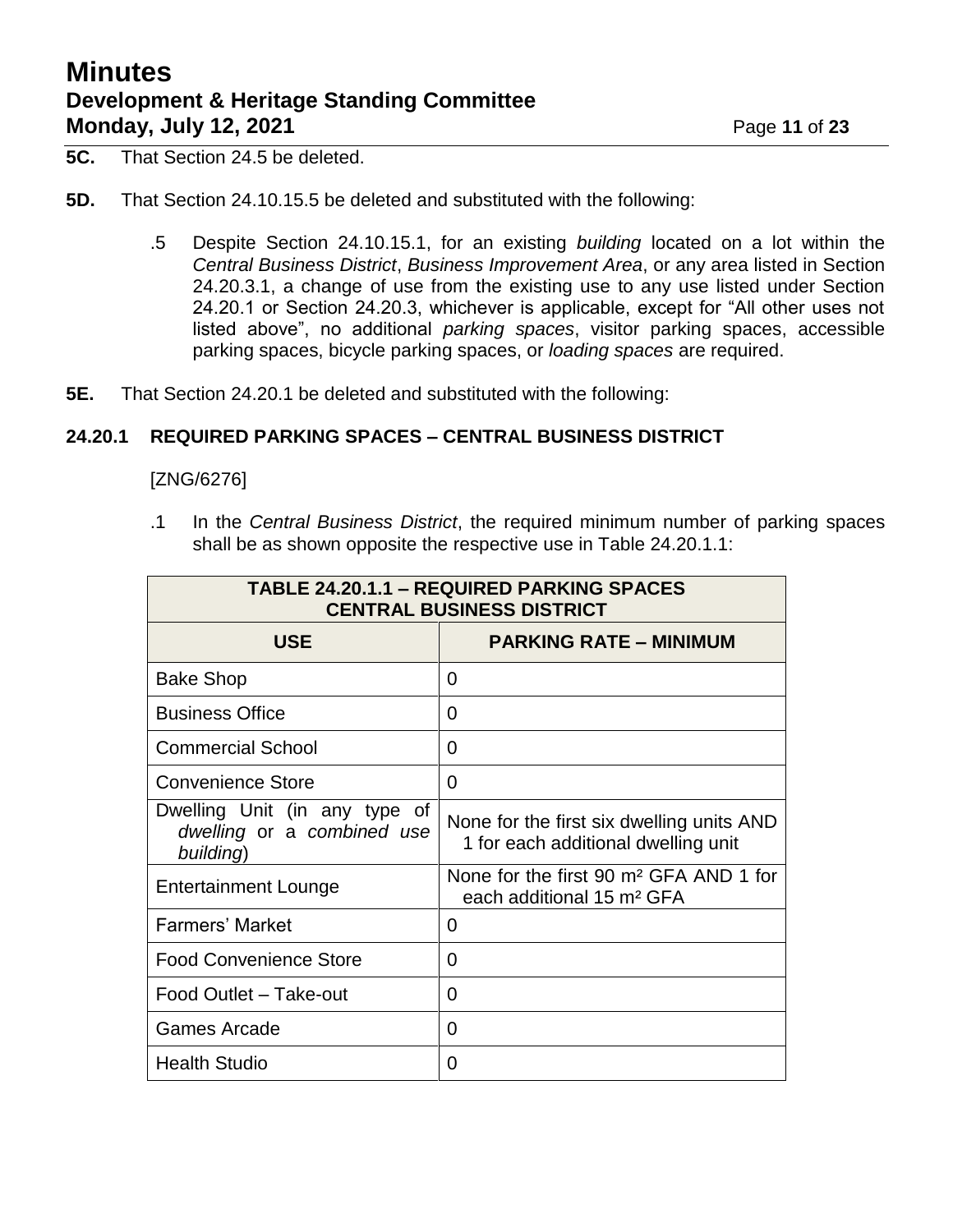# **Minutes**

# **Development & Heritage Standing Committee Monday, July 12, 2021 Page 12 of 23**

| <b>TABLE 24.20.1.1 - REQUIRED PARKING SPACES</b><br><b>CENTRAL BUSINESS DISTRICT</b> |                                                                                             |  |  |
|--------------------------------------------------------------------------------------|---------------------------------------------------------------------------------------------|--|--|
| <b>USE</b>                                                                           | <b>PARKING RATE - MINIMUM</b>                                                               |  |  |
| Hotel                                                                                | 1 for each of the first 60 guest rooms<br>AND 1 for each additional 6 guest<br>rooms        |  |  |
| <b>Medical Office</b>                                                                | 0                                                                                           |  |  |
| Micro-Brewery                                                                        | None for the first 90 m <sup>2</sup> GFA AND 1 for<br>each additional 45 m <sup>2</sup> GFA |  |  |
| <b>Outdoor Market</b>                                                                | 0                                                                                           |  |  |
| Pawnshop                                                                             | 0                                                                                           |  |  |
| <b>Personal Service Shop</b>                                                         | 0                                                                                           |  |  |
| Pharmacy                                                                             | 0                                                                                           |  |  |
| <b>Professional Studio</b>                                                           | 0                                                                                           |  |  |
| Repair Shop - Light                                                                  | 0                                                                                           |  |  |
| <b>Residential Care Facility</b>                                                     | 1 for each 8 beds                                                                           |  |  |
| Restaurant                                                                           | None for the first 90 m <sup>2</sup> GFA AND 1 for<br>each additional 15 m <sup>2</sup> GFA |  |  |
| <b>Retail Store</b>                                                                  | 0                                                                                           |  |  |
| <b>Veterinary Office</b>                                                             | 0                                                                                           |  |  |
| All other uses not listed above                                                      | Section 24.20.5 shall apply                                                                 |  |  |
| [ZNG/6276]                                                                           |                                                                                             |  |  |

**6.** That the defined term "Existing" in Section 3.10 be deleted and substituted with the following:

## **EXISTING** means:

- 1. where a provision states a specific date, a *building*, *lot*, *premises*, *structure*, or *use* lawfully existing on the date specified;
- 2. where clause 1 does not apply and an amending by-law added the defined term "*existing*" after July 22, 2002, a *building*, *lot*, *premises*, *structure*, or *use* lawfully existing on the date the amending by-law came into force; or
- 3. where clause 1 and clause 2 do not apply, a *building*, *lot*, *premises*, *structure*, or *use* lawfully existing on July 22, 2002.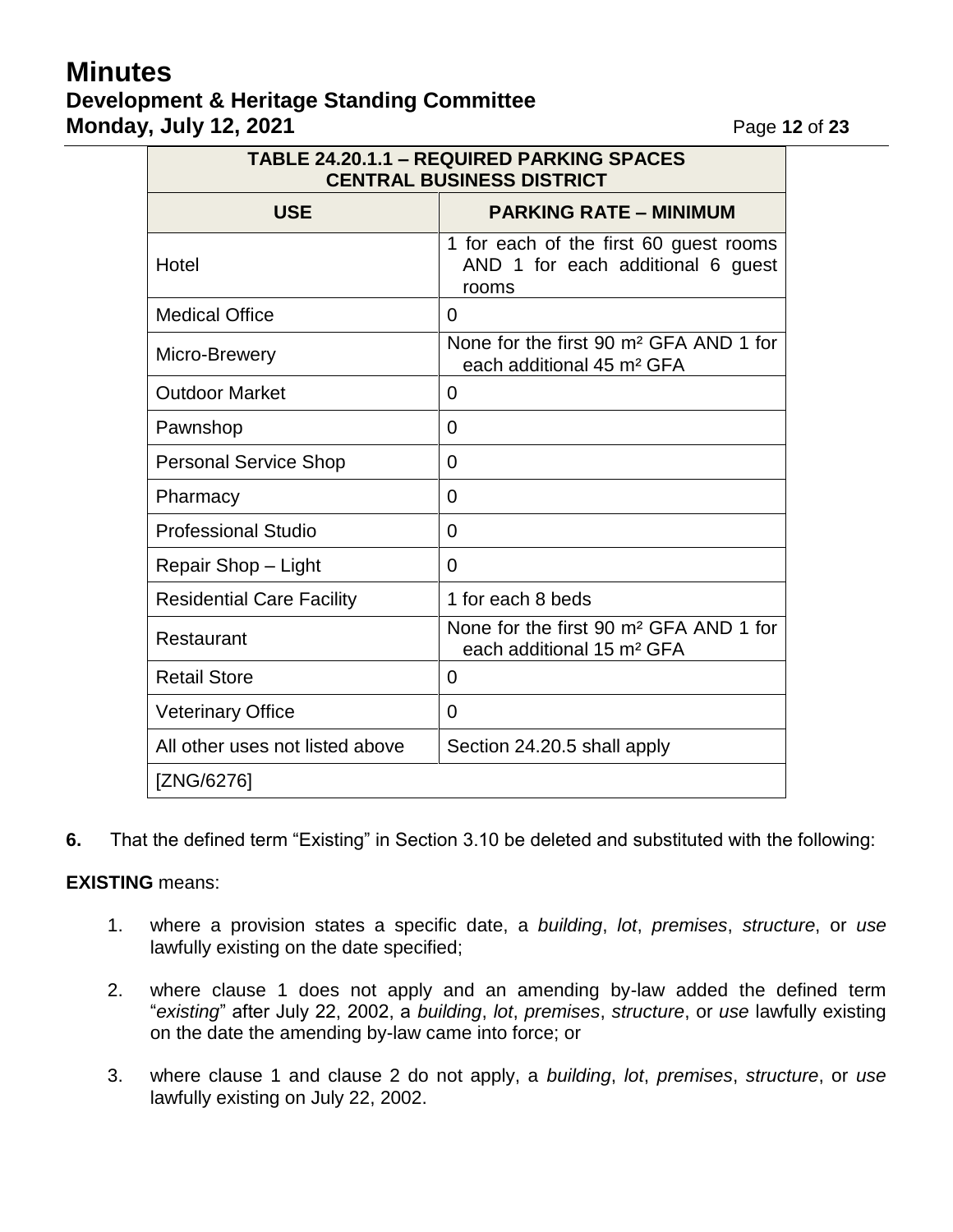# **Minutes Development & Heritage Standing Committee Monday, July 12, 2021 Page 13 of 23**

Where the term "existing" is not italicized, the ordinary meaning shall apply to a lawfully existing *building*, *lot*, *premises*, *structure*, or *use*.

### [ZNG/6276]

- **7A.** That the zoning of the parcels known municipally as 8804 Riverside Drive East (Roll No. 060-380-001), 8820 Riverside Drive East (Roll No. 060-380-003), 8830 Riverside Drive East (Roll No. 060-380-004), and 8838 Riverside Drive East (Roll No. 060-380-005) be changed from Residential District 3.4 (RD3.4) to Residential District 1.6 (RD1.6).
- **7B.** That Section 20(1)56 be deleted and substituted with the following:

### 56. **SOUTH SIDE OF CABANA ROAD WEST, WEST OF PRAIRIE COURT AND SOUTH OF RANDOLPH AVENUE**

For the lands comprising Part of Lot 2, Concession 4, identified as PIN 01556-1537, for a *multiple dwelling* the following provisions shall apply:

| a)           | Lot Width – minimum            | As Existing       |
|--------------|--------------------------------|-------------------|
| b)           | Lot Area - minimum             | As Existing       |
| $\mathbf{C}$ | Lot Coverage - maximum         | 50%               |
| $\mathsf{d}$ | Main Building Height - maximum | 14.0 <sub>m</sub> |
| e)           | Front Yard Depth - minimum     | 6.0 <sub>m</sub>  |
| f)           | Rear Yard Depth - minimum      | 7.50 m            |
| g)           | Side Yard Width - minimum      | 2.50 m            |
| h)           | Dwelling Units - maximum       | 11                |
|              | Loading Space - minimum        |                   |

[ZDM 9; ZNG/62676]

**7C.** That the holding symbol be removed for the lands zoned HRD1.1 on the east and west side of Virginia Park Avenue, north of North Service Road West and south of 939 Northwood Street. Carried.

> Report Number: S 60/2021 Clerk's File: ZB/14122

## **7.6. Rezoning Application – 239-241 McEwan Avenue Z 008-21 [ZNG-6358] To add use to the existing zoning category with site specific regulations - Ward 2**

Moved by: Councillor Holt Seconded by: Member Moore

Decision Number: **DHSC 305**

I. THAT an amendment to City of Windsor Zoning By-law 8600 **BE APPROVED**, changing the zoning of PLAN 593 LOT 33 (known municipally as 239-241 McEwan Avenue; Roll No. 050-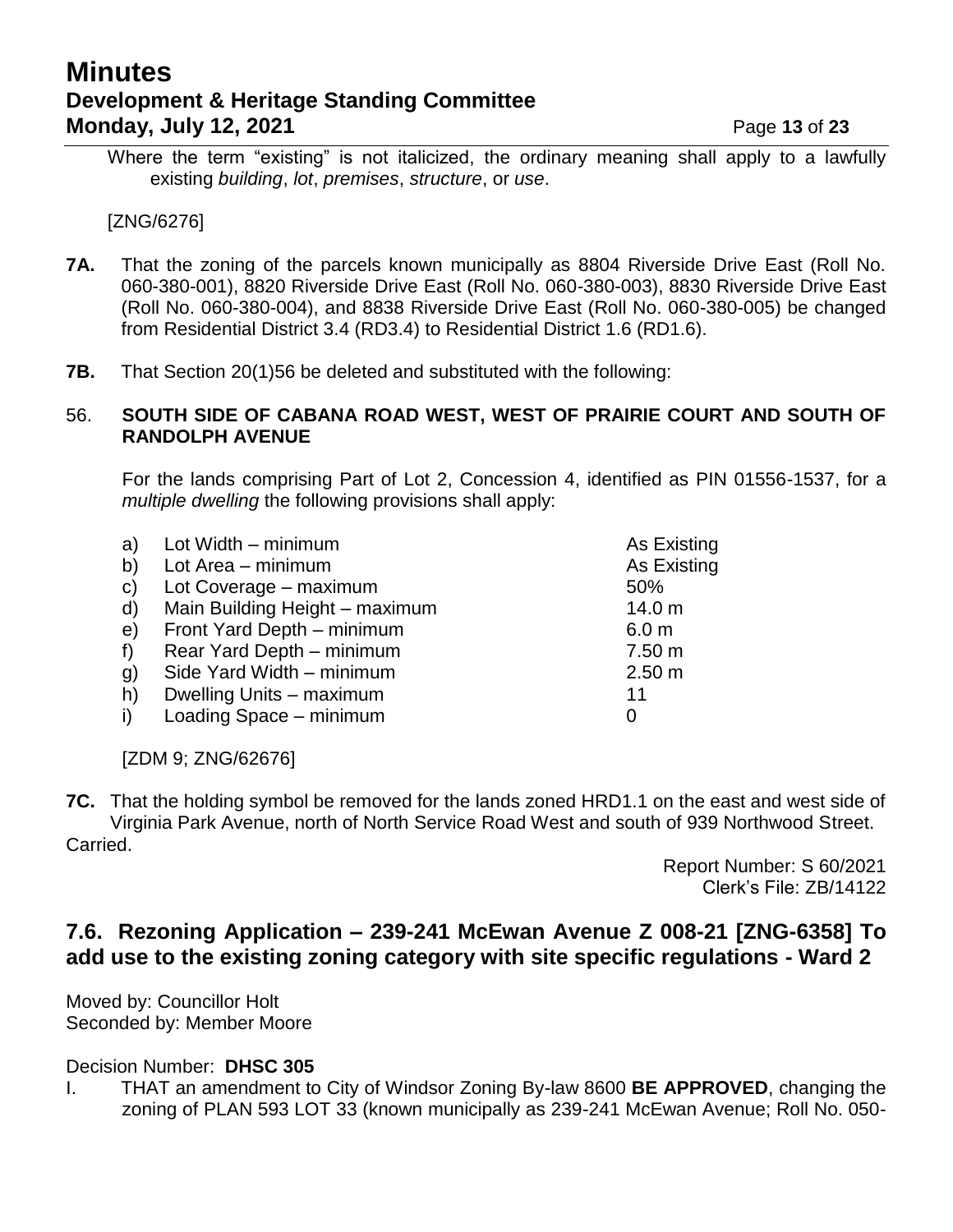## **Minutes Development & Heritage Standing Committee Monday, July 12, 2021 Page 14 of 23**

030-06000-0000), situated on the west side of McEwan Avenue; between University Avenue West and Riverside Drive West, by adding the following use to the existing zoning category (RD2.1):

ADDITIONAL PERMITTED USE:

### **One Multiple Dwelling containing a maximum of three dwelling units**

PROVISIONS:

The 3-unit Multiple Dwelling shall conform to the Duplex-Dwelling provisions with the exception of the following:

Front Yard Depth – minimum 5.89 m (to the covered porch, existing)

Interior Side Yard Width – minimum 0.91 m (existing)

Accessory Building Side yard – minimum 0.482 m (existing) Carried.

> Report Number: S 82/2021 Clerk's File: ZB/14112

## **7.7. Official Plan Amendment and Rezoning Applications – 1246, 1256-1270 Erie St E Z-013\_21 [ZNG6397] & OPA 148 [OPA6398] to add uses to the existing OP Designation and zoning category - Ward 4**

Moved by: Councillor Holt Seconded by: Member Rondot

Decision Number: **DHSC 306**

- I. THAT Schedule "A" of Volume 1: The Primary Plan of the City of Windsor Official Plan **BE AMENDED** by applying a Specific Policy Area to Lot 55 and PT Lot 56 Plan 545 (known municipally as 1246 Erie Street East; Roll No. 030-220-07900) and Lots 344 and 345, Plan 579 (known municipally as 1256-1270 Erie Street East; Roll No. 030-220-08000;
- II. THAT Section 1 of Volume 2: Secondary Plans & Special Policy Areas of the City of Windsor Official Plan **BE AMENDED** by adding a Special Policy Area as follows:
- "1.X Northside of Erie Street East and east of Pierre Avenue
	- 1.X.1 The property described as Lot 55 and PT Lot 56 Plan 545 (known municipally as 1246 Erie Street East; Roll No. 030-220-07900) and Lots 344 and 345, Plan 579 (known municipally as 1256-1270 Erie Street East; Roll No. 030-220-08000), situated on the north side of Erie Street East between Pierre Avenue and Hall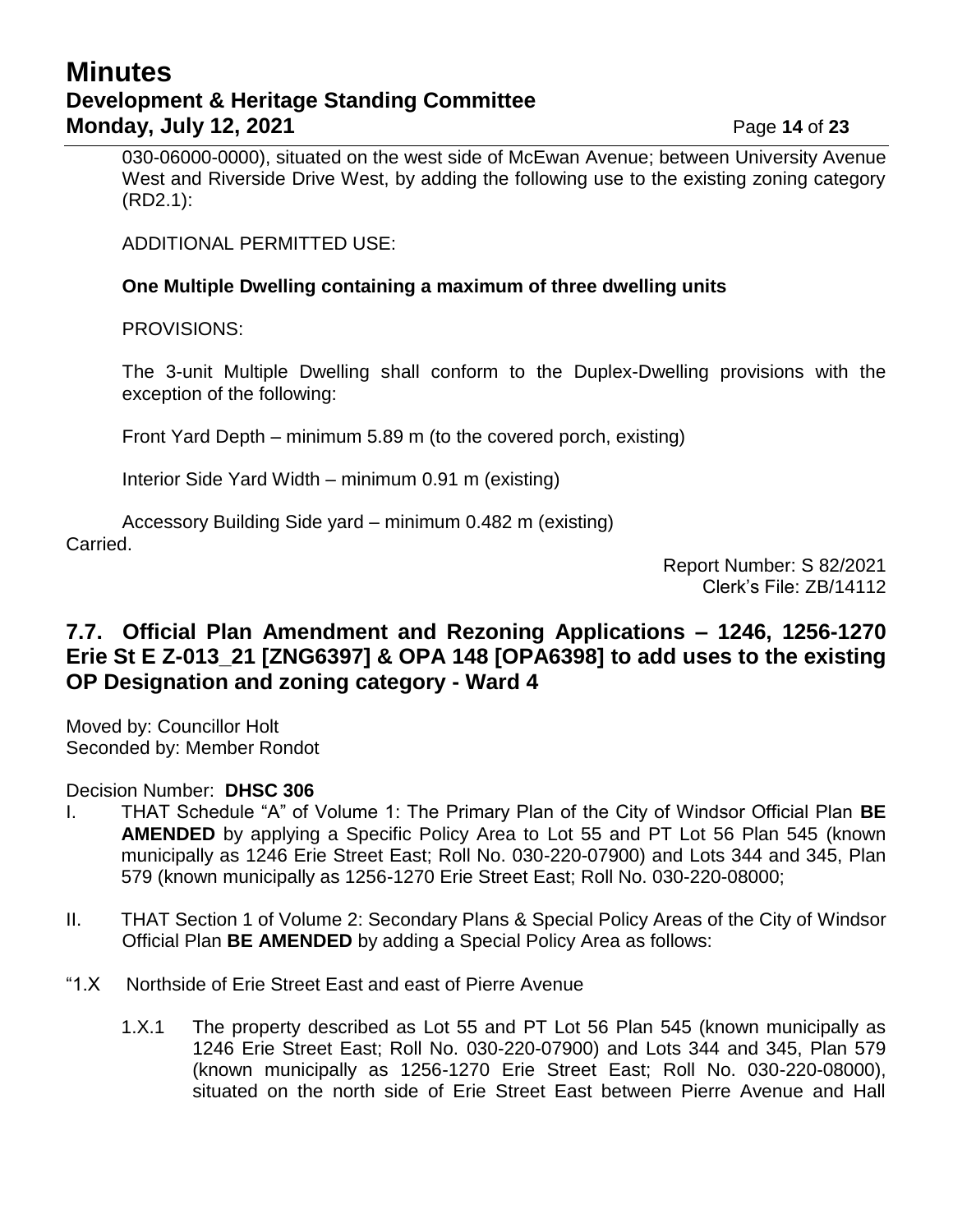# **Minutes Development & Heritage Standing Committee Monday, July 12, 2021 Page 15 of 23**

Avenue is designated on Schedule A: Planning Districts and Policy Areas in Volume I – The Primary Plan;

- 1.X.2 Notwithstanding the "Mixed Use" designation of the subject land on Schedule D: Land Use in Volume I – The Primary Plan, and the "Traditional Commercial Street" designation on Schedule A-1: Special Policy Areas in Volume I – The Primary Plan "Public Parking Area" shall be an additional permitted use.
- III. THAT an amendment to City of Windsor Zoning By-law 8600 **BE APPROVED**, changing the zoning of Lot 55 and PT Lot 56 Plan 545 (known municipally as 1246 Erie Street East; Roll No. 030-220-07900) and Lots 344 and 345, Plan 579 (known municipally as 1256-1270 Erie Street East; Roll No. 030-220-08000), situated on the north side of Erie Street East between Pierre Avenue and Hall Avenue, by adding the following uses to the existing zoning category (CD1.3):

ADDITIONAL PERMITTED USES:

### **Public Parking Area**

### **Sports Facility with two bocce courts and seating**

Carried.

Report Number: S 85/2021 Clerk's File: ZO/14117

## **7.8. Rezoning - Vito Maggio Holdings Inc - 642 Windermere Road - Z-021/21 ZNG/6465 - Ward 4**

Moved by: Councillor Holt Seconded by: Councillor Morrison

#### Decision Number: **DHSC 307**

THAT Zoning By-law 8600 **BE AMENDED** by adding the clause below to Section 20(2) for Lot 3, Registered Plan 502, (known municipally as 642 Windermere Road; Roll No. 020-070-06600; PIN 01136-0246), situated on the east side of Windermere, south of Wyandotte Street East:

9. For the lands comprising Lot 3, Registered Plan 502 (known municipally as 642 Windermere Road; Roll No. 020-070-06600; PIN 01136-0246), situated on the east side of Windermere, south of Wyandotte Street East, a "Restaurant or Bar Patio" as defined in Ontario Regulation 345/20, shall be a permitted temporary use until the end of October 31, 2021, that said temporary use shall be located outdoors in the rear yard of the subject parcel, and that for said temporary use no parking spaces are required. Further, no parking spaces are required for any lawfully permitted use located on the subject lands for the term of temporary use.

[ZDM 6; ZNG/6465] Carried.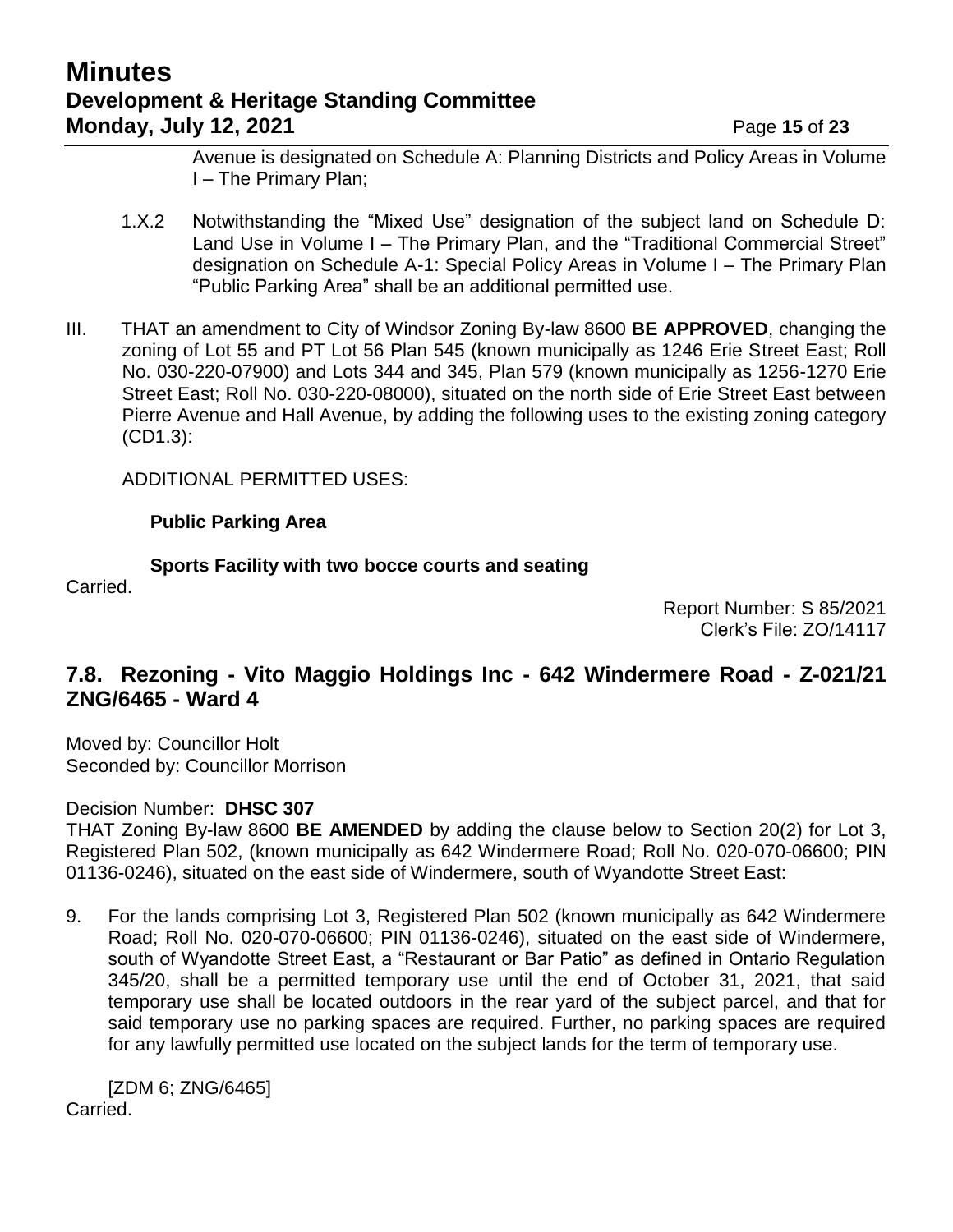Report Number: S 77/2021 Clerk's File: ZB/14141

## **7.9. Rezoning – Bay 20 Inc. – 880 Ouellette Avenue - Z-038-20 [ZNG/6249] - Ward 3**

Moved by: Councillor Sleiman Seconded by: Councillor Gill

### Decision Number: **DHSC 308**

I. THAT Zoning By-law 8600 **BE AMENDED** by changing the zoning of land described as Plan 256 Block 3 Lots 8 & 9 (known municipally as 880 Ouellette Ave; Roll No. 040-320-01100- 0000) situated on the east side of Ouellette Avenue between Elliot Street and Erie Street by adding the following site-specific provisions to Section 20(1):

### "416 **EAST SIDE OF OUELLETTE AVE, BETWEEN ELLIOT STREET AND ERIE STREET**

- 1. For lands comprising Plan 256 Block 3 Lots 8 & 9 (Roll No. 040-320-01100-0000) the following provision shall apply:
	- a) Notwithstanding section 16.2.5.60, the maximum number of residential units permitted shall be 64;
	- b) Notwithstanding section 24.40.1.5, 0 loading spaces are required;
	- c) Notwithstanding section 16.2.5.20, the building setbacks shall be the existing setbacks of the existing building of: 3 metre front yard; 5.5 metre side yard (north); and 4.2 Side Yard;
	- d) Parking spaces required 22 spaces.

[ZDM 7; ZNG/6249]"; and

- II. THAT Council **DECLARE** Section 45(1.3) of the *Planning Act*, which restricts a person from applying for a minor variance for a period of two years following a zoning by-law amendment, does not apply to an application for lands described as Plan 256 Block 3 Lots 8 & 9 (known municipally as 880 Ouellette Ave; Roll No. 040-320-01100-0000).
- III. THAT the parcel described as Plan 256 Block 3 Lots 8 & 9 (known municipally as 880 Ouellette Ave; Roll No. 040-320-01100-0000), located on the east side of Ouellette Avenue, between Erie Street and Elliot Street, **BE EXEMPT** from the provisions of Interim Control Bylaw 103-2020 and that further, Interim Control By-law 103/2020 **BE AMENDED** by adding to Section 5 the following paragraph:

# **880 Ouellette Avenue**

Plan 256 Block 3 Lots 8 & 9 (known municipally as 880 Ouellette Ave; Roll No. 040-320- 01100-0000)

Carried.

Report Number: S 86/2021 Clerk's File: ZB/14086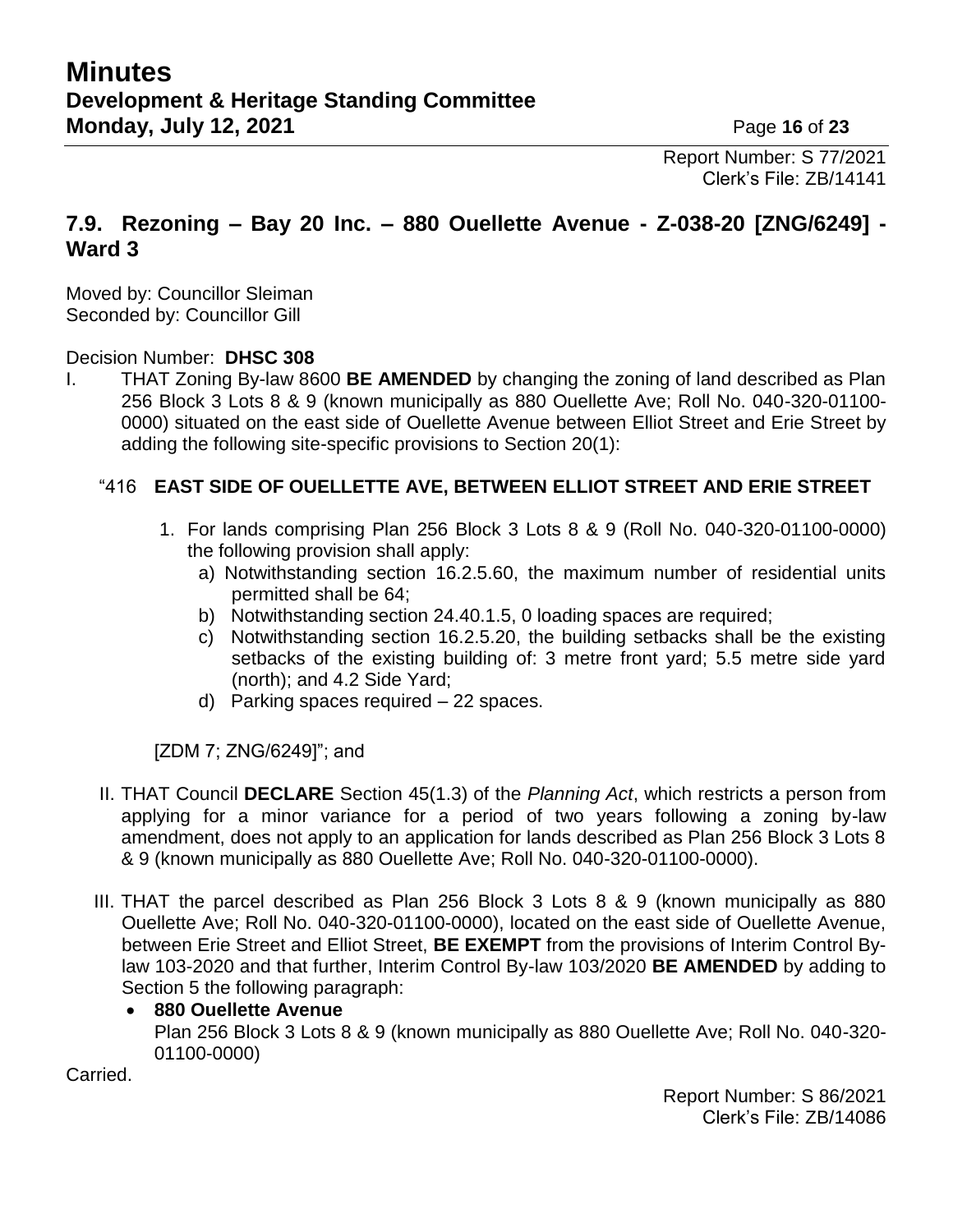## **Minutes Development & Heritage Standing Committee Monday, July 12, 2021 Page 17 of 23**

There being no further business the meeting of the Development & Heritage Standing Committee (*Planning Act* Matters) portion is adjourned at 6:35 o'clock p.m.

The Chairperson calls the *Heritage Act* Matters portion of the Development & Heritage Standing Committee meeting to order at 6:35 o'clock p.m.

# **8. ADOPTION OF THE MINUTES**

## **8.1. Adoption of the Development & Heritage Standing Committee minutes of its meeting held June 14, 2021**

Moved by: Member Foot Seconded by: Member Fratangeli

THAT the minutes of the Development & Heritage Standing Committee meeting held June 14, 2021 **BE ADOPTED** as presented. Carried.

> Report Number: SCM 199/2021 Clerk's File: MB2021

## **9. PRESENTATIONS AND DELEGATIONS (COMMITTEE ADMINISTRATIVE MATTERS)**

See Items 10.3 and 11.1.

## **10.** *HERITAGE ACT* **MATTERS**

## **10.3. Request for Partial Demolition of a Heritage Listed Property- 4147 Riverside Drive East, Edmund C. Poisson House (Ward 5)**

**Anthony Gyemi, Archon Architect Incorporated, representing Kevin Flood & Anne-Marie Laniak**

Anthony Gyemi, Archon Architect Incorporated, representing Kevin Flood & Anne-Marie Laniak, appears via video conference before the Development and Heritage Standing Committee regarding the administrative report "Request for Partial Demolition of a Heritage Listed Property – 4147 Riverside Drive East, Edmund C. Poisson House (Ward 5)" and provides an overview of the application and description of the proposed renovations in the application and indicates that the owners are in agreement with Administration's recommendation. Mr. Gyemi provides clarification related to the aspect of an unenclosed porch. Mr. Gyemi refers to his memorandum in the report and provides further clarification related to accessibility while maintaining the view and keeping with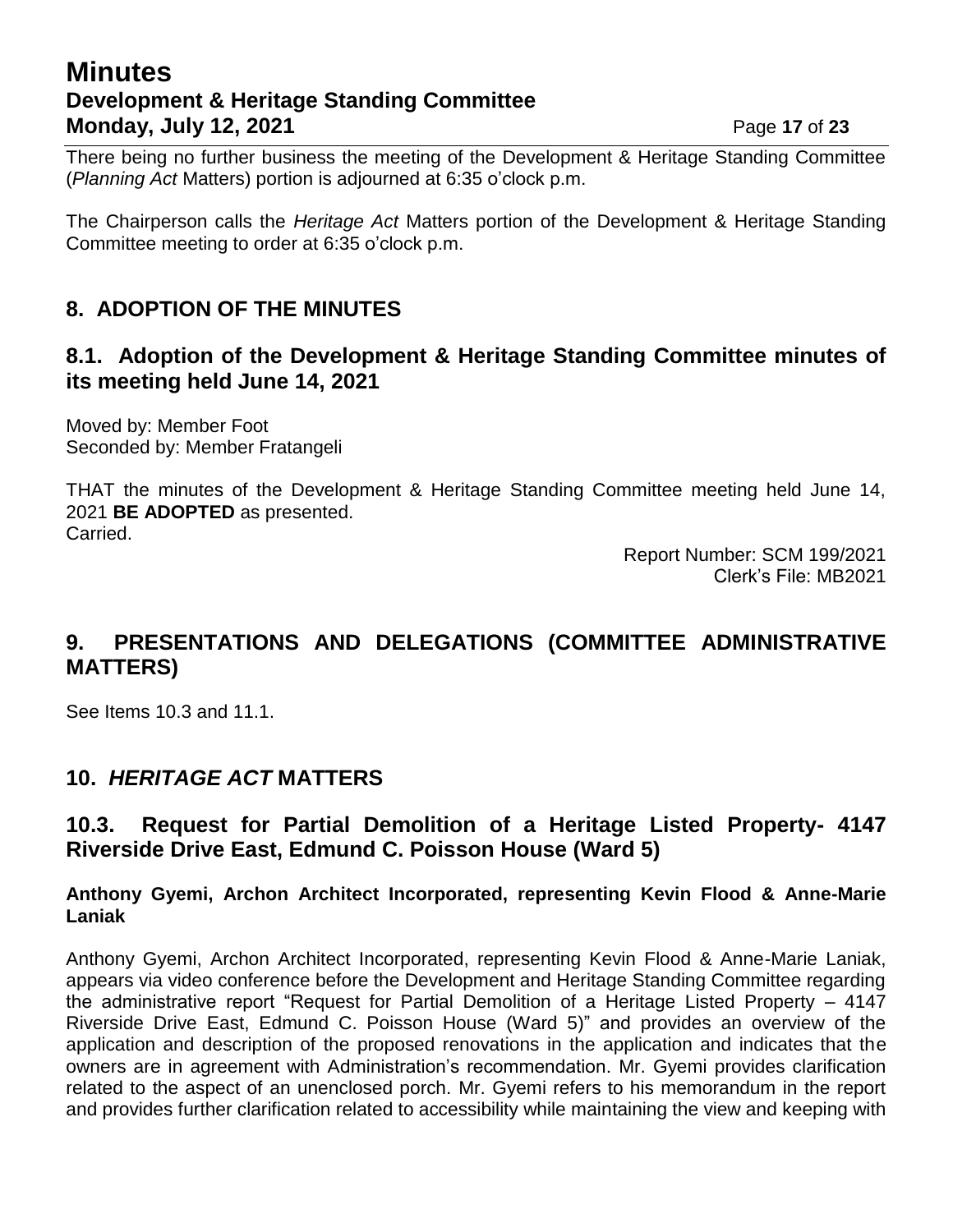# **Minutes Development & Heritage Standing Committee Monday, July 12, 2021 Page 18 of 23**

the original design. Mr. Gyemi outlines the renderings with multiple views to provide greater clarity regarding what the building will look like after renovations.

### **Kevin Flood, Co-Property Owner**

Kevin Flood, co-property owner, appears via video conference before the Development and Heritage Standing Committee regarding the administrative report "Request for Partial Demolition of a Heritage Listed Property – 4147 Riverside Drive East, Edmund C. Poisson House (Ward 5)" and is available for questions.

Councillor Sleiman states that he has received several e-mails from surrounding neighbours in support of the project.

Member Baker inquires about the approximate number of these types of original cobblestone/fieldstone houses in the City and what their status is. Kristina Tang, Heritage Planner, appears via video conference before the Development and Heritage Standing Committee regarding the administrative report "Request for Partial Demolition of a Heritage Listed Property – 4147 Riverside Drive East, Edmund C. Poisson House (Ward 5)" and indicates that on the Municipal Register, there are about 19 houses. Ms. Baker inquires about the garage. Ms. Tang clarifies the location of the 2-car garage behind the home.

Councillor Morrison inquires about the changes to the property including a significant change to the front of the property. Ms. Tang explains the provisions of the *Ontario Heritage Act* to a nondesignated, Windsor Municipal Heritage Register Listed property.

Moved by: Councillor Sleiman Seconded by: Councillor Holt

Decision Number: **DHSC 311**

I. THAT the request for the proposed partial removal of the front porch and second floor walls, and roof (to facilitate front addition), demolition of the rear deck and addition connecting the main house and the garage of 4147 Riverside Drive East, Edmund C. Poisson House, **BE GRANTED**.

Carried.

Report Number: S 89/2021 Clerk's File: MBA2021

## **10.1. Request for Heritage Alteration Permit for Willistead Manor, 1899 Niagara Street (Ward 4)**

Moved by: Member Baker Seconded by: Councillor Holt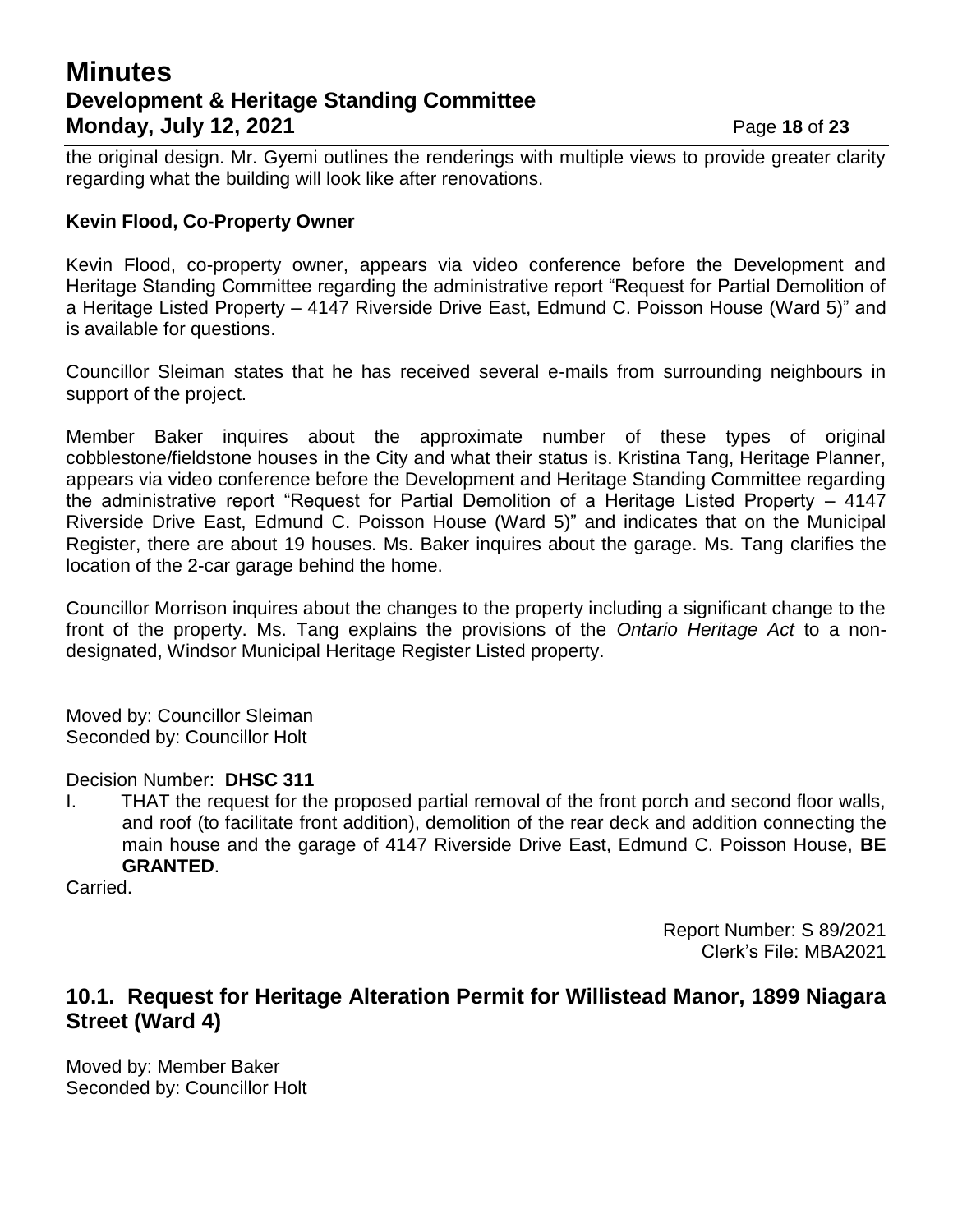# **Minutes Development & Heritage Standing Committee Monday, July 12, 2021 Page 19 of 23**

Decision Number: **DHSC 309**

- I. THAT the Heritage Alteration Permit at Willistead Manor, 1899 Niagara Street, **BE GRANTED**, for the renovations at the Paul Martin Terrace and if future project funding allows for the same treatment, in the Manor's north and west- courtyards; and,
- II. THAT the City Planner or his designate **BE DELEGATED** the authority to approve further changes to the approved scope for the courtyard renovations.

Carried.

Report Number: S 81/2021 Clerk's File: MBA2021

## **10.2. Updates to the 2021** *Ontario Heritage Act* **Amendments (City-wide)**

Kristina Tang, Heritage Planner, provides a brief outline related to the Updates to the 2021 *Ontario Heritage Act* Amendments including the following:

- New requirements for listing non-designated properties on the municipal register
- Changes to designation process
- New process for objection to Council Designations
- Changes to Alteration and Demolition processes
- Changes to Appeals process
- Records required for Tribunal
- Digital Documents

Ms. Tang outlines the next steps related to implementation of the plan. Ms. Tang explains the designation process and approval process to the members.

Moved by: Councillor Sleiman Seconded by: Member Fratangeli

Decision Number: **DHSC 310**

- 1. THAT Report No. S 87/2021 entitled "Updates to the 2021 *Ontario Heritage Act* Amendments" **BE RECEIVED** for information; and,
- 2. THAT the City Planner **BE DIRECTED** to prepare amendments to City of Windsor Official Plan, Delegation By-law, and create new Heritage Procedures/By-law, or utilize other policies or tools as required, to address the legislative changes and for Council's consideration. Carried.

Report Number: S 87/2021 Clerk's File: MBA2021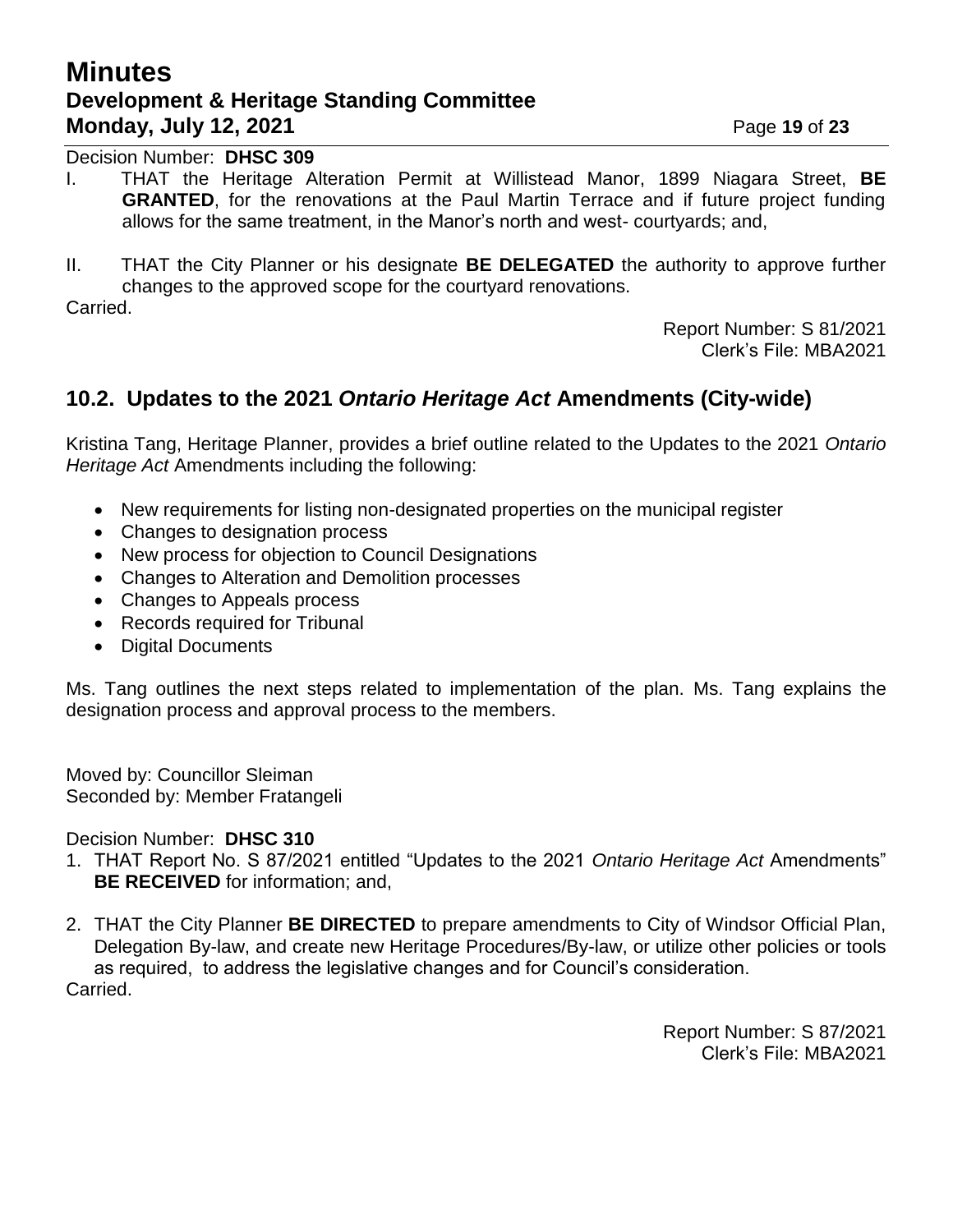# **Minutes Development & Heritage Standing Committee Monday, July 12, 2021 Page 20** of 23

There being no further business the meeting of the Development & Heritage Standing Committee (*Heritage Act* Matters) portion is adjourned at 7:08 o'clock p.m.

The Chairperson calls the Administrative Items portion of the Development & Heritage Standing Committee meeting to order at 7:09 o'clock p.m.

## **11. ADMINISTRATIVE ITEMS**

## **11.1. Close and Convey Part of the North/South Alley Between 0 Wyandotte Street East and 4620 Wyandotte Street East, North of Wyandotte Street East - Applicant: 2640285 Ontario Limited - SAA/6348 - Ward 5**

### **Chintan Virani, Chintan Virani Architect Inc.; Art Ussoletti, President, TCI Titan Contracting Inc.; and Alain Khoury, Managing Director, GreenCo Nature's Choice**

Chintan Virani, Chintan Virani Architect Inc.; Art Ussoletti, President, TCI Titan Contracting Inc.; and Alain Khoury, Managing Director, GreenCo Nature's Choice, appear via video conference before the Development and Heritage Standing Committee regarding the administrative report "Close and Convey Part of the North/South Alley Between 0 Wyandotte Street East and 4620 Wyandotte Street East, North of Wyandotte Street East - Applicant: 2640285 Ontario Limited - SAA/6348 - Ward 5" and are available for questions.

Moved by: Councillor Sleiman Seconded by: Councillor Gill

Decision Number: **DHSC 312**

- I. THAT the portion of the 4.33 metre wide north/south alley between 0 Wyandotte Street East and 4620 Wyandotte Street East, north of Wyandotte Street East and shown on Drawing No. CC-1789 *attached* as Appendix "A", **BE ASSUMED** for subsequent closure;
- II. THAT the portion of the 4.33 metre wide north/south alley between 0 Wyandotte Street East and 4620 Wyandotte Street East, north of Wyandotte Street East and shown on Drawing No. CC-1789 *attached* as Appendix "A", **BE CLOSED AND CONVEYED** to the applicant, and adjusted as necessary, in a manner deemed appropriate by the City Planner, subject to the following:
	- a) Easement, subject to their being accepted in the City's standard form and in accordance with the City's standard practice, be granted to:
		- Bell Canada, Enbridge Gas, Enwin Utilities and the owner of 4620 Wyandotte Street East;
- III. THAT Conveyance Cost **BE SET** as follows:
	- a. For alley abutting lands zoned Commercial CD2.2: \$193.75 per square metre without easements and \$96.88 per square metre with easements.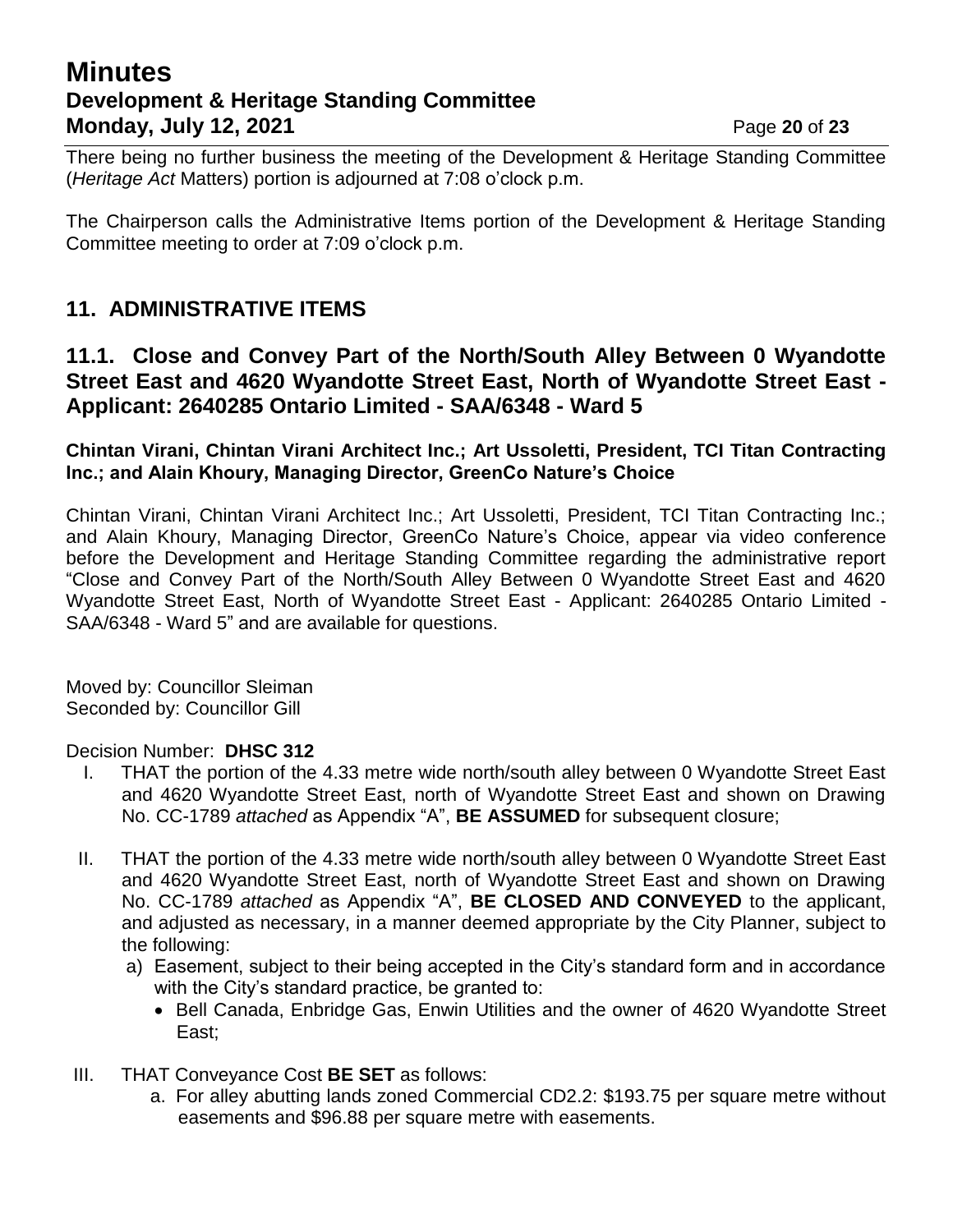# **Minutes Development & Heritage Standing Committee Monday, July 12, 2021 Page 21 of 23**

- IV. THAT the City Planner **BE REQUESTED** to supply the appropriate legal description, in accordance with Drawing Number CC-1789, *attached* as Appendix "A".
- V. THAT the City Solicitor **BE REQUESTED** to prepare the necessary by-law(s).
- VI. THAT the Chief Administrative Officer and City Clerk **BE AUTHORIZED** to sign all necessary documents approved as to form and content satisfactory to the City Solicitor.

VII. THAT the matter **BE COMPLETED** electronically pursuant to By-law Number 366-2003. Carried.

> Report Number: S 70/2021 Clerk's File: SAA2021

## **11.2. Brownfield Redevelopment Community Improvement Plan (CIP) Update and Initiation of the Review Process (City-wide)**

Councillor Sleiman inquires about the second administrative recommendation related to stakeholders.

Greg Atkinson, Senior Planner, appears via video conference before the Development and Heritage Standing Committee Meeting regarding the administrative report "Brownfield Redevelopment Community Improvement Plan (CIP) Update and Initiation of the Review Process (City-wide)" and provides details related to the stakeholders, which will include the Standing Committee and Council, the CIP users, consultants working on behalf of land owners, environmental consultants, planning consultants, and commercial realtors. Input would be received and the information will be reviewed by Administration, and suggested improvements will come back to the committee.

Moved by: Councillor Sleiman Seconded by: Councillor Morrison

Decision Number: **DHSC 313**

- 1. THAT Report No. S 71/2021 updating City Council on the use and implementation of the Brownfield Redevelopment Community Improvement Plan (CIP) and tabling issues to be addressed as part of the CIP update **BE RECEIVED** for information; and,
- 2. THAT the City Planner **BE DIRECTED** to consult with stakeholders regarding potential changes to the Brownfield Redevelopment CIP outlined in Report No. S 71/2021 and prepare any necessary CIP amendments for Council's consideration. Carried.

Report Number: S 71/2021 Clerk's File: Z/8955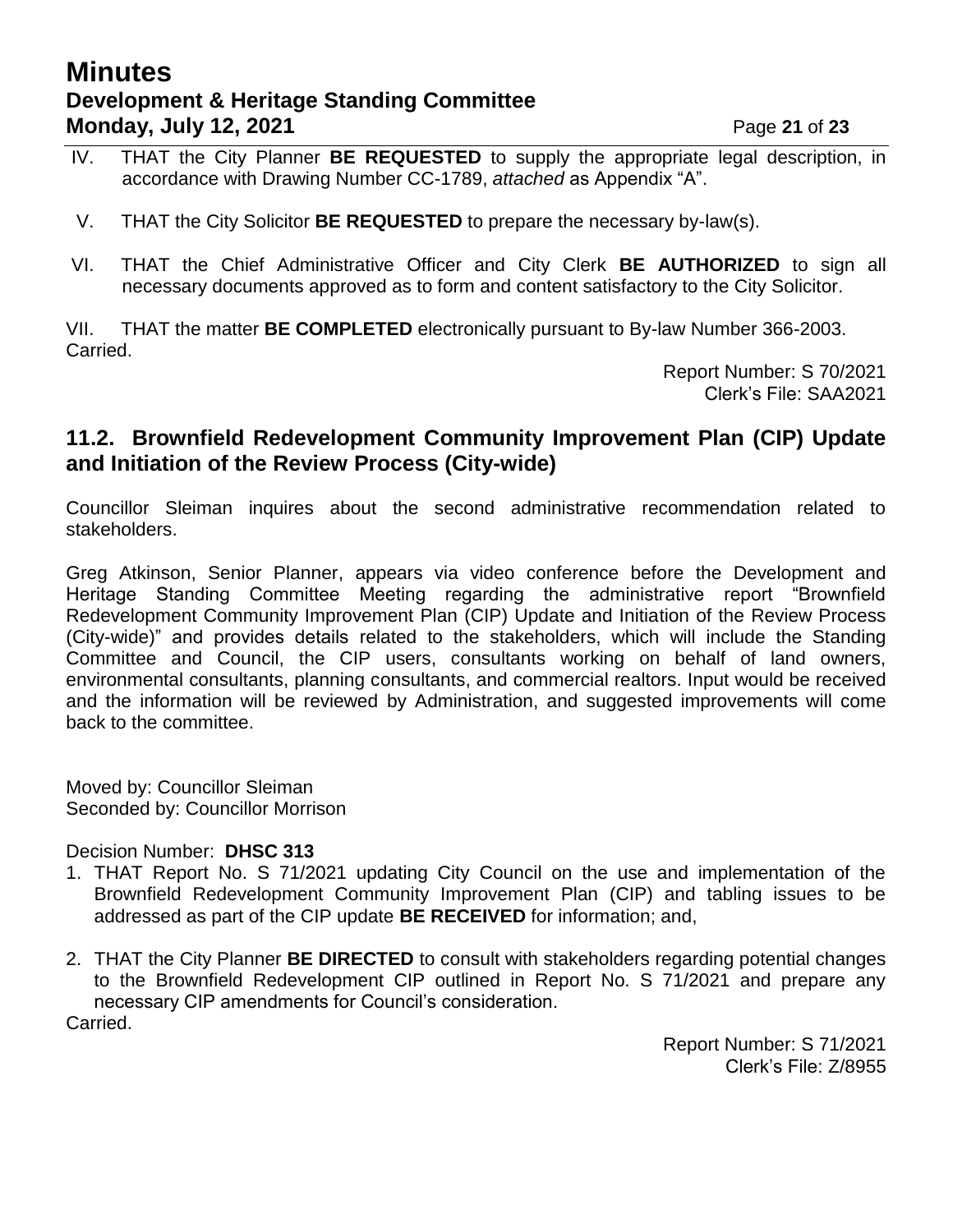## **Minutes Development & Heritage Standing Committee Monday, July 12, 2021 Page 22 of 23**

**11.3. Brownfield Redevelopment Community Improvement Plan (CIP) application submitted by 2603184 Ontario Inc. (Nufusion Partners) on behalf of WinWest Enterprises Ltd. for 1504 McDougall Street and 1537 Mercer Street (Ward 3)**

Moved by: Councillor Morrison Seconded by: Councillor Holt

### Decision Number: **DHSC 314**

- I. THAT the request made by 2603184 Ontario Inc. (Nufusion Partners) on behalf of WinWest Enterprises Ltd. to participate in the Environmental Site Assessment Grant Program **BE APPROVED** for the completion of a proposed Phase II Environmental Site Assessment Study for property located at 1504 McDougall Street and 1537 Mercer Street pursuant to the City of Windsor Brownfield Redevelopment Community Improvement Plan;
- II. THAT the City Treasurer **BE AUTHORIZED** to issue payment up to a maximum of \$12,850 based upon the completion and submission of a Phase II Environmental Site Assessment completed in a form acceptable to the City Planner and City Solicitor;
- III. THAT the grant funds in the amount of \$12,850 under the Environmental Site Assessment Grant Program **BE TRANSFERRED** from the CIP Reserve Fund 226 to Brownfield Strategy Remediation (project 7069003).
- IV. THAT should the proposed Phase II Environmental Site Assessment Study not be completed within two (2) years of Council approval, the approval **BE RESCINDED** and the funds be uncommitted and made available for other applications.

Carried.

Report Number: S 74/2021 Clerk's File: Z/14157

# **12. COMMITTEE MATTERS**

None presented.

# **13. QUESTION PERIOD**

None registered.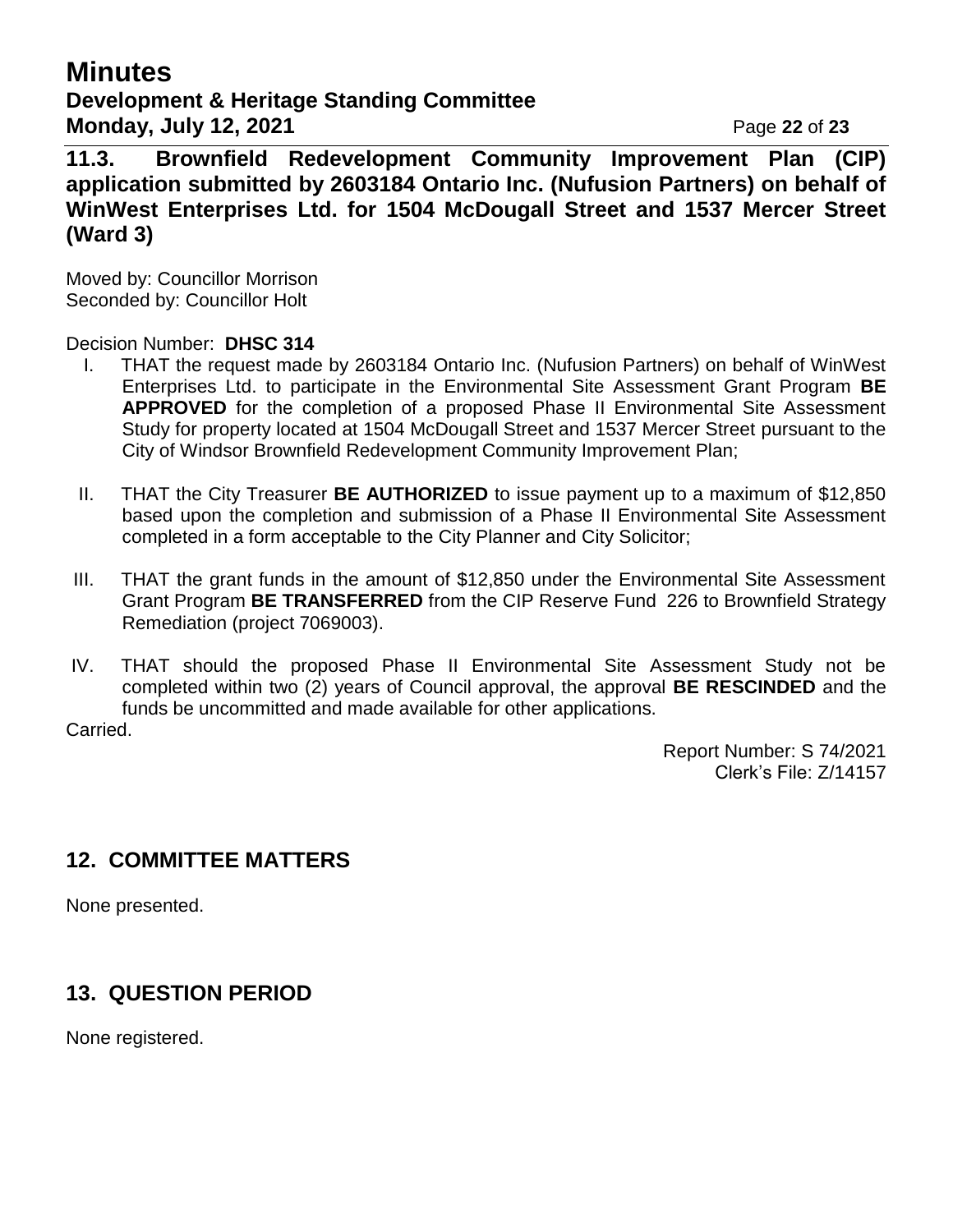# **Minutes Development & Heritage Standing Committee Monday, July 12, 2021 Page 23 of 23**

# **14. ADJOURNMENT**

There being no further business the meeting of the Development & Heritage Standing Committee (Administrative Matters) is adjourned at 7:17 o'clock p.m. Carried.

 $\overline{\phantom{a}}$  , and the contract of the contract of the contract of the contract of the contract of the contract of the contract of the contract of the contract of the contract of the contract of the contract of the contrac

(Chairperson)

Ward 3 - Councillor Bortolin Supervisor of Council Services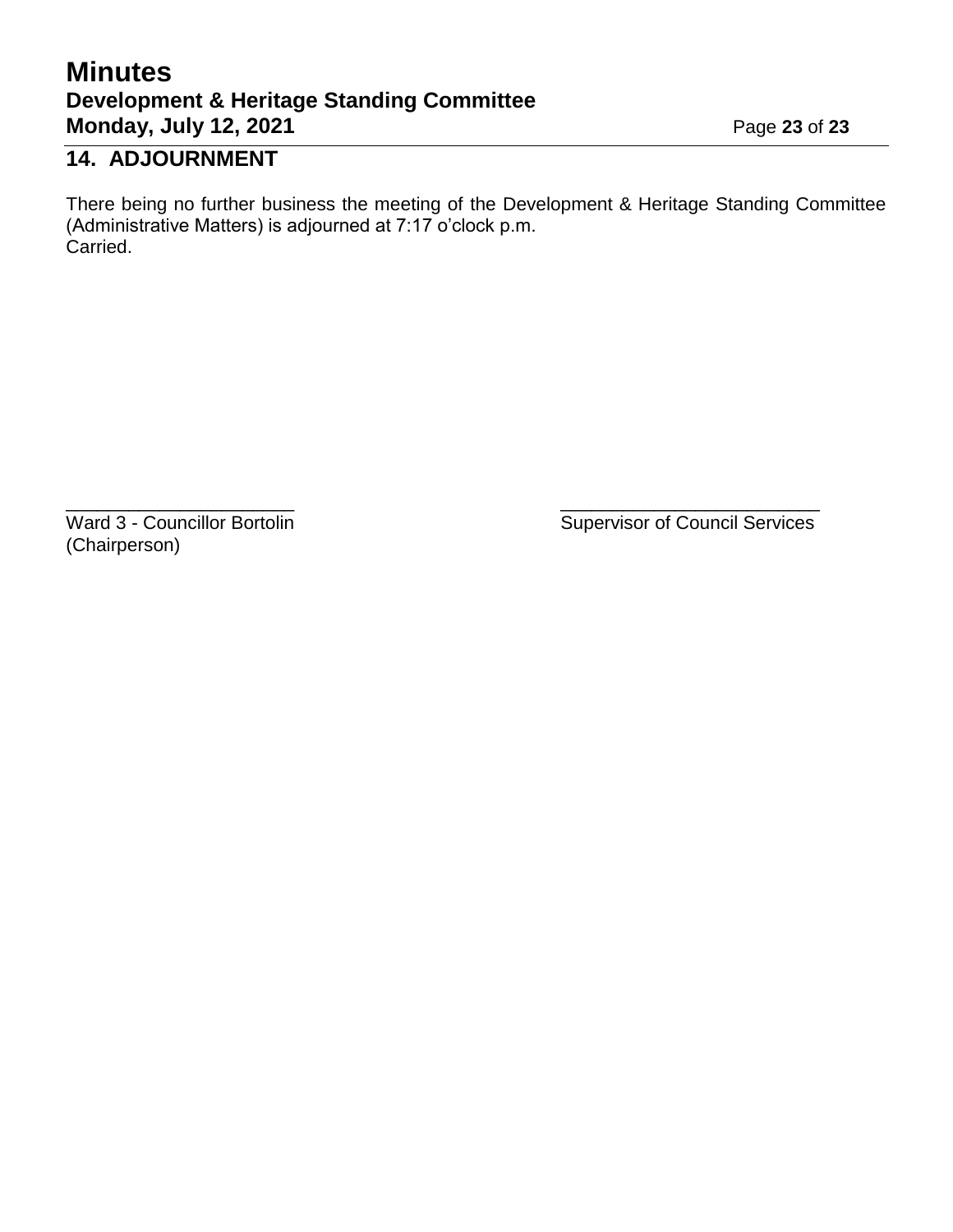



# Development & Heritage Standing Committee (*Planning Act* Matters)

Date: Monday, July 12, 2021 Time: 4:30 pm

## **MEMBERS PRESENT:**

### **Councillors:**

Ward 3 - Councillor Bortolin (Chair) Ward 4 - Councillor Holt Ward 5 - Councillor Sleiman Ward 7 - Councillor Gill Ward 10 - Councillor Morrison

### **Members:**

Member Moore Member Rondot

### **Members Regrets:**

Member Gyemi

Clerk's NOTE: Members participated via video conference, in accordance with Procedure By-law 98-2011 as amended, which allows for electronic participation during a declared emergency.

## **ALSO PRESENT ARE THE FOLLOWING FROM ADMINISTRATION:**

Thom Hunt, City Planner Wira Vendrasco, Deputy City Solicitor Michael Cooke, Manager of Planning Policy / Deputy City Planner Neil Robertson, Manager of Urban Design / Deputy City Planner Rob Vani, Manager of Inspections / Deputy Chief Building Official Barbara Rusan, Manager of Policy & Regulatory Services Patrick Winters, Development Engineer Laura Strahl, Executive Initiatives Coordinator (A) Rania Toufeili, Transportation Planner I Melissa Gasic, Planner II – Development Review Simona Simion, Planner II – Research & Policy Support Tracy Tang, Planner II – Revitalization & Policy Initiatives Greg Atkinson, Planner III – Economic Development Justina Nwaesei, Planner III – Subdivisions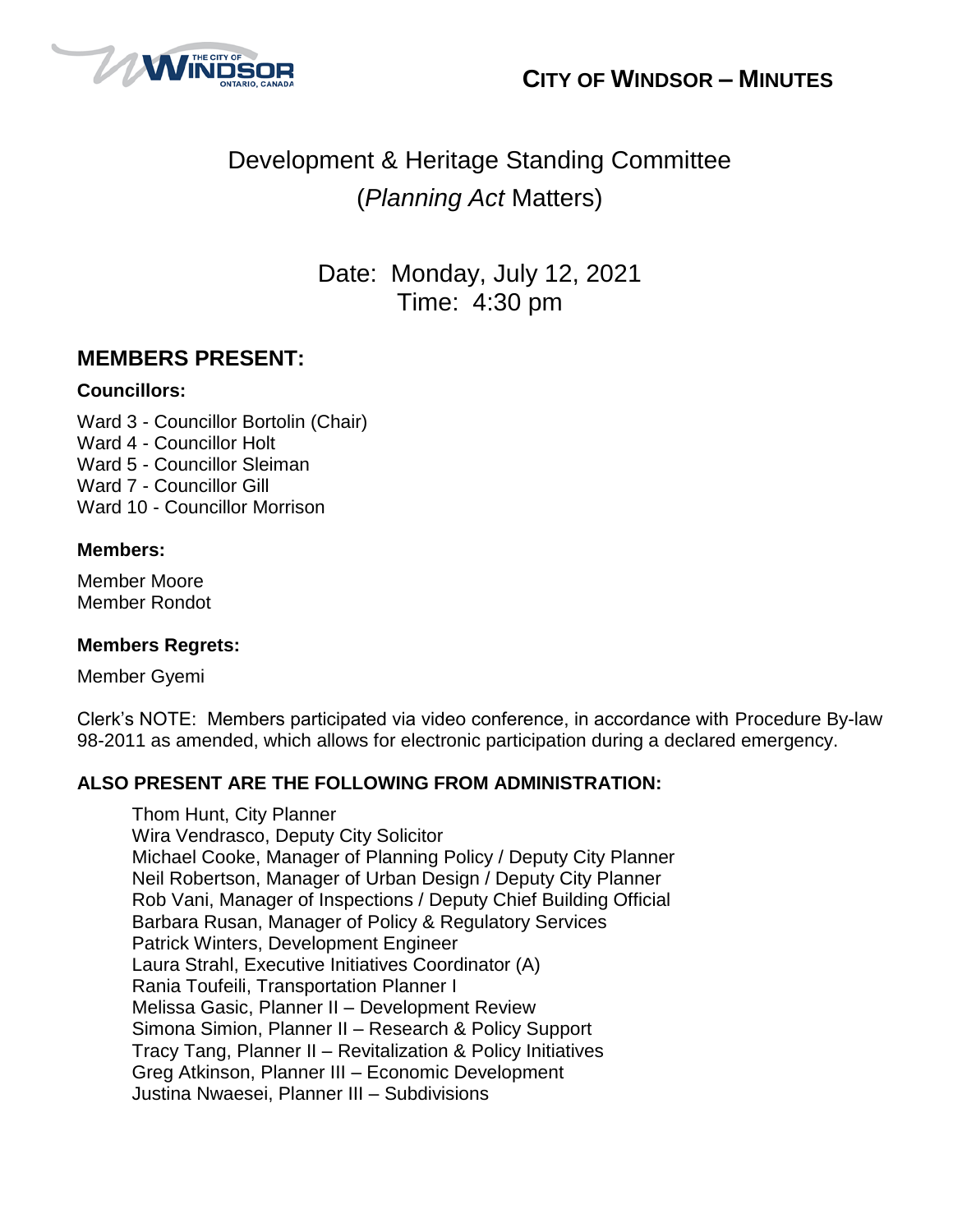# **MINUTES Development & Heritage Standing Committee July 12, 2021** Page 2 of 19

Adam Szymczak, Planner III – Zoning Marianne Sladic, Clerk Steno Senior Sandra Gebauer, Council Assistant Anna Ciacelli, Supervisor of Council Services

# **1. CALL TO ORDER**

The Chairperson calls the meeting of the Development & Heritage Standing Committee to order at 4:32 pm.

## **2. DISCLOURES OF PECUNIARY INTEREST AND THE GENERAL NATURE THEREOF**

None

# **3. REQUEST FOR DEFERRALS, REFERRALS OR WITHDRAWALS**

**None** 

## **4. COMMUNICATIONS**

None

# **5. ADOPTION OF THE PLANNING ACT MINUTES**

## **5.1 Minutes of the Development & Heritage Standing Committee (***Planning Act Matters***) minutes held June 14, 2021.**

Moved by: Member Rondot Seconded by: Councillor Sleiman

THAT the Minutes of the Development & Heritage Standing Committee meeting (*Planning Act Matters*) meeting held June 14, 2021 **BE ADOPTED** as presented.

CARRIED, UNANIMOUSLY.

Report Number: Clerk's File: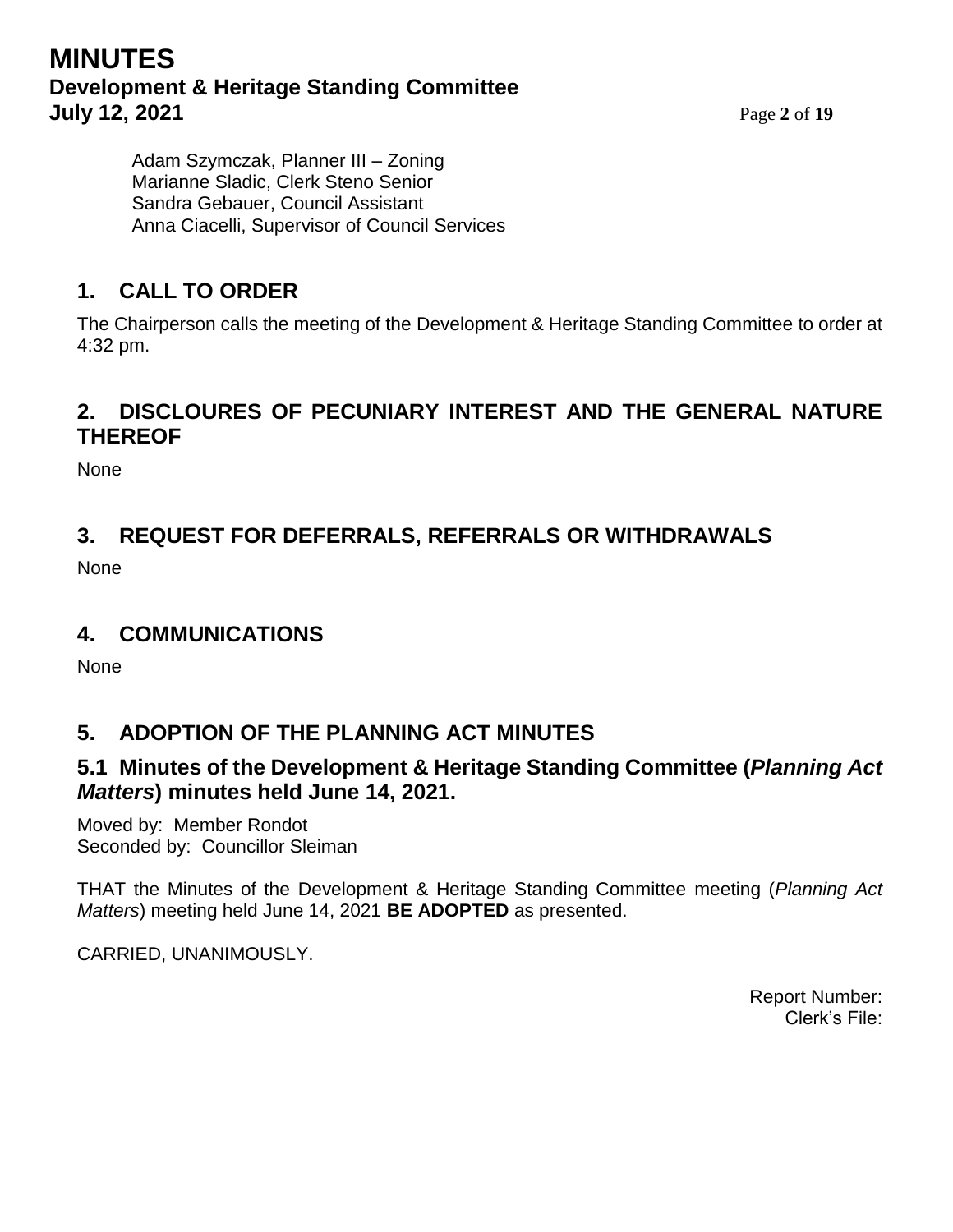## **MINUTES Development & Heritage Standing Committee July 12, 2021** Page 3 of 19

# **6. PRESENTATION & DELEGATIONS (***PLANNING ACT MATTERS***)**

| Item $7.1$     | Paul Bezaire, Bezaire Partners                                                               |  |  |
|----------------|----------------------------------------------------------------------------------------------|--|--|
| Item 7.2 & 7.9 | Jackie Lassaline, Planning Consultant, representing Owner                                    |  |  |
| Item $7.2$     | Atiq Nakrawala, Treasurer, Windsor Islamic Association Foundation,<br>representing applicant |  |  |
| Item $7.2$     | <b>Catherine Stewart, Area Resident</b>                                                      |  |  |
| Item 7.6 & 7.7 | Tracey Pillon-Abbs, Principal Planner, representing Applicant                                |  |  |
| Item 7.6       | Mark Swierszcz, Applicant                                                                    |  |  |
| Item 7.8       | Jeffrey W. Nanson, Mousseau DeLuca McPherson Prince LLP, representing<br>Applicant           |  |  |
| Item $7.8$     | Vito Maggio, Applicant                                                                       |  |  |
| Item $7.8$     | Lynn Pearlman, Area Resident                                                                 |  |  |
| Item 7.9       | Hitesh Jhaveri, Owner, Bay 20 Inc.                                                           |  |  |
| Item 7.9       | Hensey (Ahmed Khan), Owner, Bay 20 Inc.                                                      |  |  |

## **7. PLANNING ACT MATTERS**

## **7.1 Z-017/21 [ZNG/6435] – Duo Fratres 1370 Argyle Rd – Zoning Ward 4**

Greg Atkinson (author), Planner III – Economic Development

Paul Bezaire – Bezaire & Associates is available for questions

Councillor Morrison wonders why they're not getting consultations from Windsor Police on many of these applications. Thom Hunt advises that in case of land use comments are not be required for all reports. Only comment on those items that involve design.

Moved by: Councillor Holt Seconded by: Councillor Sleiman

Decision Number: **DHSC 300**

## RECOMMENDATIONS

I. THAT Zoning By-law 8600 **BE AMENDED** by changing the zoning of land described as Concession 1, Part Lots 95 and 95 (known municipally as 1370 Argyle Road; Roll No. 020- 230-04200-0000; designated as Parts 1 and 2 on 12R-28456) situated on the east side of Argyle Road between Iroquois Street and Argyle Court by changing the district from Manufacturing District 1.1 (MD 1.1) to Commercial District 2.2 (CD 2.2) and adding the following site specific provision to Section 20(1):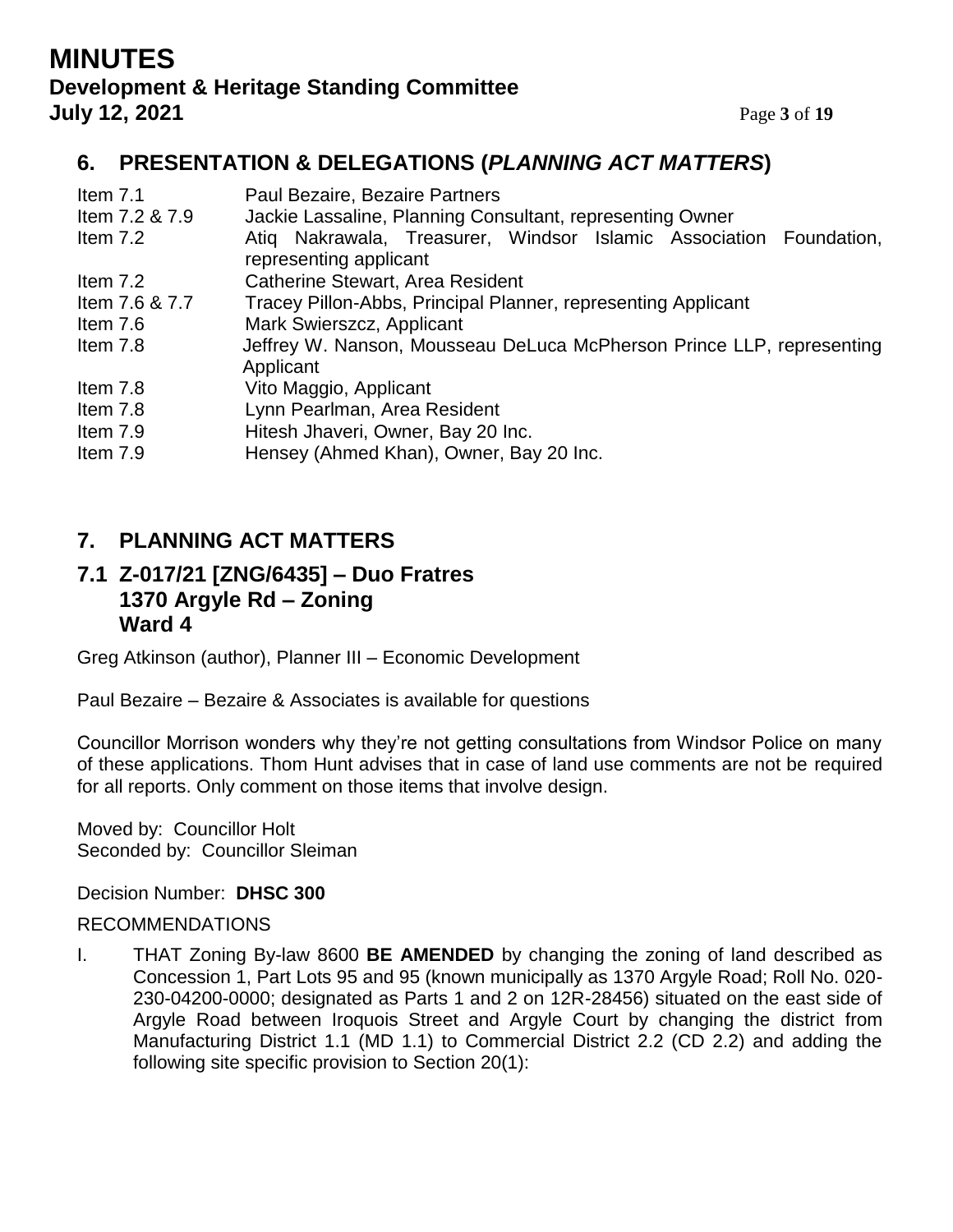### "**406 EAST SIDE OF ARGYLE ROAD, BETWEEN IROQUOIS STREET AND ARGYLE COURT**

- 1. For lands comprising Part Lots 95 and 96, Concession 1 (Roll No. 020-230-04200, designated as Parts 1 and 2 on 12R-28456) a *multiple dwelling* shall be an additional permitted use and the following additional provision shall apply:
	- a) Notwithstanding Section 24.26.1 required parking spaces, visitor parking spaces, and accessible parking spaces may be located on a lot that abuts the multiple dwelling they are intended to serve.

[ZDM 7; ZNG/6435]"

- II. THAT the following matters **BE ADDRESSED** though Site Plan Control:
	- a. The Site Plan Control agreement shall provide for access and use of the parking area to be located on the abutting property at 2109 Ottawa Street;
	- b. The multiple dwelling shall be designed with central air conditioning in each dwelling unit or with a provision for the installation of central air conditioning in each dwelling unit in the future, at the occupant's discretion; and
	- c. That the following clauses be implemented in all development agreements, offers to purchase, and agreements of purchase and sale or lease of each dwelling unit:
		- i. "This dwelling unit has been designed with the provision for adding central air conditioning at the occupant's discretion. Installation of central air conditioning by the occupant in low and medium density developments will allow windows and exterior doors to remain closed, thereby ensuring that the indoor sound levels are within the sound level limits of the Municipality and the Ministry of the Environment, Conservation and Parks."
		- ii. "Essex Terminal Railway (ETR) or its assigns or successors in interest has or have a rights-of-way within 300 meters from the land the subject hereof. There may be alterations to or expansions of the railway facilities on such rights-ofway in the future including the possibility that the railway or its assigns or successors as aforesaid may expand its operations, which expansion may affect the living environment of the residents in the vicinity, notwithstanding the inclusion of any noise and vibration attenuating measures in the design of the development and individual dwelling(s). ETR will not be responsible for any complaints or claims arising from use of such facilities and/or operations on, over or under the aforesaid rights-of-way."

Motion CARRIED UNANIMOUSLY

Report Number: S 68/2021 Clerk's File: ZB/14119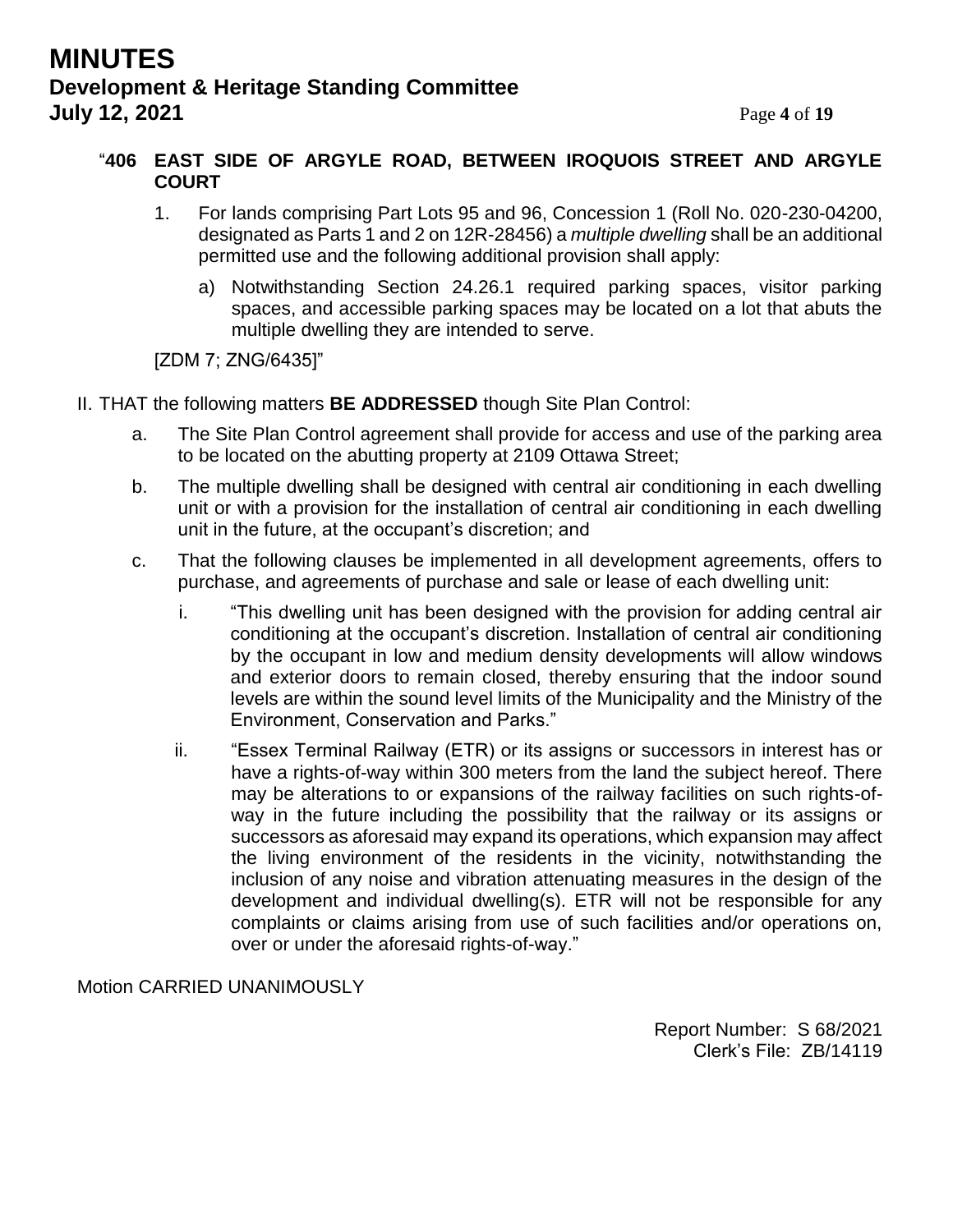# **MINUTES Development & Heritage Standing Committee July 12, 2021** Page **5** of **19**

## **7.2 Z-020/20 [ZNG/6164] & OPA 147 [OPA/6392] – Windsor Islamic Association Foundation 0, 2344, 2348, 2350 & 2380 Dominion Blvd and 0 Northwood St – Zoning & Official Plan Amendment Ward 10**

Justina Nwaesei (author), Planner III – Subdivisions

Ms Nwaesei provides a brief presentation of the report.

Jackie Lassaline – Lassaline Planners (agent) – gives a brief presentation regarding the proposed development. They're in agreement with recommendations presented by Administration, except the 6m minimum side yard width from 6m to 5.5m to enable the applicant provide more landscape separation along the east lot line abutting the Longfellow homes. Ms. Lassaline states she's available for any questions.

Atiq Nakrawala (Treasurer at WIA) – available for questions

Catherine Stewart (resident) – Concern over height of building – very satisfied with what was proposed and is satisfied with the proposed development. Following the public consultation organized by the owner and Ms. Lassaline on Saturday, July 10, 2021, with area residents, most petitioners are now satisfied. Only three petitioners did not respond.

Councillors Sleiman and Gill and Member Moore inquired about concerns of the area residents, traffic, entrances off Northwood, future Dominion Blvd expansion and how to provide more information for area residents of proposed developments in the future. Inquiries were addressed by Ms. Nwaesei and Ms. Lassaline.

Moved by: Councillor Morrison Seconded by: Councillor Holt

Decision Number: **DHSC 301**

### **I** RECOMMENDATIONS

- I. That the City of Windsor Official Plan, Volume II, Schedule SC-1: Development Concept Plan, South Cameron Planning Area **BE AMENDED** by changing the land use designation of the lands located at the northeast corner of Dominion Blvd and Northwood Street, described as Lots 271 to 284 (incl.), Part of Block 'B', Plan 558, Lots 85 to 88 (incl.), Part of closed Alley, Plan 1286, except Part 1 on Plan 12R-27749, from 'Low Profile Residential' to 'Medium/High Profile Residential';
- II. That an amendment to the Zoning By-law 8600 **BE APPROVED,** to change the zoning of the lands located at the northeast corner of Dominion Blvd and Northwood Street, described as Lots 271 to 284 (incl.), Part of Block 'B', Plan 558, Lots 85 to 88 (incl.), Part of closed Alley,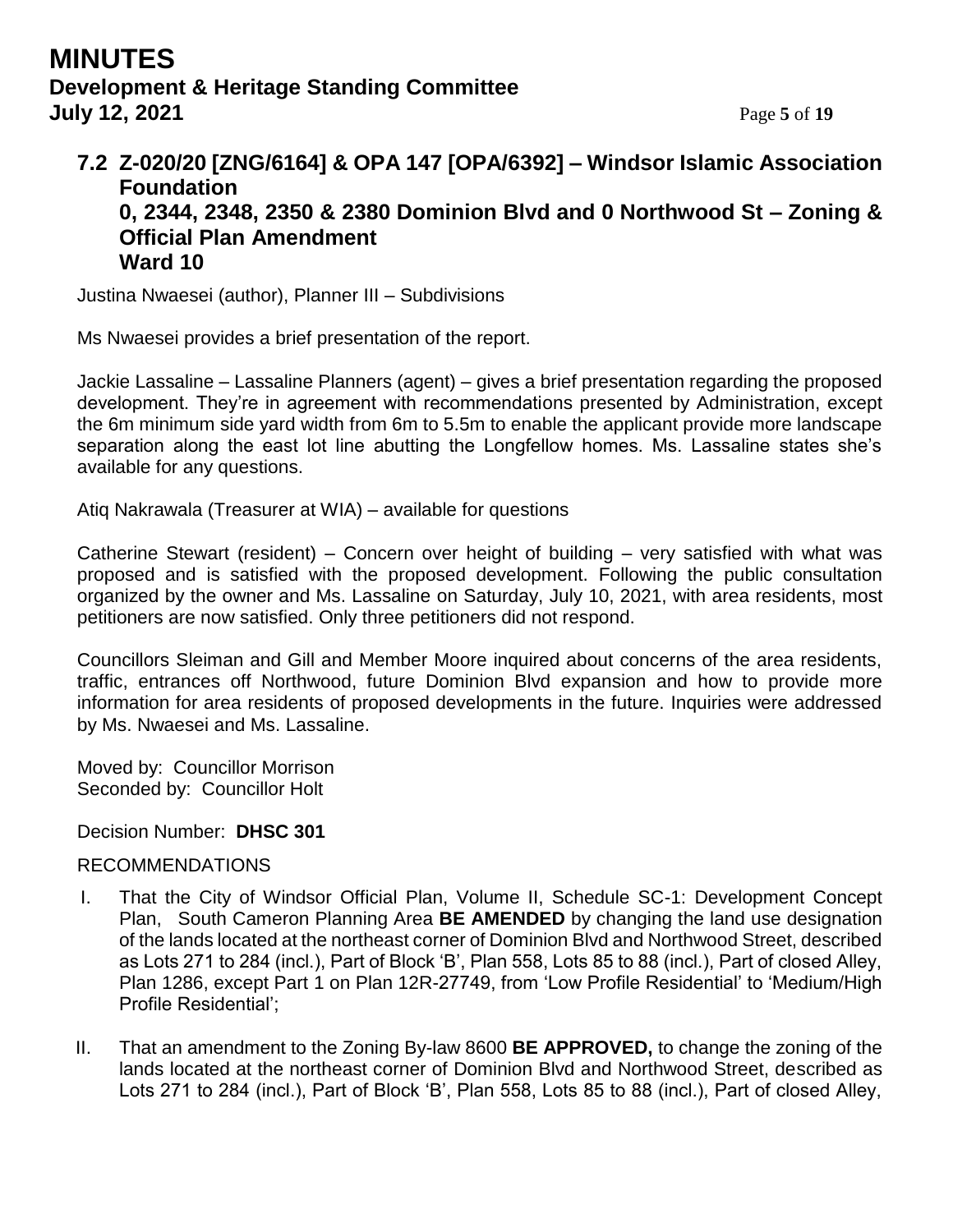# **MINUTES Development & Heritage Standing Committee July 12, 2021** Page **6** of **19**

Plan 1286, except Part 1 on Plan 12R-27749, from Residential District 1.1 (RD1.1) to Residential District 3.1 (RD3.1) with the following additional site specific regulation(s):

## **"418. Northeast Corner of Dominion and Northwood**

- For the lands comprising Lots 271 to 284 (incl.), Part of Block 'B', Plan 558, Lots 85 to 88 (incl.), Part of closed Alley, Plan 1286, except Part 1 on Plan 12R-27749, the following additional regulations shall apply to a multiple dwelling:
	- i. Lot Area minimum 5,300 m<sup>2</sup>
	- ii. Main Building Height maximum 10 m
	- iii. Dwelling Units maximum 30
	- iv. Side Yard Width minimum 5.5m, where a habitable room window of any dwelling unit faces Dominion Blvd.

[ZDM 8; ZNG-6164]"

- III. That the following requirements noted in this report **BE INCLUDED** in the Site Plan Agreement for the proposed development on the subject land:
	- (i) Parkland Dedication;
	- (ii) Alley Acquisition;
	- (iii) 6.1m Corner Cut-off at Dominion & Northwood intersection;
	- (iv) Quality and Quantity of run-off in the downstream watercourse; and
	- *(v)* South Cameron Planning Area Noise Abatement *Noise Control Area "E"* [4.7.1.9 (d)]
- IV. That the parcel described as Lots 271 to 284 (incl.), Part of Block 'B', Plan 558, Lots 85 to 88 (incl.), Part of closed Alley, Plan 1286, except Part 1 on Plan 12R-27749, located at the northeast corner of Dominion Blvd and Northwood Street, **BE EXEMPT** from the provisions of section 45(1.3) of the Planning Act, provided the subject exemption excludes minor variance application(s) that have the effect of
	- Reducing the minimum Lot Area of  $5300m^2$ ;
	- Increasing the maximum main building height of 10m; and/or
	- Increasing the maximum number of dwelling units on the overall site.

## Motion CARRIED UNANIMOUSLY

Report Number: S 78/2021 Clerk's File: ZO/14146

## **7.3 Z-015/21 [ZNG/6408] – Alda & David Blades 391 Bruce Ave – Zoning Ward 3**

Simona Simion (author), Planner II – Research & Policy Support

Moved by: Councillor Sleiman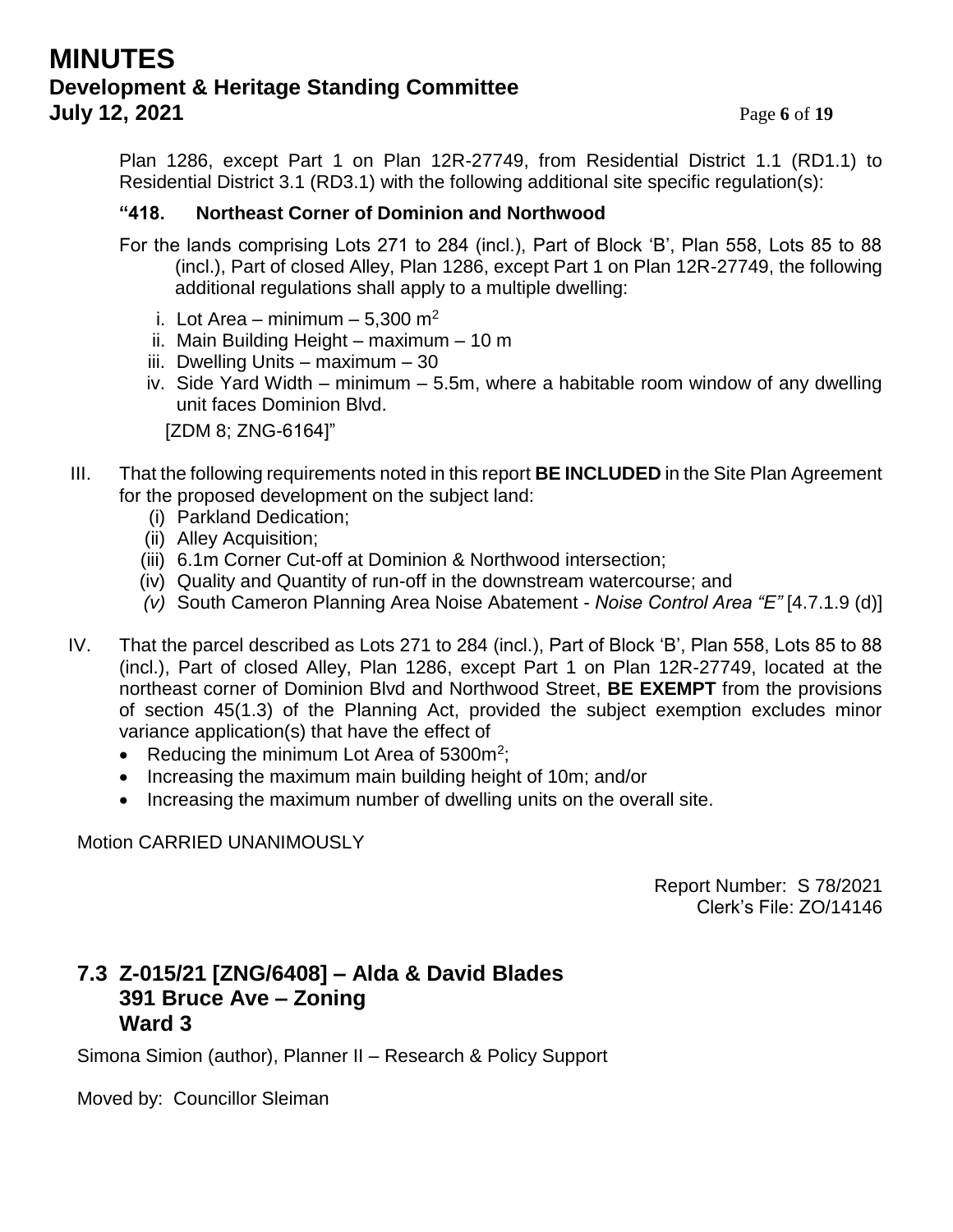Seconded by: Member Moore

### Decision Number: **DHSC 302**

### RECOMMENDATIONS

I. THAT Zoning By-law 8600 **BE AMENDED** by adding a site-specific exception to Section 20(1) for the property legally described as Lot 20, on Plan 77, Corner, municipally known as 391 Bruce Ave, as follows:

### **412. NORTHWEST CORNER OF PARK STREET WEST AND BRUCE AVENUE**

For the lands comprising Lot 20, Plan 77, Corner, for a *multiple dwelling* with a maximum of three *dwelling units*, the following additional provisions shall apply (with as existing provisions being the date of this report, June 3, 2021):

- a) Lot Width minimum as existing
- b) Lot Area minimum as existing
- c) Lot Coverage maximum as existing
- d) Front Yard Depth minimum as existing
- e) Rear Yard Depth minimum 7.50 m
- f) Side Yard Width minimum as existing [ZDM3; ZNG/6408]
- II. THAT the lands affected **BE SUBJECT** to an H symbol and that the H symbol be removed when the following conditions have been satisfied:

## **1. Holding Symbol Removal Application/Fee**

The owner/agent submits an application and fee (\$1,536.00 – 2021 rate) to remove the H symbol. The submission to include proof that the conditions are completed to the satisfaction of the City Engineer.

### **2. Storm Detention**

Prior to the issuance of a construction permit, the owner/agent shall agree to retain a Consulting Engineer for the design and preparation of drawings, satisfactory to the City Engineer and Chief Building Official, for an internal stormwater detention scheme to service the subject lands. The purposes of the said scheme will be to ensure that storm drainage being directed to the Corporation's storm, combined sewer or ditch as the case may be, from the subject lands in their improved state, be restricted to no greater than the present flow from the subject lands.

Upon approval of the drawings by the City Engineer and the Chief Building Official, the owner further agrees to construct at its entire expense the said storm detention scheme, in accordance with the approved drawings and to the satisfaction of the Chief Building Official.

### **3. Parking**

Construct two paved parking spaces on site as per Zoning Bylaw 8600 provisions to the satisfaction of the City Planner.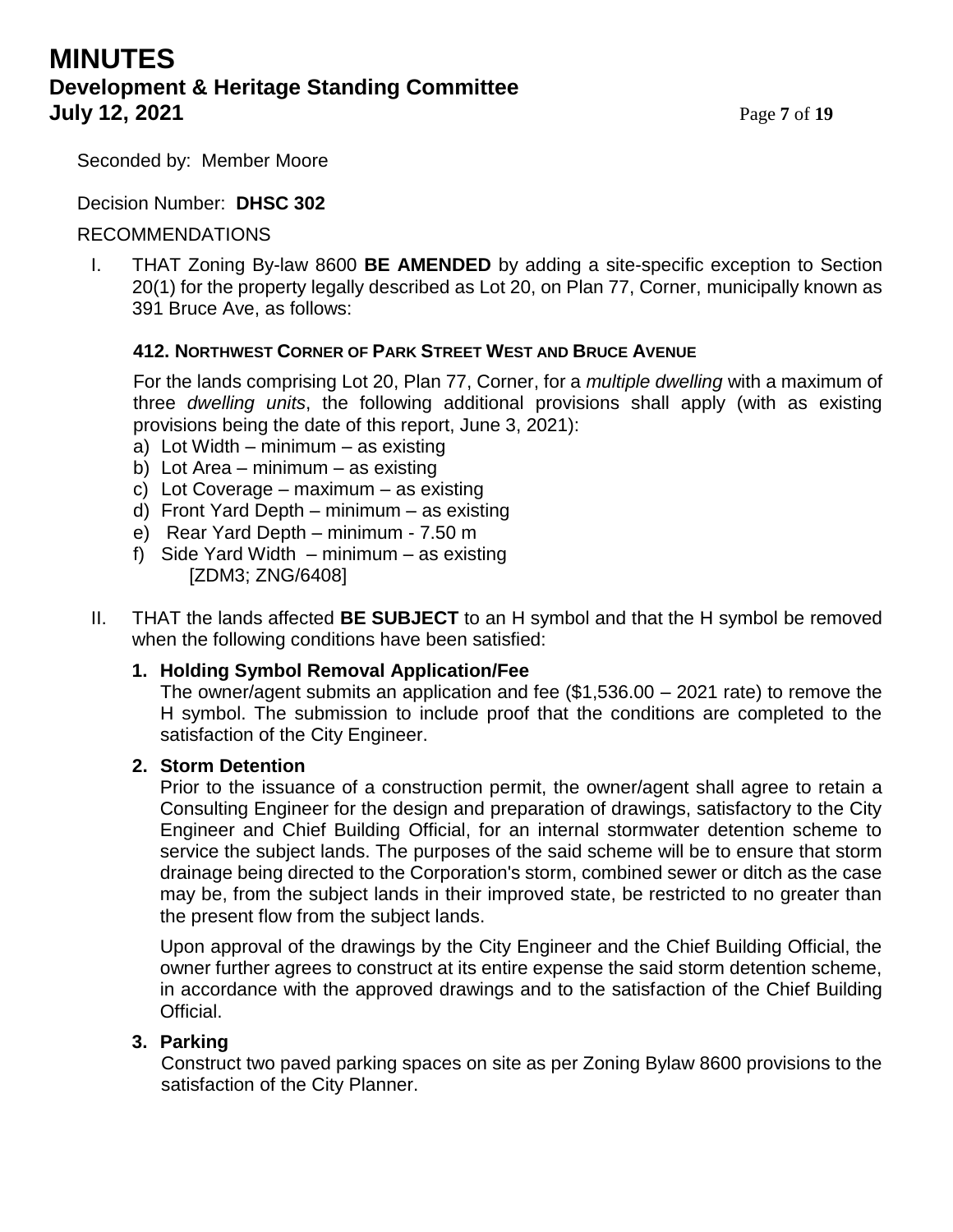# **MINUTES Development & Heritage Standing Committee July 12, 2021** Page **8** of **19**

Motion CARRIED UNANIMOUSLY

Report Number: S 84/2021 Clerk's File: ZB/14115

## **7.4 Z-018/21 [ZNG/6442] – Buschante Development Group Corp 717 St Antoine – Zoning Ward 2**

Simona Simion (author), Planner II – Research & Policy Support

Moved by: Councillor Gill Seconded by: Member Rondot

### Decision Number: **DHSC 303**

### RECOMMENDATIONS

I. THAT Zoning By-law 8600 **BE AMENDED** by adding a site-specific exception to Section 20(1) for Lots 2 to 4, Plan 1316, municipally known as 717 St Antoine St, as follows:

## **405. SOUTH SIDE OF ST ANTOINE STREET, EAST OF BLOOMFIELD ROAD**

For the lands comprising Lots 2 to 4, Plan 1316, a Multiple Dwelling with a maximum of six dwelling units shall be an additional permitted use and shall comply with the provisions of Section 11.2.5.4 with the exception of:

a) Front Yard Depth – minimum – as existing on June 3, 2021 [ZDM 4; ZNG/6442]

II. THAT for the subject lands, Section 2(1) in Interim Control By-law 103-2020 **SHALL APPLY** when the amending by-law to Zoning By-law 8600 comes into force.

Motion CARRIED UNANIMOUSLY

Report Number: S 83/2021 Clerk's File: ZB/14137

## **7.5 Z-001/21 [ZNG/6276] – City of Windsor Housekeeping Amendments – 2021-1 – Zoning City Wide**

Adam Szymczak (author), Planner III – Zoning

Mr. Szymczak provides a presentation of the recommended amendments.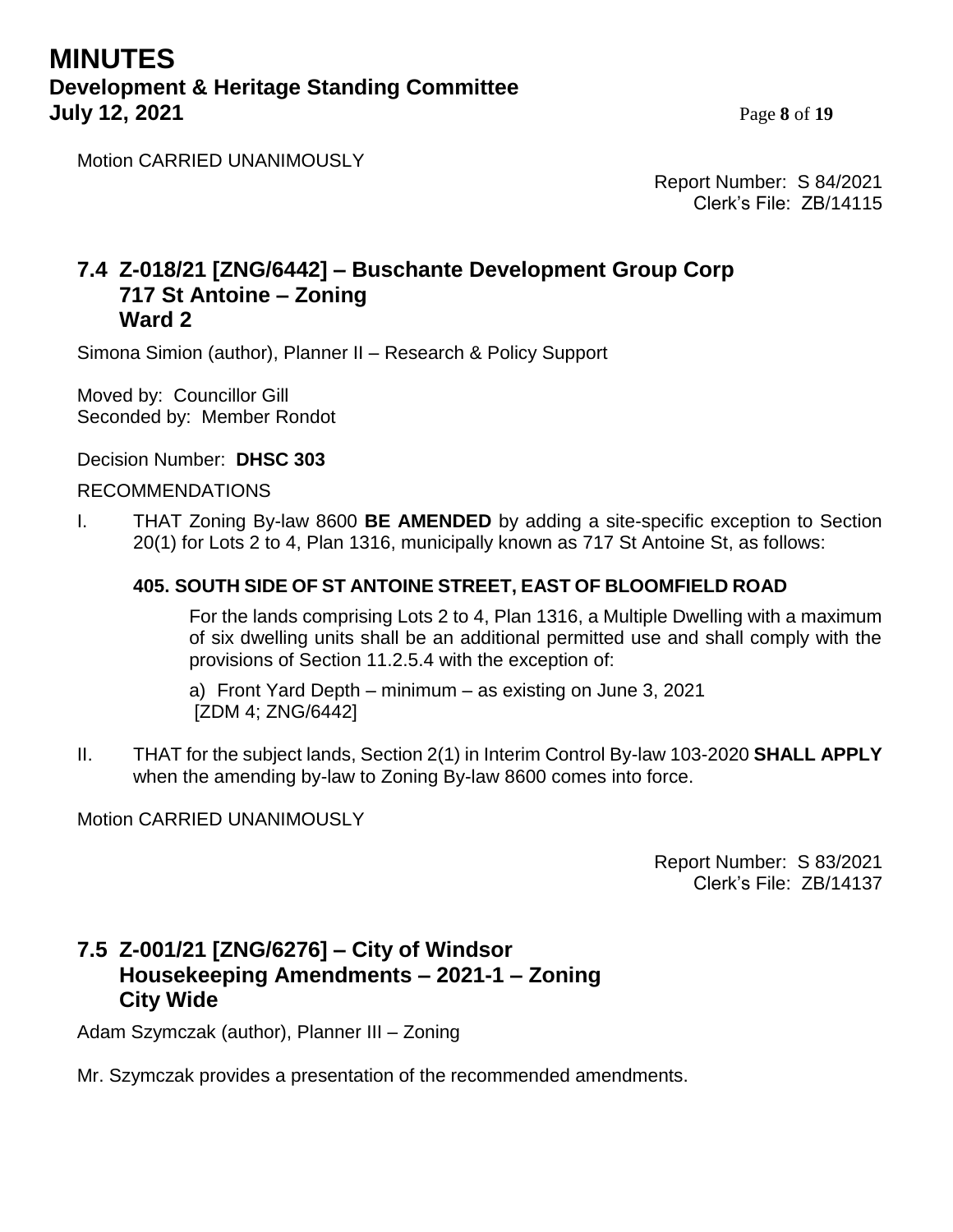# **MINUTES Development & Heritage Standing Committee July 12, 2021** Page **9** of **19**

Councillors Holt and Sleiman sought clarification of minimum parking reduction in defined areas and what provisions warranted a reduction and other items. Addressed by Mr. Szymczak.

Moved by: Councillor Holt Seconded by: Councillor Sleiman Decision Number: **DHSC 304**

### RECOMMENDATIONS

- **1.** That Section 3.10 be amended by deleting and substituting the defined term "Self-Storage Facility" with the following:
- **SELF-STORAGE FACILITY** means a *building* divided into individual self-contained storage units, which are available to the public exclusively for the storage of their equipment or goods, and may include in combination with the lease or rental of a motor vehicle or trailer for the purpose of moving equipment or goods, the lease, rental, or sale of accessories, equipment, materials, or supplies for the purpose of packing, moving, storage, or towing, faxing, mailbox, packing, and the provision of mailbox, packing, shipping, or shredding services.

A *transport terminal* or *warehouse* is not a *self-storage facility*.

[ZNG/6276]

- **2A.** That Section 3.10 be amended by deleting and substituting the defined term "Motor Vehicle" with the following:
- **MOTOR VEHICLE** means a vehicle propelled, driven, or pulled by other than muscular power and includes an *automobile*, *commercial motor vehicle*, *recreational vehicle*, *transport trailer*, or *transport truck*. It does not include a power-assisted bicycle as defined in the *Highway Traffic Act, R.S.O. 1990,* c. H.8. or a train.

[ZNG/6276]

- **2B.** That Section 3.10 be amended by adding the following defined term under "Motor Vehicle" between "Automobile" and "Recreational Vehicle":
- **COMMERCIAL MOTOR VEHICLE** means a vehicle defined as a commercial motor vehicle in the *Highway Traffic Act, R.S.O. 1990,* c. H.8.

[ZNG/6276]

- **2C.** That Section 5.2.30.20 be deleted and substituted with the following:
	- .20 The parking of a *commercial motor vehicle* or a *motor vehicle* used for a commercial purpose on a *lot* for a period longer than is necessary for the loading or unloading of said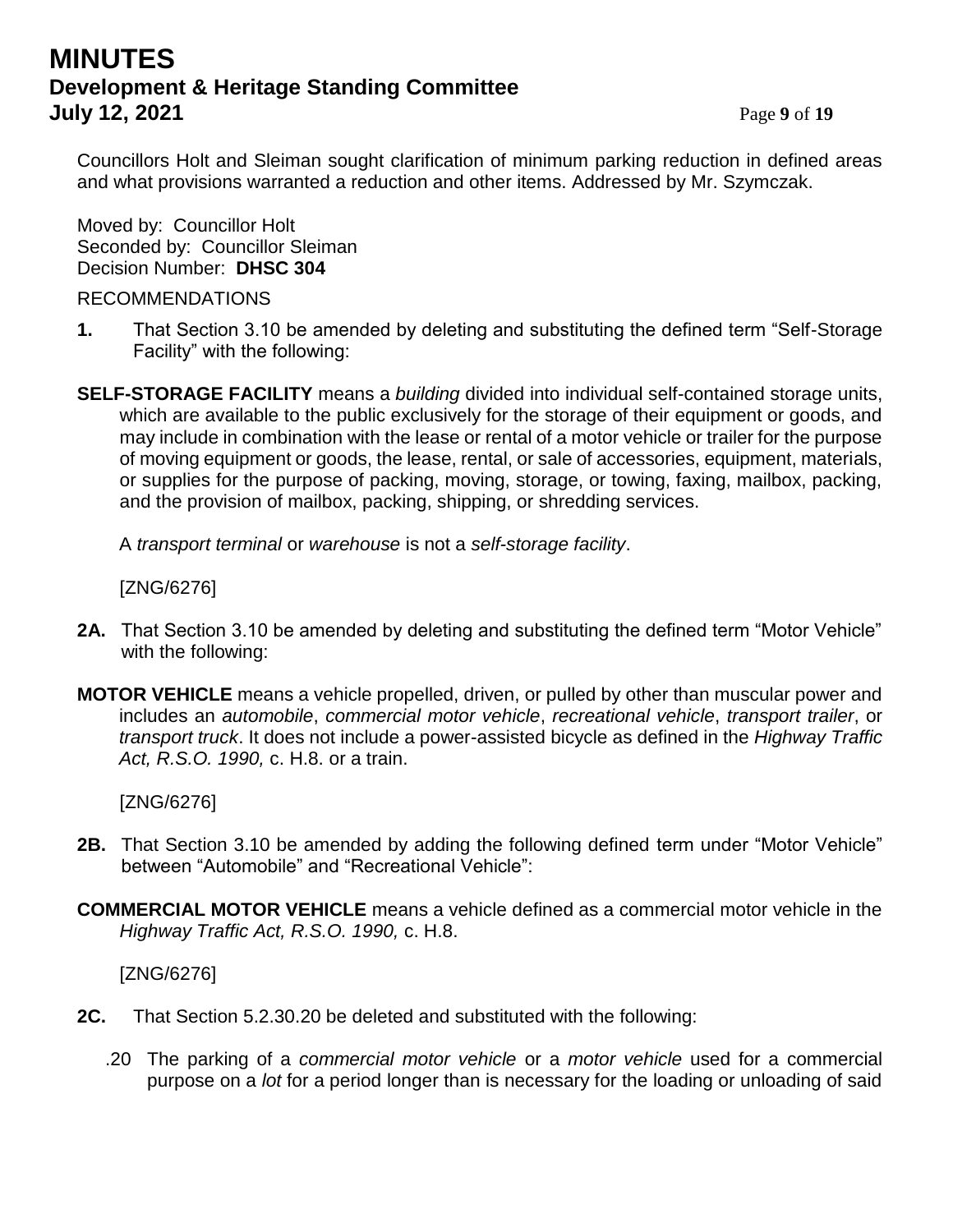# **MINUTES Development & Heritage Standing Committee July 12, 2021** Page 10 of 19

vehicle or for a period longer than said vehicle is required in connection with the performance of a service on the same *lot*.

### [ZNG/6276]

- **3A.** That Section 5.10.3 be deleted and substituted with the following:
- 5.10.3 For any *dwelling*:
	- .1 For one *accessory building* having a *gross floor area* of equal to or less than 10.0 m<sup>2</sup> , no minimum separation between the closest wall of that one *accessory building* and the closest wall of the *dwelling* located on the same *lot* is required.

More than one *accessory building* having a minimum separation of less than 1.20 m from the closest wall of the *dwelling* located on the same *lot* is prohibited.

Attaching the *accessory building* to the *dwelling* is prohibited.

- .3 For any other *accessory building*, the minimum separation between the closest wall of that *accessory building* and the closest wall of a *dwelling* located on the same *lot* shall be 1.20 m. Where the closest wall of an *accessory building* is less than 1.20 m from a *dwelling* located on the same *lot*, the minimum separation between the closest wall of that *accessory building* and the closest wall of any other *accessory building* located on the same *lot* shall be 1.20 m.
- .5 Any encroachment into a *yard* permitted by Section 5.30 shall be excluded when calculating the minimum separation.

[ZNG/6276]

- **3B.** That Section 10.5.5.50 be deleted.
- **4A.** That Section 3.10 be amended by deleting and substituting the defined term "Home Occupation" as follows:
- **HOME OCCUPATION** means an occupation for profit or gain conducted entirely within an *accessory building*, *dwelling unit*, or *garage* which occupation is incidental and secondary to the *use* of the *dwelling unit* for residential purposes and does not change the character thereof.

[ZNG/6276]

- **4B.** That Section 5.99.40 be deleted and substituted as follows:
- 5.99.40 **HOME OCCUPATION**

[ZNG/6276]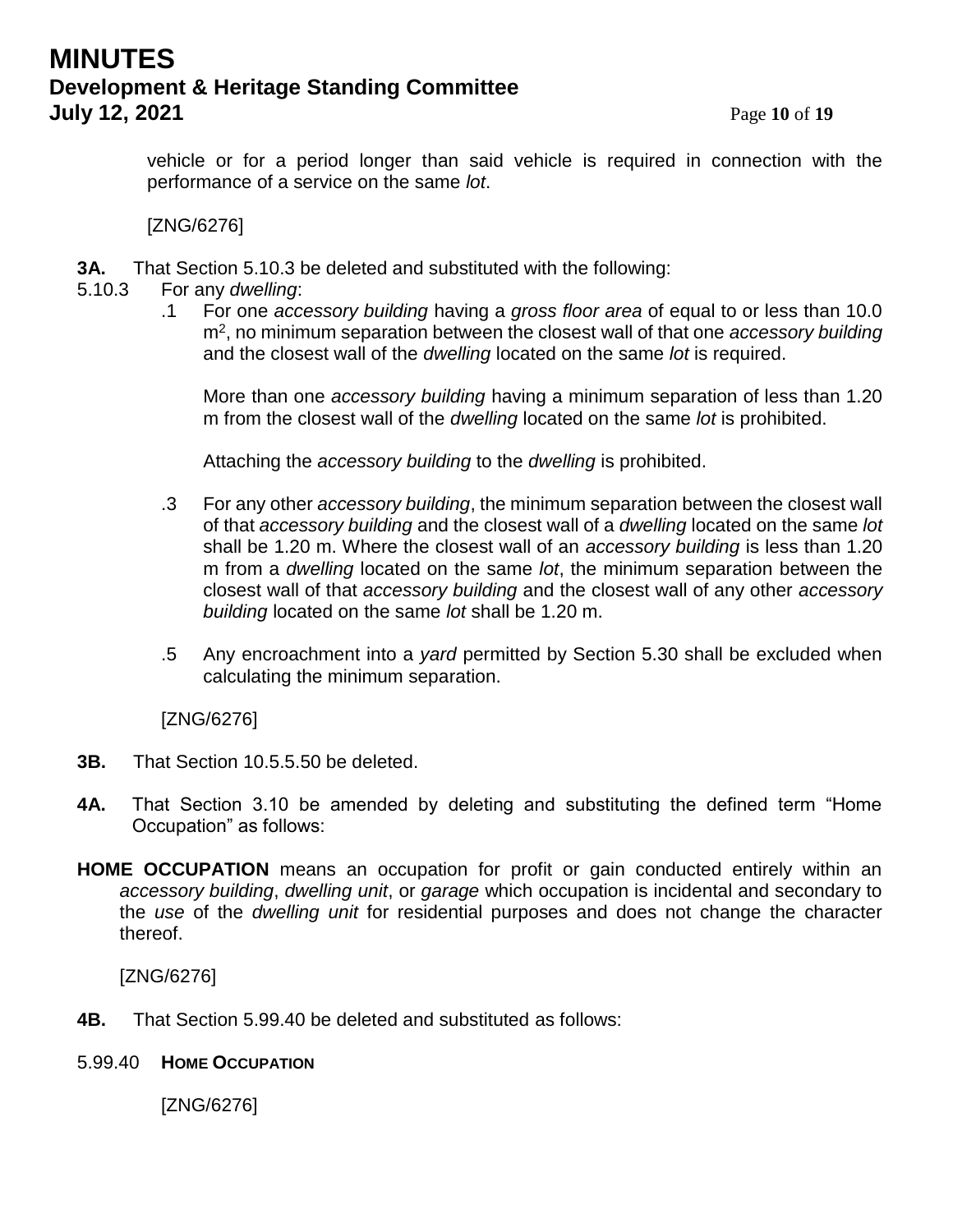# **MINUTES Development & Heritage Standing Committee July 12, 2021** Page 11 of 19

- .1 One *home occupation* within an *accessory building*, *dwelling unit*, or *garage* located on the same *lot* as the *dwelling unit* is an additional permitted use.
- .3 The *home occupation* shall be carried out by a resident of the *dwelling unit*.
- .5 The maximum *gross floor area* of the *home occupation* shall be 25% of the *dwelling unit*.
- .90 A *home occupation* within a *carport*, or a *home occupation* that generates dust, fumes, noise, odour, or vibration that is evident outside the *accessory building*, *dwelling unit*, or *garage* is prohibited.
- .92 Except for those goods produced by the *home occupation*, the direct sale of goods is prohibited.
- .93 Except for a sign permitted by the Windsor Sign By-law, any visible indication from the exterior of the *accessory building*, *dwelling*, *dwelling unit*, or *garage* that a *home occupation* is being carried on is prohibited.
- .95 Except those items customarily used for housekeeping or personal recreational purposes, the external or outdoor storage of materials, goods, or equipment related to, or used by, the home occupation is prohibited.
- **5A.** That Appendix C attached to Report S 60/2021 be added to By-law 8600 as Schedule 'C' Central Business District, and that Section 1.20.3 be deleted and substituted with the following:

### 1.20.3 **SCHEDULES**

[ZNG/6276]

The following schedules form part of this by-law: Schedule 'A' – Zoning District Maps Schedule 'C' – Central Business District Schedule 'P' – Off-Street Parking Overlay

**5B.** That Section 3.10 be amended by deleting and substituting the defined term "Central Business District" with the following:

**CENTRAL BUSINESS DISTRICT** means the area delineated on Schedule 'C'.

[ZNG/6276]

**5C.** That Section 24.5 be deleted.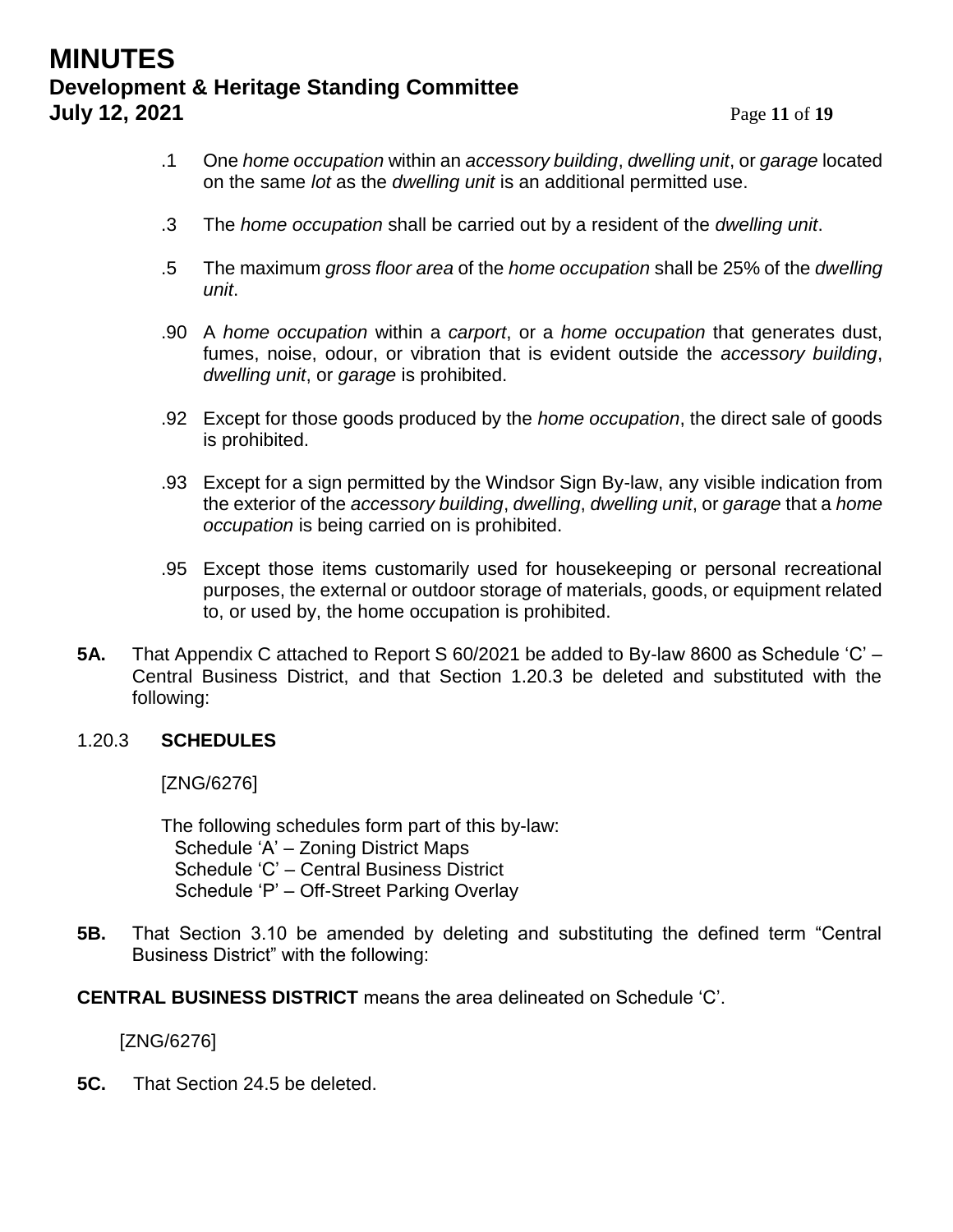## **MINUTES Development & Heritage Standing Committee July 12, 2021** Page 12 of 19

- **5D.** That Section 24.10.15.5 be deleted and substituted with the following:
	- .5 Despite Section 24.10.15.1, for an existing *building* located on a lot within the *Central Business District*, *Business Improvement Area*, or any area listed in Section 24.20.3.1, a change of use from the existing use to any use listed under Section 24.20.1 or Section 24.20.3, whichever is applicable, except for "All other uses not listed above", no additional *parking spaces*, visitor parking spaces, accessible parking spaces, bicycle parking spaces, or *loading spaces* are required.
- **5E.** That Section 24.20.1 be deleted and substituted with the following:

### **24.20.1 REQUIRED PARKING SPACES – CENTRAL BUSINESS DISTRICT**

### [ZNG/6276]

.1 In the *Central Business District*, the required minimum number of parking spaces shall be as shown opposite the respective use in Table 24.20.1.1:

| <b>TABLE 24.20.1.1 - REQUIRED PARKING SPACES</b><br><b>CENTRAL BUSINESS DISTRICT</b> |                                                                                             |  |
|--------------------------------------------------------------------------------------|---------------------------------------------------------------------------------------------|--|
| <b>USE</b>                                                                           | <b>PARKING RATE - MINIMUM</b>                                                               |  |
| <b>Bake Shop</b>                                                                     | 0                                                                                           |  |
| <b>Business Office</b>                                                               | 0                                                                                           |  |
| <b>Commercial School</b>                                                             | 0                                                                                           |  |
| <b>Convenience Store</b>                                                             | 0                                                                                           |  |
| Dwelling Unit (in any type of<br>dwelling or a combined use<br>building)             | None for the first six dwelling units AND<br>1 for each additional dwelling unit            |  |
| <b>Entertainment Lounge</b>                                                          | None for the first 90 m <sup>2</sup> GFA AND 1 for<br>each additional 15 m <sup>2</sup> GFA |  |
| <b>Farmers' Market</b>                                                               | 0                                                                                           |  |
| <b>Food Convenience Store</b>                                                        | 0                                                                                           |  |
| Food Outlet - Take-out                                                               | 0                                                                                           |  |
| Games Arcade                                                                         | Ω                                                                                           |  |
| <b>Health Studio</b>                                                                 | 0                                                                                           |  |
| Hotel                                                                                | 1 for each of the first 60 guest rooms<br>AND 1 for each additional 6 guest<br>rooms        |  |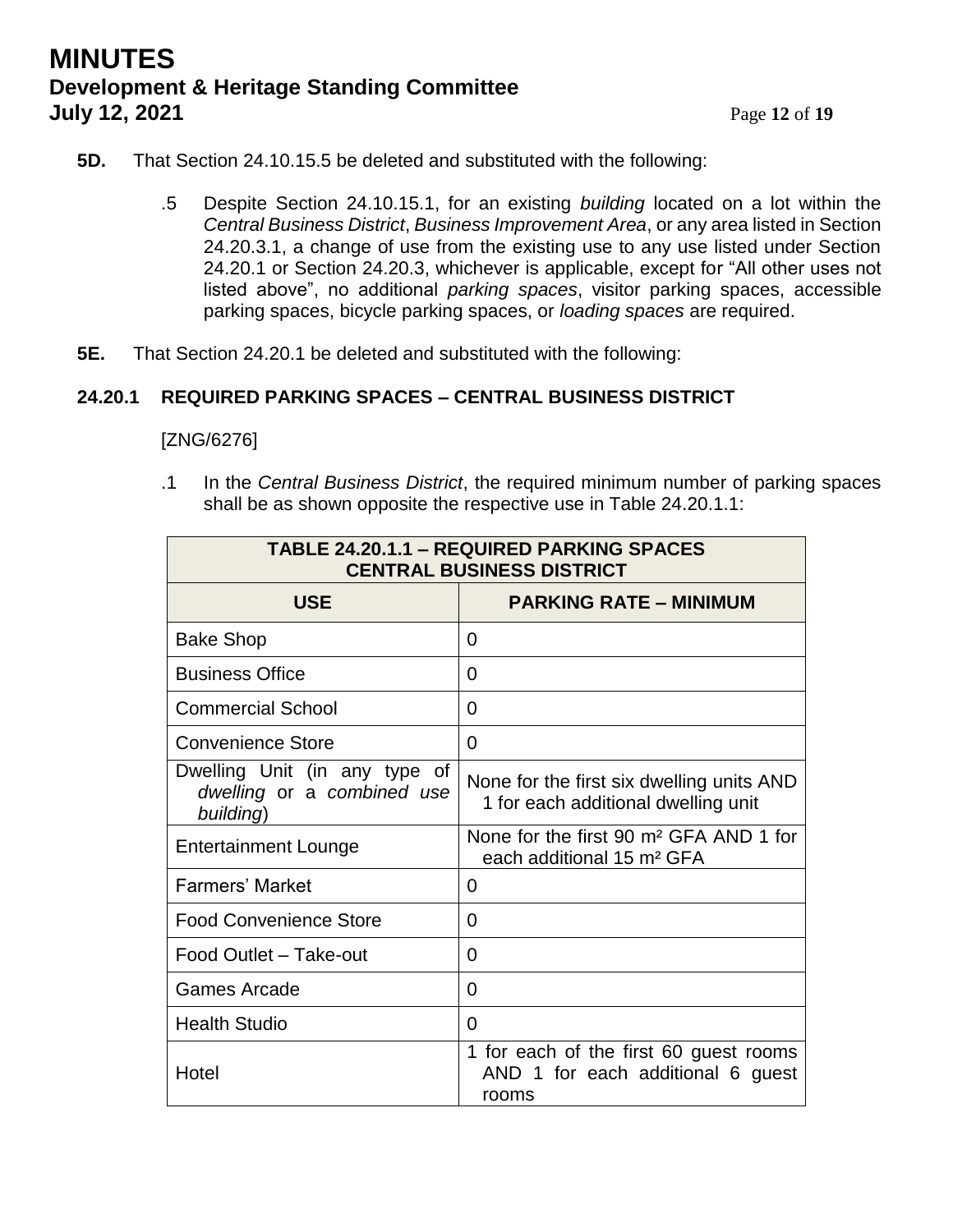# **MINUTES Development & Heritage Standing Committee July 12, 2021** Page 13 of 19

| <b>TABLE 24.20.1.1 - REQUIRED PARKING SPACES</b><br><b>CENTRAL BUSINESS DISTRICT</b> |                                                                                             |  |
|--------------------------------------------------------------------------------------|---------------------------------------------------------------------------------------------|--|
| <b>USE</b>                                                                           | <b>PARKING RATE - MINIMUM</b>                                                               |  |
| <b>Medical Office</b>                                                                | 0                                                                                           |  |
| Micro-Brewery                                                                        | None for the first 90 m <sup>2</sup> GFA AND 1 for<br>each additional 45 m <sup>2</sup> GFA |  |
| <b>Outdoor Market</b>                                                                | 0                                                                                           |  |
| Pawnshop                                                                             | 0                                                                                           |  |
| <b>Personal Service Shop</b>                                                         | 0                                                                                           |  |
| Pharmacy                                                                             | 0                                                                                           |  |
| <b>Professional Studio</b>                                                           | 0                                                                                           |  |
| Repair Shop - Light                                                                  | 0                                                                                           |  |
| <b>Residential Care Facility</b>                                                     | 1 for each 8 beds                                                                           |  |
| Restaurant                                                                           | None for the first 90 m <sup>2</sup> GFA AND 1 for<br>each additional 15 m <sup>2</sup> GFA |  |
| <b>Retail Store</b>                                                                  | 0                                                                                           |  |
| <b>Veterinary Office</b>                                                             | 0                                                                                           |  |
| All other uses not listed above                                                      | Section 24.20.5 shall apply                                                                 |  |
| [ZNG/6276]                                                                           |                                                                                             |  |

**6.** That the defined term "Existing" in Section 3.10 be deleted and substituted with the following:

### **EXISTING** means:

- 1. where a provision states a specific date, a *building*, *lot*, *premises*, *structure*, or *use* lawfully existing on the date specified;
- 2. where clause 1 does not apply and an amending by-law added the defined term "*existing*" after July 22, 2002, a *building*, *lot*, *premises*, *structure*, or *use* lawfully existing on the date the amending by-law came into force; or
- 3. where clause 1 and clause 2 do not apply, a *building*, *lot*, *premises*, *structure*, or *use* lawfully existing on July 22, 2002.
- Where the term "existing" is not italicized, the ordinary meaning shall apply to a lawfully existing *building*, *lot*, *premises*, *structure*, or *use*.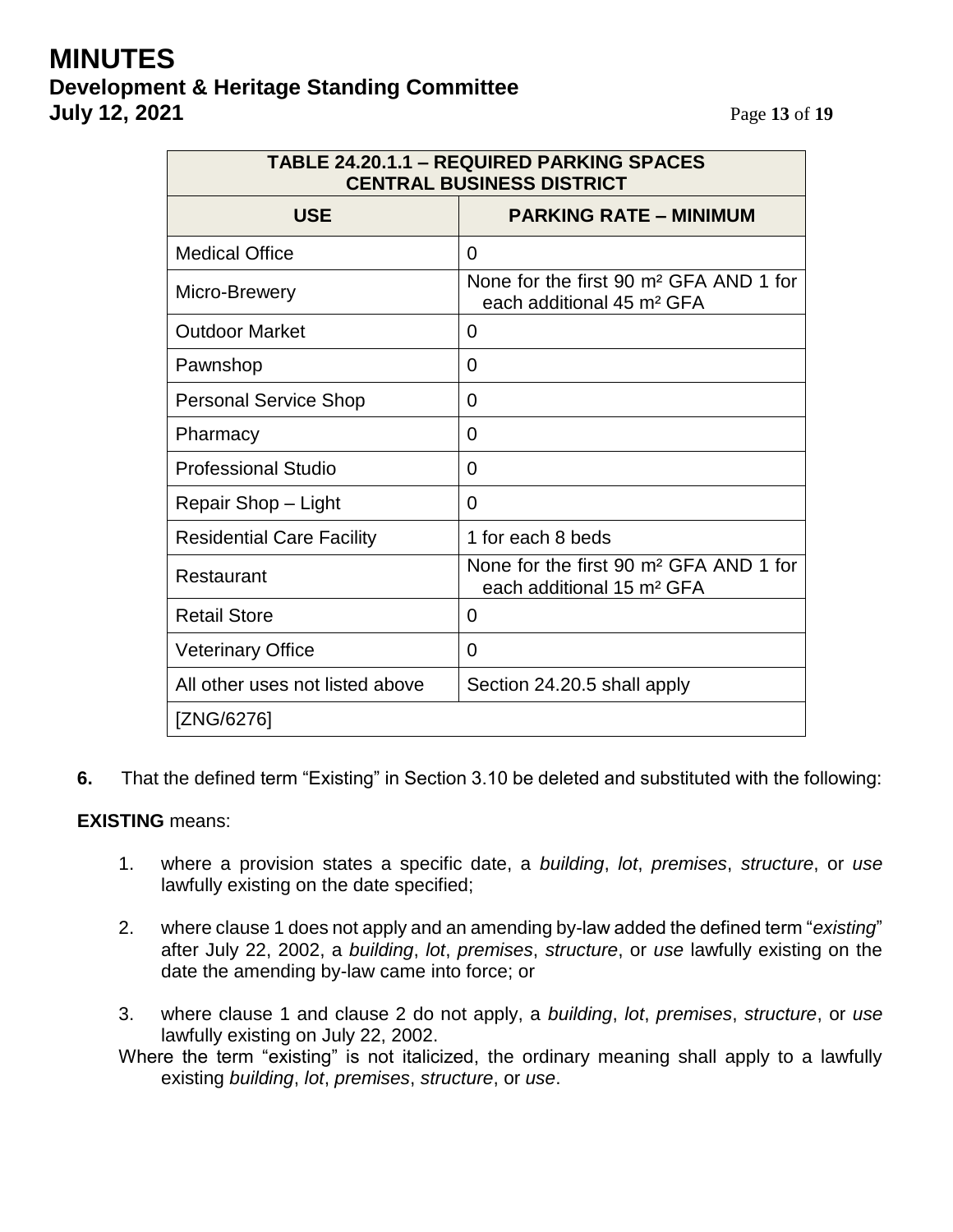# **MINUTES Development & Heritage Standing Committee July 12, 2021** Page 14 of 19

[ZNG/6276]

- **7A.** That the zoning of the parcels known municipally as 8804 Riverside Drive East (Roll No. 060-380-001), 8820 Riverside Drive East (Roll No. 060-380-003), 8830 Riverside Drive East (Roll No. 060-380-004), and 8838 Riverside Drive East (Roll No. 060-380-005) be changed from Residential District 3.4 (RD3.4) to Residential District 1.6 (RD1.6).
- **7B.** That Section 20(1)56 be deleted and substituted with the following:

### 56. **SOUTH SIDE OF CABANA ROAD WEST, WEST OF PRAIRIE COURT AND SOUTH OF RANDOLPH AVENUE**

For the lands comprising Part of Lot 2, Concession 4, identified as PIN 01556-1537, for a *multiple dwelling* the following provisions shall apply:

| a)           | Lot Width - minimum            | As Existing       |
|--------------|--------------------------------|-------------------|
| b)           | Lot Area - minimum             | As Existing       |
| $\mathbf{C}$ | Lot Coverage - maximum         | 50%               |
| $\mathsf{d}$ | Main Building Height - maximum | 14.0 <sub>m</sub> |
| e)           | Front Yard Depth - minimum     | 6.0 <sub>m</sub>  |
| f            | Rear Yard Depth - minimum      | 7.50 m            |
| g)           | Side Yard Width - minimum      | 2.50 m            |
| h)           | Dwelling Units - maximum       | 11                |
| i)           | Loading Space - minimum        |                   |
|              |                                |                   |

[ZDM 9; ZNG/62676]

**7C.** That the holding symbol be removed for the lands zoned HRD1.1 on the east and west side of Virginia Park Avenue, north of North Service Road West and south of 939 Northwood Street.

Motion CARRIED UNANIMOUSLY

Report Number: S 60/2021 Clerk's File: ZB/14122

## **7.6 Z-008/21 [ZNG/6358] – Marc Swierszcz 239-241McEwan – Zoning Ward 2**

Melissa Gasic (author), Planner II – Development Review Tracey Pillon-Abbs (agent) & Marc Swierszcz (applicant) available for questions.

Moved by: Councillor Holt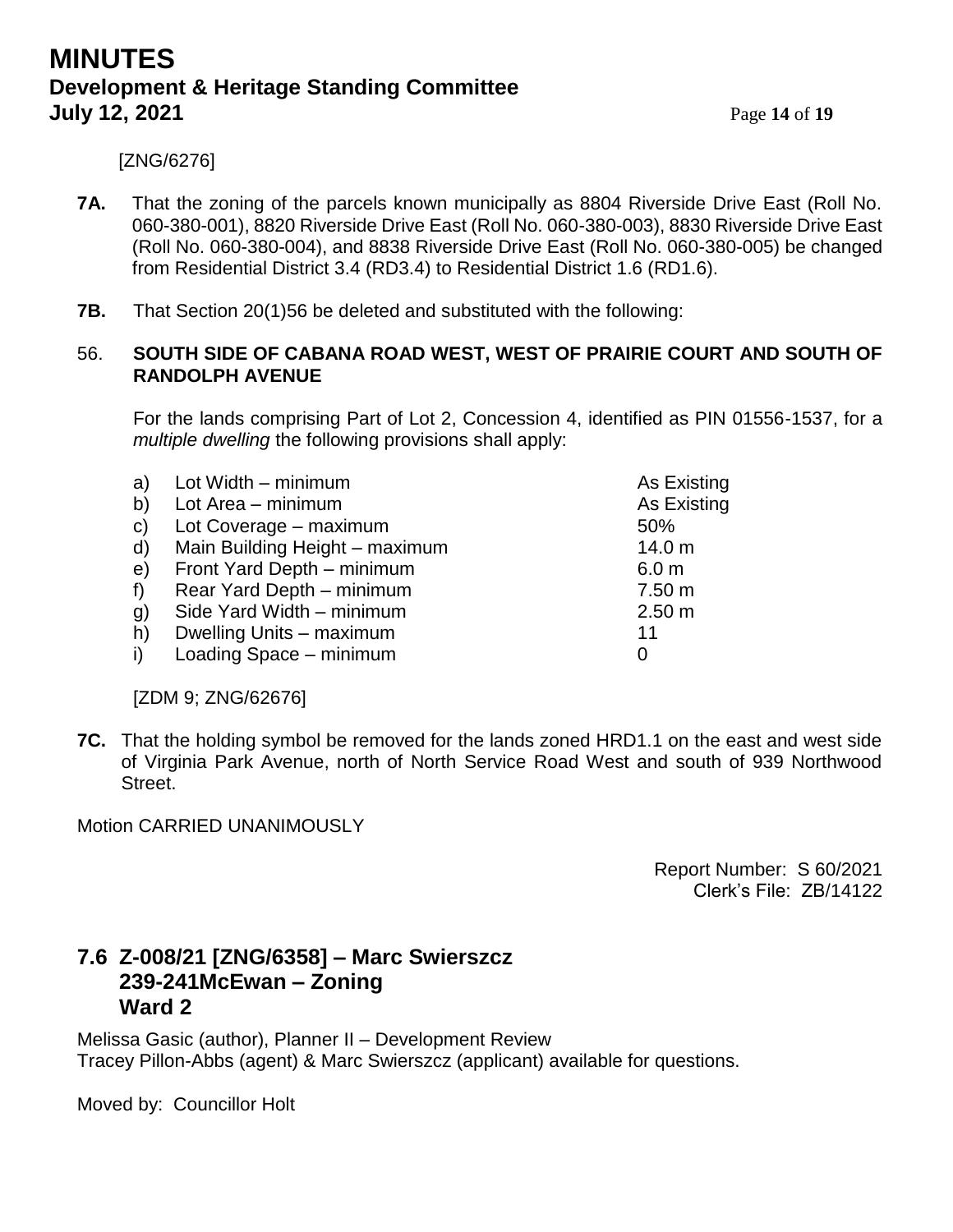# **MINUTES Development & Heritage Standing Committee July 12, 2021** Page **15** of **19**

Seconded by: Member Moore

Decision Number: **DHSC 305**

### RECOMMENDATIONS

I. THAT an amendment to City of Windsor Zoning By-law 8600 **BE APPROVED**, changing the zoning of PLAN 593 LOT 33 (known municipally as 239-241 McEwan Avenue; Roll No. 050- 030-06000-0000), situated on the west side of McEwan Avenue; between University Avenue West and Riverside Drive West, by adding the following use to the existing zoning category (RD2.1):

ADDITIONAL PERMITTED USE:

## **One Multiple Dwelling containing a maximum of three dwelling units**

PROVISIONS:

The 3-unit Multiple Dwelling shall conform to the Duplex-Dwelling provisions with the exception of the following:

Front Yard Depth – minimum 5.89 m (to the covered porch, existing)

Interior Side Yard Width – minimum 0.91 m (existing)

Accessory Building Side yard – minimum 0.482 m (existing)

Motion CARRIED UNANIMOUSLY

Report Number: S 82/2021 Clerk's File: ZB/14112

## **7.7 Z-013/21 [ZNG/6397] & OPA 148 [OPA/6397] – 2581668 Ontario Inc 1246, 1256-1270 Erie St E – Zoning & Official Plan Amendment Ward 4**

Melissa Gasic (author), Planner II – Development Review

Tracey Pillon-Abbs (agent) – available for questions.

Moved by: Councillor Holt Seconded by: Member Rondot Decision Number: **DHSC 306**

RECOMMENDATIONS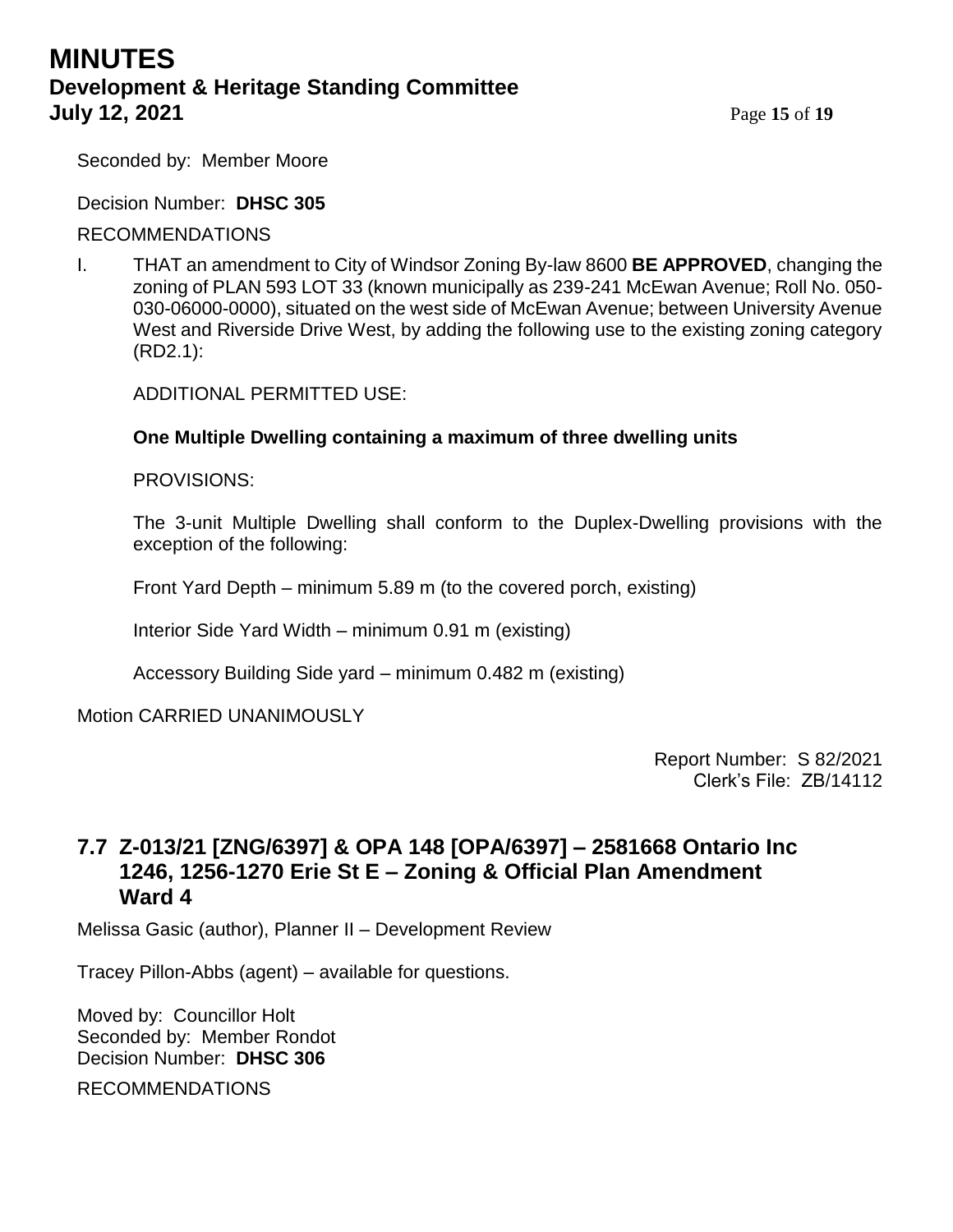## **MINUTES Development & Heritage Standing Committee July 12, 2021** Page 16 of 19

- I. THAT Schedule "A" of Volume 1: The Primary Plan of the City of Windsor Official Plan **BE AMENDED** by applying a Specific Policy Area to Lot 55 and PT Lot 56 Plan 545 (known municipally as 1246 Erie Street East; Roll No. 030-220-07900) and Lots 344 and 345, Plan 579 (known municipally as 1256-1270 Erie Street East; Roll No. 030-220-08000;
- II. THAT Section 1 of Volume 2: Secondary Plans & Special Policy Areas of the City of Windsor Official Plan **BE AMENDED** by adding a Special Policy Area as follows:
- "1.X Northside of Erie Street East and east of Pierre Avenue
	- 1.X.1 The property described as Lot 55 and PT Lot 56 Plan 545 (known municipally as 1246 Erie Street East; Roll No. 030-220-07900) and Lots 344 and 345, Plan 579 (known municipally as 1256-1270 Erie Street East; Roll No. 030-220-08000), situated on the north side of Erie Street East between Pierre Avenue and Hall Avenue is designated on Schedule A: Planning Districts and Policy Areas in Volume I – The Primary Plan;
	- 1.X.2 Notwithstanding the "Mixed Use" designation of the subject land on Schedule D: Land Use in Volume I – The Primary Plan, and the "Traditional Commercial Street" designation on Schedule A-1: Special Policy Areas in Volume I – The Primary Plan "Public Parking Area" shall be an additional permitted use.
- III. THAT an amendment to City of Windsor Zoning By-law 8600 **BE APPROVED**, changing the zoning of Lot 55 and PT Lot 56 Plan 545 (known municipally as 1246 Erie Street East; Roll No. 030-220-07900) and Lots 344 and 345, Plan 579 (known municipally as 1256-1270 Erie Street East; Roll No. 030-220-08000), situated on the north side of Erie Street East between Pierre Avenue and Hall Avenue, by adding the following uses to the existing zoning category (CD1.3):

ADDITIONAL PERMITTED USES:

## **Public Parking Area**

**Sports Facility with two bocce courts and seating**

Motion CARRIED UNANIMOUSLY

Report Number: S 85/2021 Clerk's File: ZO/14117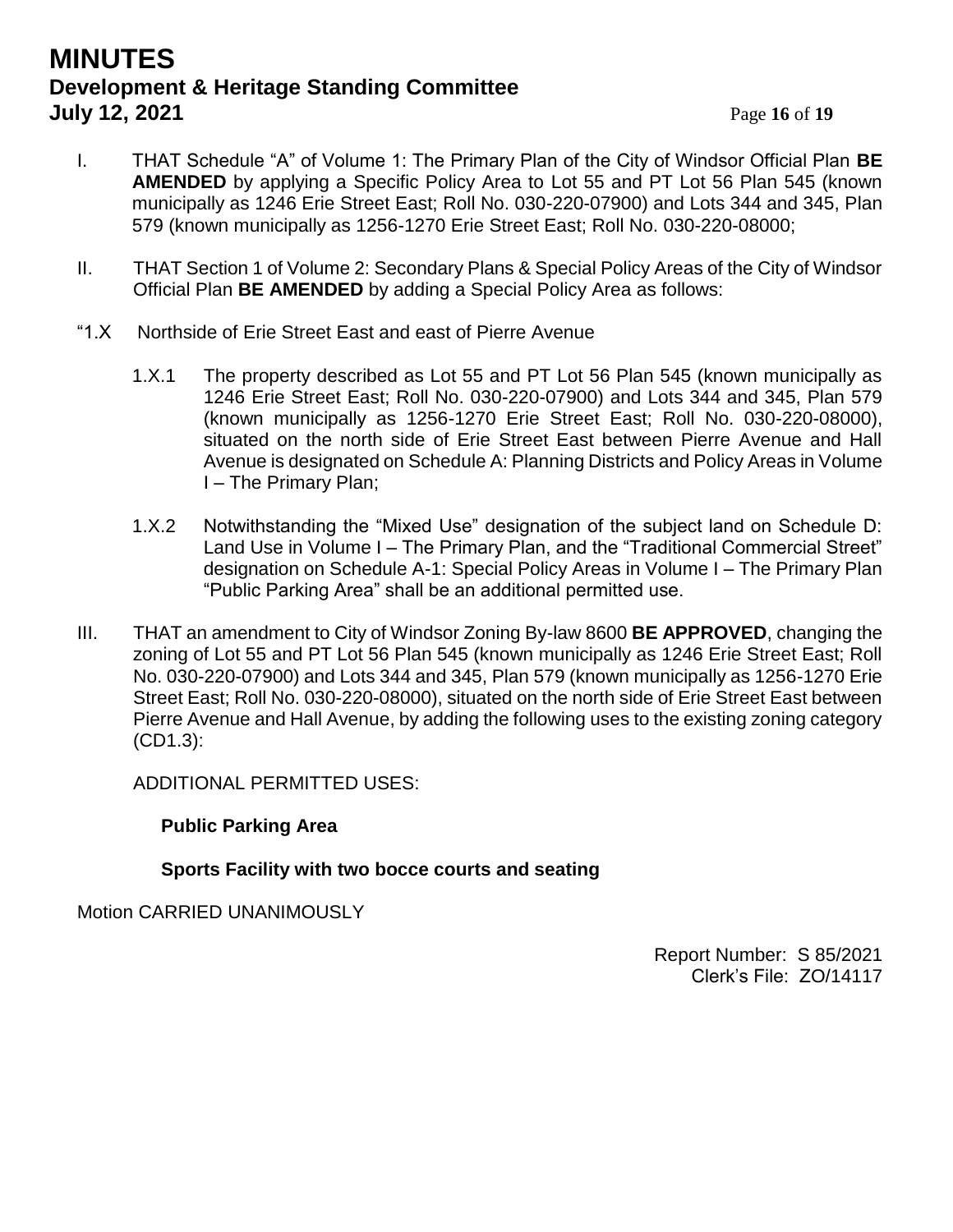# **MINUTES Development & Heritage Standing Committee July 12, 2021** Page **17** of **19**

## **7.8 Z-021/21 [ZNG/6465] – Vitto Maggio Holdings Inc 642 Windermere Rd – Zoning Ward 4**

Adam Szymczak (author), Planner III – Zoning

Mr. Szymczak provides presentation of the report. Recommendation is to deny approval.

Jeff Nanson – Mousseau DeLuca (agent) – makes a few remarks in response to Administration comments in the report.

Vitto Maggio (applicant) – available for questions.

Lynne Pearlman (area resident) – notes concern of increased garbage and vermin, applicant has been using the outer area prior to approval, concern of decreased parking availability, commercial creep and is not in support of this application.

Councillor Holt asks the resident of the environment as of late, ie noise, parking, etc.

Councillor Holt asks the applicant about location of garbage bin and about surrounding neighbours and whether they approve of his request.

Councillors Holt, Morrison and Gill inquire about parking issues prior to the pandemic, whether a request was permitted last year, commercial creep and future stance on making these type of patios permanent?

Ms. Szymczak provides an alternative recommendation for approval for the Committee to consider.

Moved by: Councillor Holt Seconded by: Councillor Morrison

Decision Number: **DHSC 307**

#### RECOMMENDATIONS

THAT Zoning By-law 8600 **BE AMENDED** by adding the clause below to Section 20(2) for Lot 3, Registered Plan 502, (known municipally as 642 Windermere Road; Roll No. 020-070-06600; PIN 01136-0246), situated on the east side of Windermere, south of Wyandotte Street East:

9. For the lands comprising Lot 3, Registered Plan 502 (known municipally as 642 Windermere Road; Roll No. 020-070-06600; PIN 01136-0246), situated on the east side of Windermere, south of Wyandotte Street East, a "Restaurant or Bar Patio" as defined in Ontario Regulation 345/20, shall be a permitted temporary use until the end of October 31, 2021, that said temporary use shall be located outdoors in the rear yard of the subject parcel, and that for said temporary use no parking spaces are required. Further, no parking spaces are required for any lawfully permitted use located on the subject lands for the term of temporary use.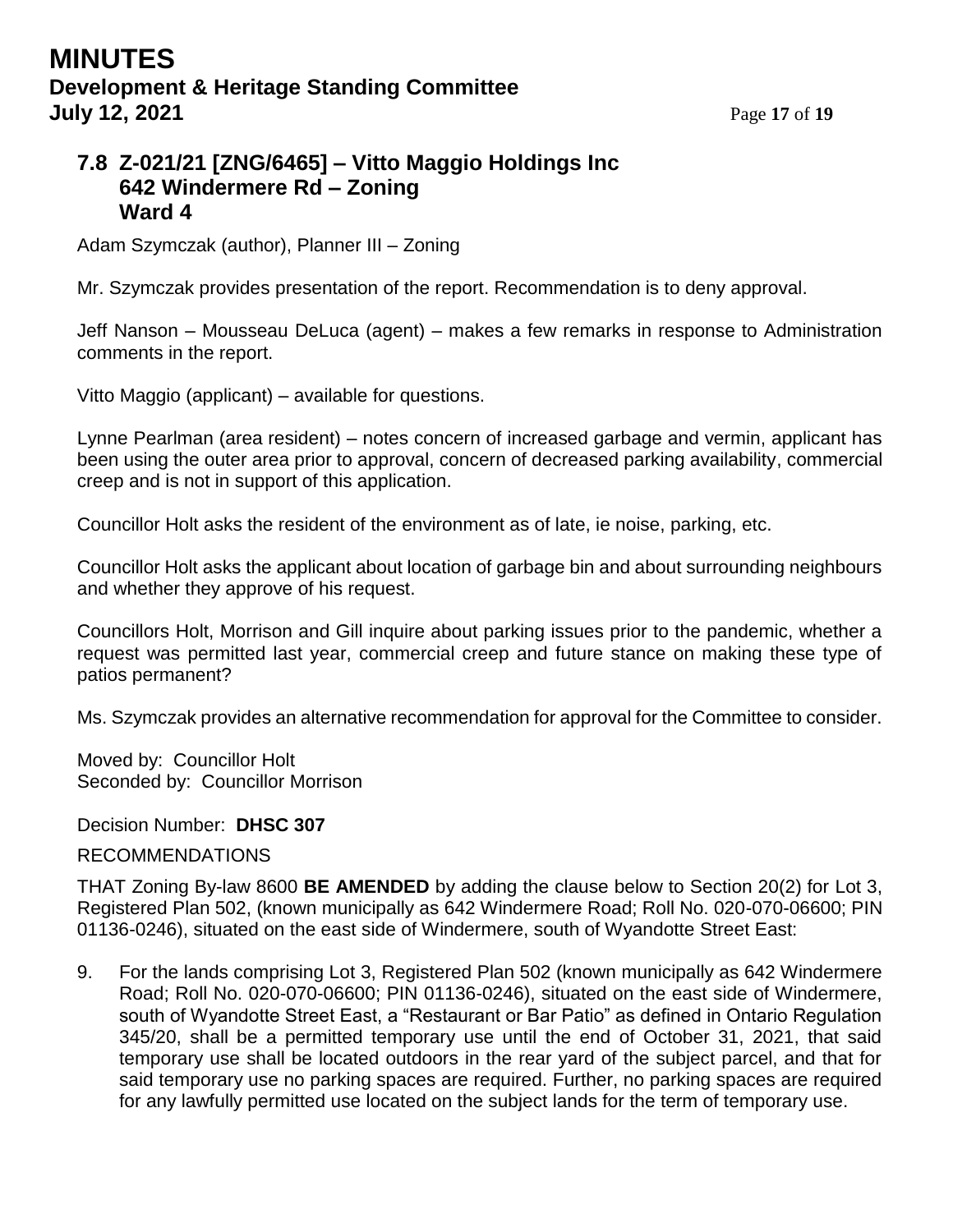# **MINUTES Development & Heritage Standing Committee July 12, 2021** Page 18 of 19

[ZDM 6; ZNG/6465] Motion CARRIED UNANIMOUSLY

> Report Number: S 77/2021 Clerk's File: ZB/14141

## **7.9 Z-038/20 [ZNG/6249] – Bay 20 Inc 880 Ouellette Ave – Zoning Ward 3**

Laura Strahl (author), Planner III – Special Projects

Jackie Lassaline – Lassaline Planners (agent) – is available for questions as are the applicants Ahmed Khan and Hitesh Jhaveri.

Moved by: Councillor Sleiman Seconded by: Councillor Gill

Decision Number: **DHSC 308**

### RECOMMENDATIONS

I. THAT Zoning By-law 8600 **BE AMENDED** by changing the zoning of land described as Plan 256 Block 3 Lots 8 & 9 (known municipally as 880 Ouellette Ave; Roll No. 040-320-01100- 0000) situated on the east side of Ouellette Avenue between Elliot Street and Erie Street by adding the following site-specific provisions to Section 20(1):

## "416 **EAST SIDE OF OUELLETTE AVE, BETWEEN ELLIOT STREET AND ERIE STREET**

- 1. For lands comprising Plan 256 Block 3 Lots 8 & 9 (Roll No. 040-320-01100-0000) the following provision shall apply:
	- a) Notwithstanding section 16.2.5.60, the maximum number of residential units permitted shall be 64;
	- b) Notwithstanding section 24.40.1.5, 0 loading spaces are required;
	- c) Notwithstanding section 16.2.5.20, the building setbacks shall be the existing setbacks of the existing building of: 3 metre front yard; 5.5 metre side yard (north); and 4.2 Side Yard;
	- d) Parking spaces required 22 spaces.

[ZDM 7; ZNG/6249]"; and

II. THAT Council **DECLARE** Section 45(1.3) of the *Planning Act*, which restricts a person from applying for a minor variance for a period of two years following a zoning by-law amendment,